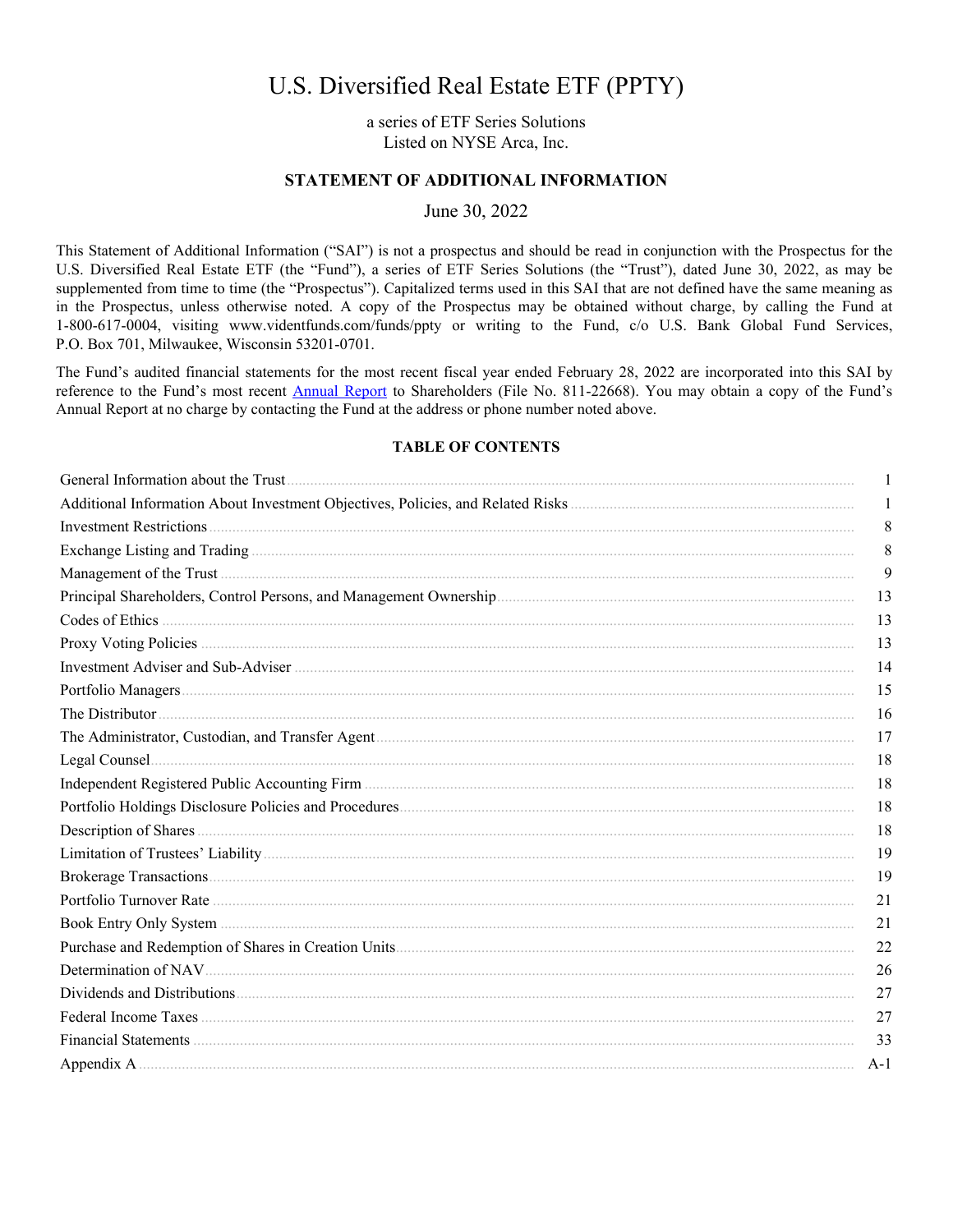# <span id="page-1-0"></span>**GENERAL INFORMATION ABOUT THE TRUST**

The Trust is an open-end management investment company consisting of multiple investment series. This SAI relates to the Fund. The Trust was organized as a Delaware statutory trust on February 9, 2012. The Trust is registered with the U.S. Securities and Exchange Commission ("SEC") under the Investment Company Act of 1940, as amended (together with the rules and regulations adopted thereunder, as amended, the "1940 Act"), as an open-end management investment company and the offering of the Fund's shares ("Shares") is registered under the Securities Act of 1933, as amended (the "Securities Act"). The Trust is governed by its Board of Trustees (the "Board"). Vident Advisory, LLC ("Vident Advisory" or the "Adviser") serves as investment adviser to the Fund, and Vident Investment Advisory, LLC ("VIA" or the "Sub-Adviser") serves as sub-adviser to the Fund. The investment objective of the Fund is to seek to track the performance, before fees and expenses, of its underlying Index.

The Fund offers and issues Shares at their net asset value ("NAV") only in aggregations of a specified number of Shares (each, a "Creation Unit"). The Fund generally offers and issues Shares in exchange for a basket of securities included in its Index ("Deposit Securities") together with the deposit of a specified cash payment ("Cash Component"). The Trust reserves the right to permit or require the substitution of a "cash in lieu" amount ("Deposit Cash") to be added to the Cash Component to replace any Deposit Security. Shares are listed on the NYSE Arca, Inc. (the "Exchange") and trade on the Exchange at market prices that may differ from the Shares' NAV. Shares are also redeemable only in Creation Unit aggregations, primarily for a basket of Deposit Securities together with a Cash Component. A Creation Unit of the Fund generally consists of 50,000 Shares, though this may change from time to time. As a practical matter, only institutions or large investors purchase or redeem Creation Units. Except when aggregated in Creation Units, Shares are not redeemable securities.

Shares may be issued in advance of receipt of Deposit Securities subject to various conditions, including a requirement to maintain on deposit with the Trust cash at least equal to a specified percentage of the value of the missing Deposit Securities, as set forth in the Participant Agreement (as defined below). The Trust may impose a transaction fee for each creation or redemption. In all cases, such fees will be limited in accordance with the requirements of the SEC applicable to management investment companies offering redeemable securities. As in the case of other publicly traded securities, brokers' commissions on transactions in the secondary market will be based on negotiated commission rates at customary levels.

# **ADDITIONAL INFORMATION ABOUT INVESTMENT OBJECTIVES, POLICIES, AND RELATED RISKS**

The Fund's investment objective and principal investment strategies are described in the Prospectus. The following information supplements, and should be read in conjunction with, the Prospectus. For a description of certain permitted investments, see "Description of Permitted Investments" in this SAI.

With respect to the Fund's investments, unless otherwise noted, if a percentage limitation on investment is adhered to at the time of investment or contract, a subsequent increase or decrease as a result of market movement or redemption will not result in a violation of such investment limitation.

# **Diversification**

The Fund is "diversified" within the meaning of the 1940 Act. Under applicable federal laws, to qualify as a diversified fund, the Fund, with respect to 75% of its total assets, may not invest greater than 5% of its total assets in any one issuer and may not hold greater than 10% of the securities of one issuer, other than investments in cash and cash items (including receivables), U.S. government securities, and securities of other investment companies. The remaining 25% of the Fund's total assets do not need to be "diversified" and may be invested in securities of a single issuer, subject to other applicable laws. The diversification of the Fund's holdings is measured at the time the Fund purchases a security. However, if the Fund purchases a security and holds it for a period of time, the security may become a larger percentage of the Fund's total assets due to movements in the financial markets. If the market affects several securities held by the Fund, the Fund may have a greater percentage of its assets invested in securities of a single issuer or a small number of issuers. However, the Fund intends to satisfy the asset diversification requirements for qualification as a regulated investment company ("RIC") under Subchapter M of the Internal Revenue Code of 1986, as amended (the "Code"). See "Federal Income Taxes" below for details.

# **General Risks**

The value of the Fund's portfolio securities may fluctuate with changes in the financial condition of an issuer or counterparty, changes in specific economic or political conditions that affect a particular security or issuer and changes in general economic or political conditions. An investor in the Fund could lose money over short or long periods of time.

There can be no guarantee that a liquid market for the securities held by the Fund will be maintained. The existence of a liquid trading market for certain securities may depend on whether dealers will make a market in such securities. There can be no assurance that a market will be made or maintained or that any such market will be or remain liquid. The price at which securities may be sold and the value of Shares will be adversely affected if trading markets for the Fund's portfolio securities are limited or absent, or if bid-ask spreads are wide.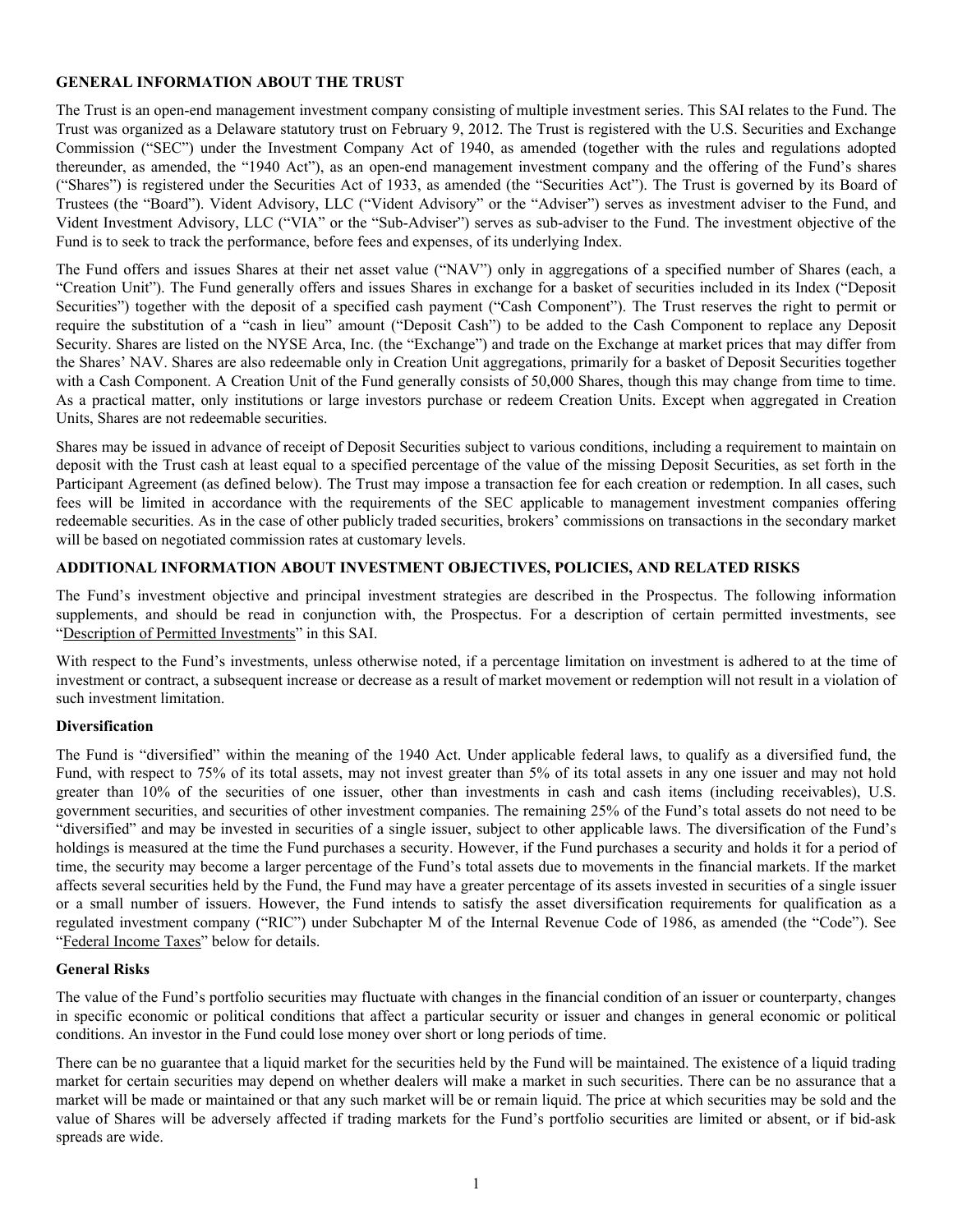*Cyber Security Risk.* Investment companies, such as the Fund, and their service providers may be subject to operational and information security risks resulting from cyber attacks. Cyber attacks include, among other behaviors, stealing or corrupting data maintained online or digitally, denial of service attacks on websites, the unauthorized release of confidential information or various other forms of cyber security breaches. Cyber attacks affecting the Fund or the Adviser, Sub-Adviser, custodian, transfer agent, intermediaries and other third-party service providers may adversely impact the Fund. For instance, cyber attacks may interfere with the processing of shareholder transactions, impact the Fund's ability to calculate its NAV, cause the release of private shareholder information or confidential company information, impede trading, subject the Fund to regulatory fines or financial losses, and cause reputational damage. The Fund may also incur additional costs for cyber security risk management purposes. Similar types of cyber security risks are also present for issuers of securities in which the Fund invests, which could result in material adverse consequences for such issuers, and may cause the Fund's investments in such portfolio companies to lose value.

*Recent Events.* Beginning in the first quarter of 2020, financial markets in the United States and around the world experienced extreme and, in many cases, unprecedented volatility and severe losses due to the global pandemic caused by COVID-19, a novel coronavirus. The pandemic has resulted in a wide range of social and economic disruptions, including closed borders, voluntary or compelled quarantines of large populations, stressed healthcare systems, reduced or prohibited domestic or international travel, and supply chain disruptions affecting the United States and many other countries. Some sectors of the economy and individual issuers have experienced particularly large losses as a result of these disruptions, and such disruptions may continue for an extended period of time or reoccur in the future to a similar or greater extent. In response, the U.S. government and the Federal Reserve have taken extraordinary actions to support the domestic economy and financial markets, resulting in very low interest rates and in some cases negative yields. It is unknown how long circumstances related to the pandemic will persist, whether they will reoccur in the future, whether efforts to support the economy and financial markets will be successful, and what additional implications may follow from the pandemic. The impact of these events and other epidemics or pandemics in the future could adversely affect Fund performance.

Russia's military invasion of Ukraine in February 2022, the resulting responses by the United States and other countries, and the potential for wider conflict could increase volatility and uncertainty in the financial markets and adversely affect regional and global economies. The United States and other countries have imposed broad-ranging economic sanctions on Russia, certain Russian individuals, banking entities and corporations, and Belarus as a response to Russia's invasion of Ukraine, and may impose sanctions on other countries that provide military or economic support to Russia. The extent and duration of Russia's military actions and the repercussions of such actions (including any retaliatory actions or countermeasures that may be taken by those subject to sanctions, including cyber attacks) are impossible to predict, but could result in significant market disruptions, including in certain industries or sectors, such as the oil and natural gas markets, and may negatively affect global supply chains, inflation and global growth. These and any related events could significantly impact the Fund's performance and the value of an investment in the Fund, even if the Fund does not have direct exposure to Russian issuers or issuers in other countries affected by the invasion.

# **Index Calculation**

To minimize any potential for conflicts caused by the fact that an affiliate of the Adviser and Sub-Adviser acts as index provider to the Fund, the index provider has retained an unaffiliated third party to calculate the Index (the "Calculation Agent"). The Calculation Agent, using the rules-based methodology, will calculate, maintain, and disseminate the Index on a daily basis. The index provider will monitor the results produced by the Calculation Agent to help ensure that the Index is being calculated in accordance with the rules-based methodology. In addition, the index provider has established policies and procedures designed to prevent non-public information about pending changes to the Index from being used or disseminated in an improper manner. Furthermore, the index provider has established policies and procedures designed to prevent improper use and dissemination of non-public information about the Fund's portfolio strategies.

#### **Description of Permitted Investments**

The following are descriptions of the permitted investments and investment practices and the associated risk factors. The Fund will only invest in any of the following instruments or engage in any of the following investment practices if such investment or activity is consistent with the Fund's investment objective and permitted by the Fund's stated investment policies.

**Borrowing**. Although the Fund does not intend to borrow money, the Fund may do so to the extent permitted by the 1940 Act. Under the 1940 Act, the Fund may borrow up to one-third (1/3) of its total assets. The Fund will borrow money only for short-term or emergency purposes. Such borrowing is not for investment purposes and will be repaid by the Fund promptly. Borrowing will tend to exaggerate the effect on NAV of any increase or decrease in the market value of the Fund's portfolio. Money borrowed will be subject to interest costs that may or may not be recovered by earnings on the securities purchased. The Fund also may be required to maintain minimum average balances in connection with a borrowing or to pay a commitment or other fee to maintain a line of credit; either of these requirements would increase the cost of borrowing over the stated interest rate.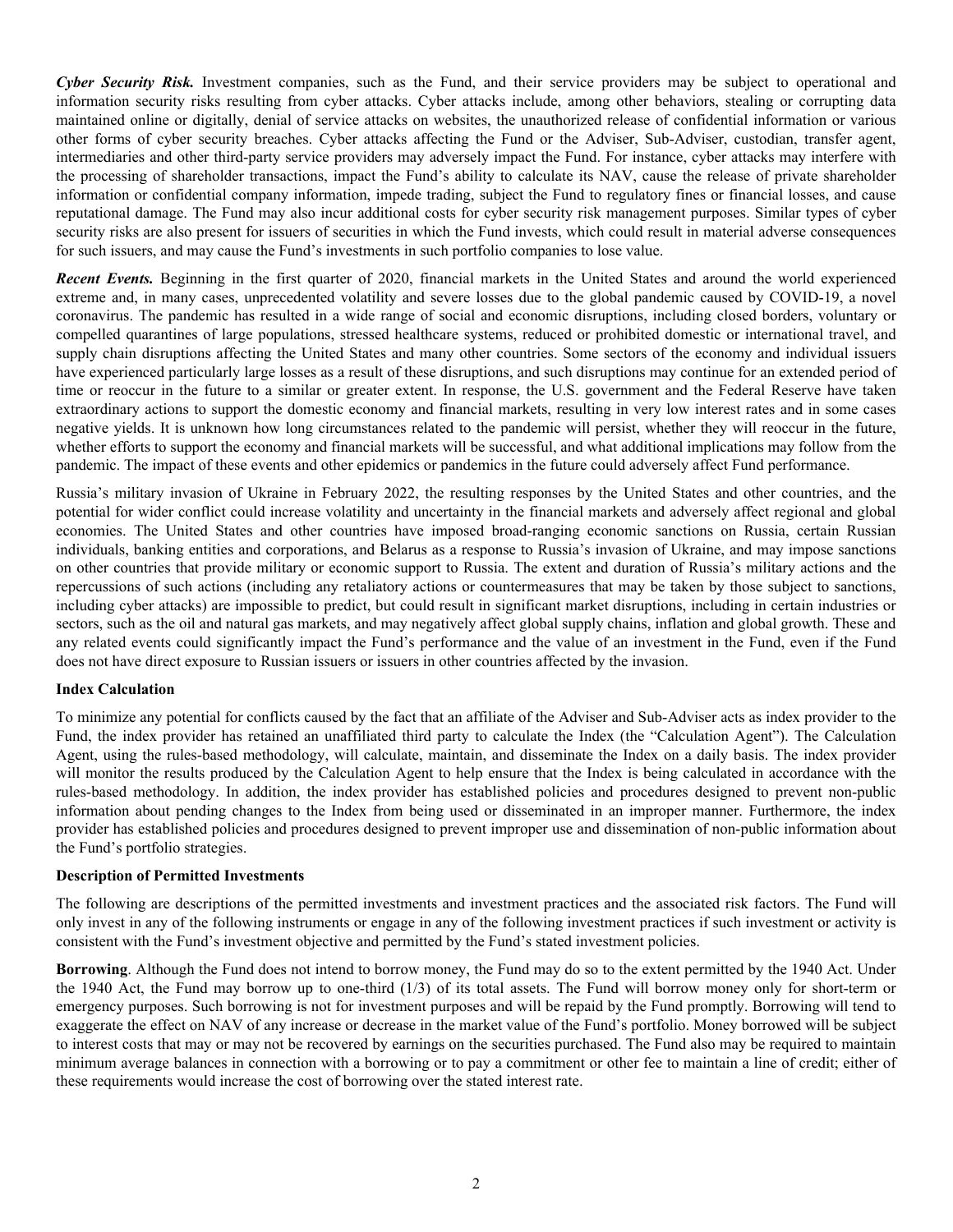**Equity Securities.** Equity securities, such as the common stocks of an issuer, are subject to stock market fluctuations and therefore may experience volatile changes in value as market conditions, consumer sentiment or the financial condition of the issuers change. A decrease in value of the equity securities in the Fund's portfolio may also cause the value of Shares to decline.

An investment in the Fund should be made with an understanding of the risks inherent in an investment in equity securities, including the risk that the financial condition of issuers may become impaired or that the general condition of the stock market may deteriorate (either of which may cause a decrease in the value of the Fund's portfolio securities and therefore a decrease in the value of Shares). Common stocks are susceptible to general stock market fluctuations and to volatile increases and decreases in value as market confidence and perceptions change. These investor perceptions are based on various and unpredictable factors, including expectations regarding government, economic, monetary and fiscal policies; inflation and interest rates; economic expansion or contraction; and global or regional political, economic, public health, or banking crises.

Holders of common stocks incur more risk than holders of preferred stocks and debt obligations because common stockholders, as owners of the issuer, generally have inferior rights to receive payments from the issuer in comparison with the rights of creditors or holders of debt obligations or preferred stocks. Further, unlike debt securities, which typically have a stated principal amount payable at maturity (whose value, however, is subject to market fluctuations prior thereto), or preferred stocks, which typically have a liquidation preference and which may have stated optional or mandatory redemption provisions, common stocks have neither a fixed principal amount nor a maturity. Common stock values are subject to market fluctuations as long as the common stock remains outstanding.

*When-Issued Securities* **–** A when-issued security is one whose terms are available and for which a market exists, but which has not been issued. When the Fund engages in when-issued transactions, it relies on the other party to consummate the sale. If the other party fails to complete the sale, the Fund may miss the opportunity to obtain the security at a favorable price or yield.

When purchasing a security on a when-issued basis, the Fund assumes the rights and risks of ownership of the security, including the risk of price and yield changes. At the time of settlement, the value of the security may be more or less than the purchase price. The yield available in the market when the delivery takes place also may be higher than those obtained in the transaction itself. Because the Fund does not pay for the security until the delivery date, these risks are in addition to the risks associated with its other investments.

Decisions to enter into "when-issued" transactions will be considered on a case-by-case basis when necessary to maintain continuity in a company's index membership. The Fund will segregate cash or liquid securities equal in value to commitments for the when-issued transactions. The Fund will segregate additional liquid assets daily so that the value of such assets is equal to the amount of the commitments.

# **Types of Equity Securities:**

*Common Stocks* — Common stocks represent units of ownership in a company. Common stocks usually carry voting rights and earn dividends. Unlike preferred stocks, which are described below, dividends on common stocks are not fixed but are declared at the discretion of the company's board of directors.

*Preferred Stocks* — Preferred stocks are also units of ownership in a company. Preferred stocks normally have preference over common stock in the payment of dividends and the liquidation of the company. However, in all other respects, preferred stocks are subordinated to the liabilities of the issuer. Unlike common stocks, preferred stocks are generally not entitled to vote on corporate matters. Types of preferred stocks include adjustable-rate preferred stock, fixed dividend preferred stock, perpetual preferred stock, and sinking fund preferred stock.

Generally, the market values of preferred stock with a fixed dividend rate and no conversion element vary inversely with interest rates and perceived credit risk.

*Rights and Warrants* — A right is a privilege granted to existing shareholders of a corporation to subscribe to shares of a new issue of common stock before it is issued. Rights normally have a short life of usually two to four weeks, are freely transferable and entitle the holder to buy the new common stock at a lower price than the public offering price. Warrants are securities that are usually issued together with a debt security or preferred stock and that give the holder the right to buy proportionate amount of common stock at a specified price. Warrants are freely transferable and are traded on major exchanges. Unlike rights, warrants normally have a life that is measured in years and entitles the holder to buy common stock of a company at a price that is usually higher than the market price at the time the warrant is issued. Corporations often issue warrants to make the accompanying debt security more attractive.

An investment in warrants and rights may entail greater risks than certain other types of investments. Generally, rights and warrants do not carry the right to receive dividends or exercise voting rights with respect to the underlying securities, and they do not represent any rights in the assets of the issuer. In addition, their value does not necessarily change with the value of the underlying securities, and they cease to have value if they are not exercised on or before their expiration date. Investing in rights and warrants increases the potential profit or loss to be realized from the investment as compared with investing the same amount in the underlying securities.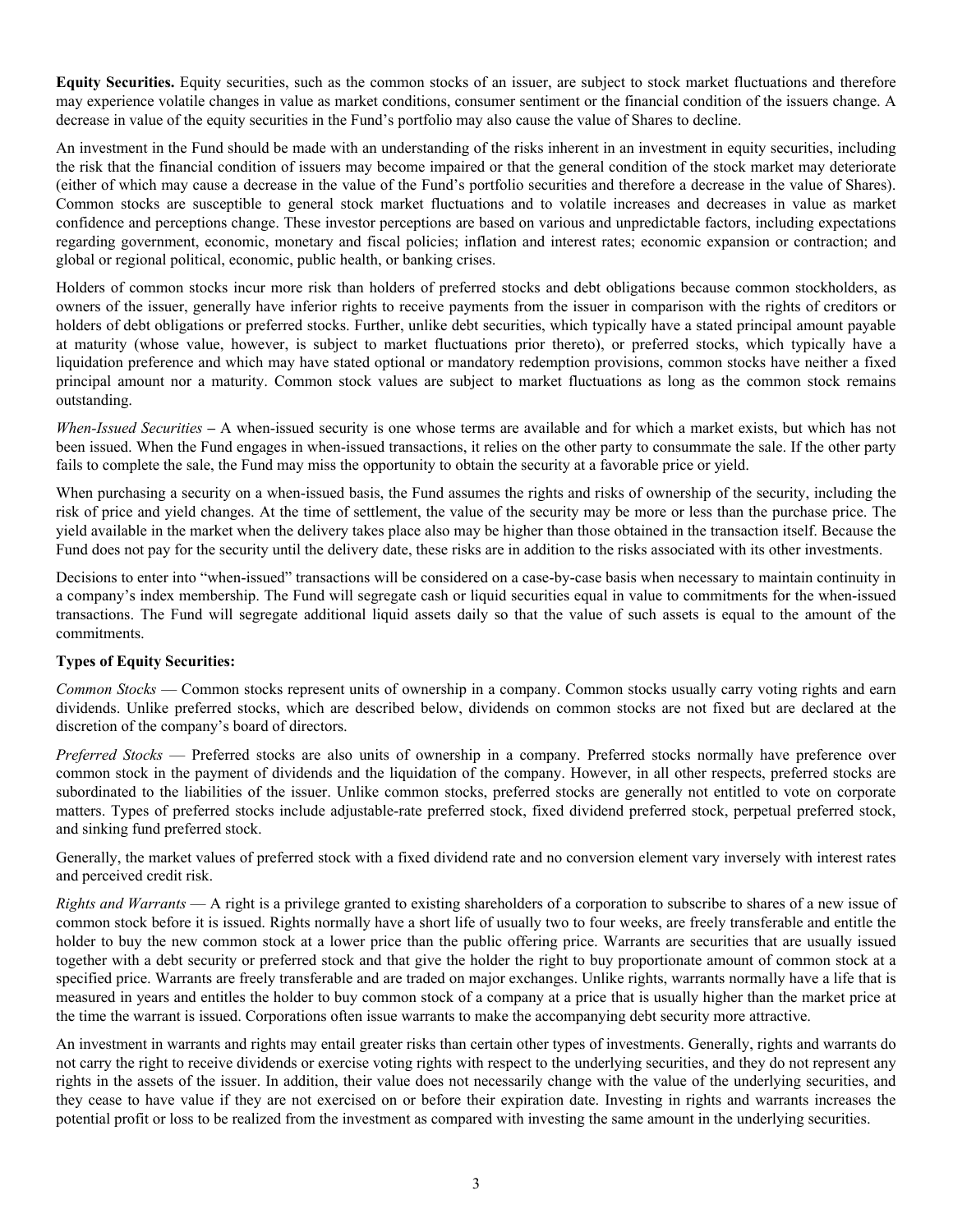*Real Estate Investment Trusts ("REITs") —* A U.S. REIT is a corporation or business trust (that would otherwise be taxed as a corporation) which meets the definitional requirements of the Code. The Code permits a qualifying REIT to deduct from taxable income the dividends paid, thereby effectively eliminating corporate level federal income tax. To meet the definitional requirements of the Code, a REIT must, among other things: invest substantially all of its assets in interests in real estate (including mortgages and other REITs), cash and government securities; derive most of its income from rents from real property or interest on loans secured by mortgages on real property; and, in general, distribute annually 90% or more of its taxable income (other than net capital gains) to shareholders.

REITs are sometimes informally characterized as Equity REITs and Mortgage REITs. An Equity REIT invests primarily in the fee ownership or leasehold ownership of land and buildings (*e.g.*, commercial equity REITs and residential equity REITs); a Mortgage REIT invests primarily in mortgages on real property, which may secure construction, development or long-term loans.

REITs may be affected by changes in underlying real estate values, which may have an exaggerated effect to the extent that REITs in which the Fund invests may concentrate investments in particular geographic regions or property types. Additionally, rising interest rates may cause investors in REITs to demand a higher annual yield from future distributions, which may in turn decrease market prices for equity securities issued by REITs. Rising interest rates also generally increase the costs of obtaining financing, which could cause the value of the Fund's investments to decline. During periods of declining interest rates, certain Mortgage REITs may hold mortgages that the mortgagors elect to prepay, which prepayment may diminish the yield on securities issued by such Mortgage REITs. In addition, Mortgage REITs may be affected by the ability of borrowers to repay when due the debt extended by the REIT and Equity REITs may be affected by the ability of tenants to pay rent.

Certain REITs have relatively small market capitalization, which may tend to increase the volatility of the market price of securities issued by such REITs. Furthermore, REITs are dependent upon specialized management skills, have limited diversification and are, therefore, subject to risks inherent in operating and financing a limited number of projects. By investing in REITs indirectly through the Fund, a shareholder will bear not only his or her proportionate share of the expenses of the Fund, but also, indirectly, similar expenses of the REITs. REITs depend generally on their ability to generate cash flow to make distributions to shareholders.

In addition to these risks, Equity REITs may be affected by changes in the value of the underlying property owned by the trusts, while Mortgage REITs may be affected by the quality of any credit extended. Further, Equity and Mortgage REITs are dependent upon management skills and generally may not be diversified. Equity and Mortgage REITs are also subject to heavy cash flow dependency defaults by borrowers and self-liquidation. In addition, Equity and Mortgage REITs could possibly fail to qualify for the favorable U.S. federal income tax treatment generally available to REITs under the Code or fail to maintain their exemptions from registration under the 1940 Act. The above factors may also adversely affect a borrower's or a lessee's ability to meet its obligations to the REIT. In the event of default by a borrower or lessee, the REIT may experience delays in enforcing its rights as a mortgagee or lessor and may incur substantial costs associated with protecting its investments.

*Smaller Companies* — The securities of small- and mid-capitalization companies may be more vulnerable to adverse issuer, market, political, or economic developments than securities of larger-capitalization companies. The securities of small- and mid-capitalization companies generally trade in lower volumes and are subject to greater and more unpredictable price changes than larger capitalization stocks or the stock market as a whole. Some small- or mid-capitalization companies have limited product lines, markets, and financial and managerial resources and tend to concentrate on fewer geographical markets relative to larger capitalization companies. There is typically less publicly available information concerning small- and mid-capitalization companies than for larger, more established companies. Small- and mid-capitalization companies also may be particularly sensitive to changes in interest rates, government regulation, borrowing costs, and earnings.

*Tracking Stocks* — The Fund may invest in tracking stocks. A tracking stock is a separate class of common stock whose value is linked to a specific business unit or operating division within a larger company and which is designed to "track" the performance of such business unit or division. The tracking stock may pay dividends to shareholders independent of the parent company. The parent company, rather than the business unit or division, generally is the issuer of tracking stock. However, holders of the tracking stock may not have the same rights as holders of the company's common stock.

**Exchange-Traded Funds ("ETFs").** The Fund may invest in shares of other investment companies (including ETFs). As the shareholder of another ETF, the Fund would bear, along with other shareholders, its pro rata portion of the other ETF's expenses, including advisory fees. Such expenses are in addition to the expenses the Fund pays in connection with its own operations. The Fund's investments in other ETFs may be limited by applicable law.

Disruptions in the markets for the securities underlying ETFs purchased or sold by the Fund could result in losses on investments in ETFs. ETFs also carry the risk that the price the Fund pays or receives may be higher or lower than the ETF's NAV. ETFs are also subject to certain additional risks, including the risks of illiquidity and of possible trading halts due to market conditions or other reasons, based on the policies of the relevant exchange. ETFs and other investment companies in which the Fund may invest may be leveraged, which would increase the volatility of the Fund's NAV.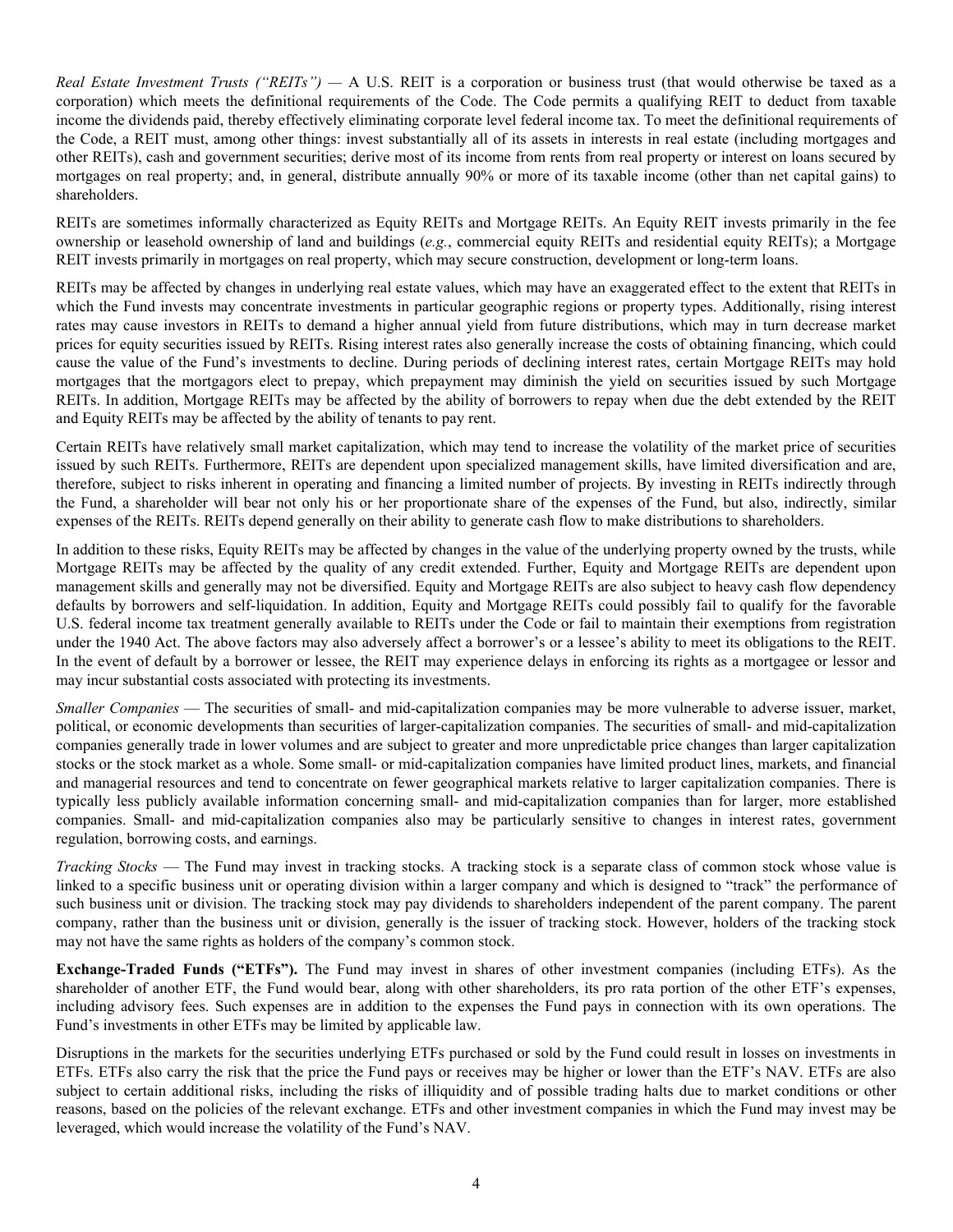**Fixed Income Securities***.* The Fund may invest directly or indirectly in fixed income securities. Even though interest-bearing securities are investments that promise a stable stream of income, the prices of such securities are affected by changes in interest rates. In general, fixed income security prices rise when interest rates fall and fall when interest rates rise. Securities with shorter maturities, while offering lower yields, generally provide greater price stability than longer term securities and are less affected by changes in interest rates. The values of fixed income securities also may be affected by changes in the credit rating or financial condition of the issuing entities. Once the rating of a portfolio security has been changed, the Fund will consider all circumstances deemed relevant in determining whether to continue to hold the security.

Fixed income investments bear certain risks, including credit risk, or the ability of an issuer to pay interest and principal as they become due. Generally, higher yielding bonds are subject to more credit risk than lower yielding bonds. Interest rate risk refers to the fluctuations in value of fixed income securities resulting from the inverse relationship between the market value of outstanding fixed income securities and changes in interest rates. An increase in interest rates will generally reduce the market value of fixed income investments and a decline in interest rates will tend to increase their value.

A number of factors, including changes in a central bank's monetary policies or general improvements in the economy, may cause interest rates to rise. Fixed income securities with longer durations are more sensitive to interest rate changes than securities with shorter durations, making them more volatile. This means their prices are more likely to experience a considerable reduction in response to a rise in interest rates.

**Fixed-Income Securities Ratings***.* The nationally recognized statistical rating organizations ("NRSROs") publish ratings based upon their assessment of the relative creditworthiness of the rated fixed-income securities. Generally, a lower rating indicates higher credit risk, and higher yields are ordinarily available from fixed-income securities in the lower rating categories to compensate investors for the increased credit risk. Any use of credit ratings in evaluating fixed-income securities can involve certain risks. For example, ratings assigned by the rating agencies are based upon an analysis completed at the time of the rating of the obligor's ability to pay interest and repay principal, typically relying to a large extent on historical data. Rating agencies typically rely to a large extent on historical data which may not accurately represent present or future circumstances. Ratings do not purport to reflect to risk of fluctuations in market value of the fixed-income security and are not absolute standards of quality and only express the rating agency's current opinion of an obligor's overall financial capacity to pay its financial obligations. A credit rating is not a statement of fact or a recommendation to purchase, sell or hold a fixed-income obligation. Also, credit quality can change suddenly and unexpectedly, and credit ratings may not reflect the issuer's current financial condition or events since the security was last rated. Rating agencies may have a financial interest in generating business, including the arranger or issuer of the security that normally pays for that rating, and a low rating might affect future business. While rating agencies have policies and procedures to address this potential conflict of interest, there is a risk that these policies will fail to prevent a conflict of interest from impacting the rating. Additionally, legislation has been enacted in an effort to reform rating agencies. Rules have also been adopted by the SEC to require rating agencies to provide additional disclosure and reduce conflicts of interest, and further reform has been proposed. It is uncertain how such legislation or additional regulation might impact the ratings agencies business and the Adviser's or sub-adviser's investment process.

**Illiquid Investments.** The Fund may invest up to an aggregate amount of 15% of its net assets in illiquid investments, as such term is defined by Rule 22e-4 under the 1940 Act. The Fund may not invest in illiquid investments if, as a result of such investment, more than 15% of the Fund's net assets would be invested in illiquid investments. Illiquid investments include securities subject to contractual or other restrictions on resale and other instruments that lack readily available markets. The inability of the Fund to dispose of illiquid investments readily or at a reasonable price could impair the Fund's ability to raise cash for redemptions or other purposes. The liquidity of securities purchased by the Fund that are eligible for resale pursuant to Rule 144A, except for certain 144A bonds, will be monitored by the Fund on an ongoing basis. In the event that more than 15% of its net assets are invested in illiquid investments, the Fund, in accordance with Rule  $22e-4(b)(1)(iv)$ , will report the occurrence to both the Board and the SEC and seek to reduce its holdings of illiquid investments within a reasonable period of time.

**Investment Company Securities.** The Fund may invest in the securities of other investment companies, including money market funds and ETFs, subject to applicable limitations under Section 12(d)(1) of the 1940 Act and Rule 12d1-4 under the 1940 Act. Investing in another pooled vehicle exposes the Fund to all the risks of that pooled vehicle. Pursuant to Section  $12(d)(1)$ , the Fund may invest in the securities of another investment company (the "acquired company") provided that the Fund, immediately after such purchase or acquisition, does not own in the aggregate: (i) more than 3% of the total outstanding voting stock of the acquired company; (ii) securities issued by the acquired company having an aggregate value in excess of 5% of the value of the total assets of the Fund; or (iii) securities issued by the acquired company and all other investment companies (other than treasury stock of the Fund) having an aggregate value in excess of 10% of the value of the total assets of the Fund. To the extent allowed by law or regulation, the Fund may invest its assets in securities of investment companies that are money market funds in excess of the limits discussed above.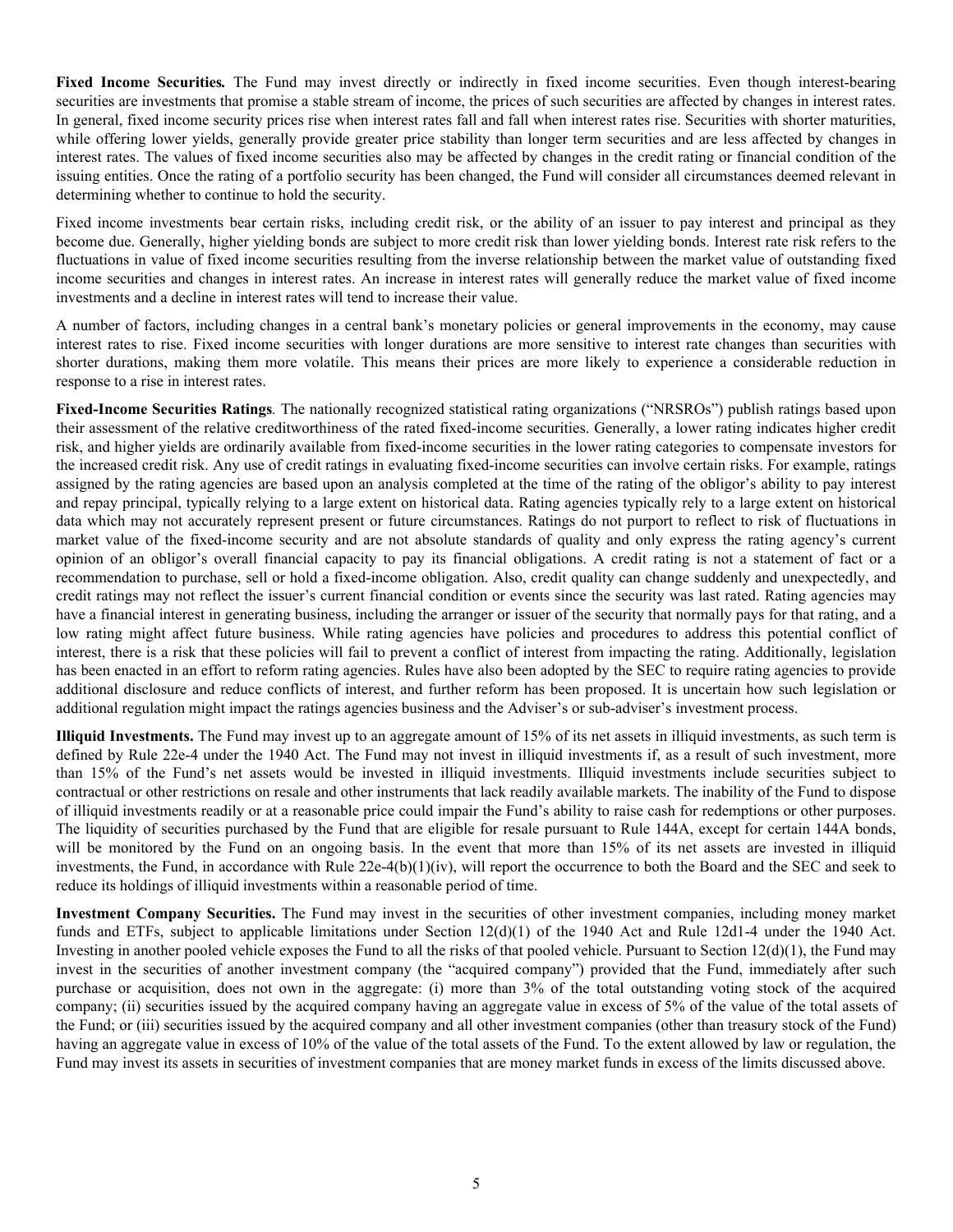If the Fund invests in and, thus, is a shareholder of, another investment company, the Fund's shareholders will indirectly bear the Fund's proportionate share of the fees and expenses paid by such other investment company, including advisory fees, in addition to both the management fees payable directly by the Fund to the Fund's own investment adviser and the other expenses that the Fund bears directly in connection with the Fund's own operations.

Section 12(d)(1) of the 1940 Act restricts investments by registered investment companies in securities of other registered investment companies, including the Fund. The acquisition of Shares by registered investment companies is subject to the restrictions of Section 12(d)(1) of the 1940 Act, except as may be permitted by exemptive rules under the 1940 Act that allows registered investment companies to invest in the Fund beyond the limits of Section 12(d)(1), subject to certain terms and conditions, including that the registered investment company enter into an agreement with the Fund regarding the terms of the investment.

The Fund may rely on Section  $12(d)(1)(F)$  and Rule 12d1-3 under the 1940 Act, which provide an exemption from Section  $12(d)(1)$ that allows the Fund to invest all of its assets in other registered funds, including ETFs, if, among other conditions: (a) the Fund, together with its affiliates, acquires no more than 3% of the outstanding voting stock of any acquired fund, and (b) the sales load charged on Shares is no greater than the limits set forth in Rule 2341 of the Conduct Rules of the Financial Industry Regulatory Authority, Inc. ("FINRA"). Additionally, the Fund may rely on Rule 12d1-4 under the 1940 Act to invest in such other funds in excess of the limits of Section  $12(d)(1)$  if the Fund complies with the terms and conditions of such rule.

**Money Market Instruments.** The Fund may invest a portion of its assets in high-quality money market instruments on an ongoing basis to provide liquidity or for other reasons. The instruments in which the Fund may invest include: (i) short-term obligations issued by the U.S. Government; (ii) negotiable certificates of deposit ("CDs"), fixed time deposits and bankers' acceptances of U.S. and foreign banks and similar institutions; (iii) commercial paper rated at the date of purchase "Prime-1" by Moody's or "A-1+" or "A-1" by Standard & Poor's ("S&P") or, if unrated, of comparable quality as determined by the Fund; and (iv) repurchase agreements. CDs are short-term negotiable obligations of commercial banks. Time deposits are non-negotiable deposits maintained in banking institutions for specified periods of time at stated interest rates. Banker's acceptances are time drafts drawn on commercial banks by borrowers, usually in connection with international transactions.

**Repurchase Agreements.** The Fund may enter into repurchase agreements with counterparties that are deemed to present acceptable credit risks. A repurchase agreement is a transaction in which the Fund purchases securities or other obligations from a bank or securities dealer (or its affiliate) and simultaneously commits to resell them to a counterparty at an agreed-upon date or upon demand and at a price reflecting a market rate of interest unrelated to the coupon rate or maturity of the purchased obligations. The Fund maintains custody of the underlying obligations prior to their repurchase, either through its regular custodian or through a special "triparty" custodian or sub-custodian that maintains separate accounts for both the Fund and its counterparty. Thus, the obligation of the counterparty to pay the repurchase price on the date agreed to or upon demand is, in effect, secured by such obligations.

Repurchase agreements carry certain risks not associated with direct investments in securities, including a possible decline in the market value of the underlying obligations. If their value becomes less than the repurchase price, plus any agreed-upon additional amount, the counterparty must provide additional collateral so that at all times the collateral is at least equal to the repurchase price plus any agreed-upon additional amount. The difference between the total amount to be received upon repurchase of the obligations and the price that was paid by the Fund upon acquisition is accrued as interest and included in its net investment income. Repurchase agreements involving obligations other than U.S. Government securities (such as commercial paper and corporate bonds) may be subject to special risks and may not have the benefit of certain protections in the event of the counterparty's insolvency. If the seller or guarantor becomes insolvent, the Fund may suffer delays, costs and possible losses in connection with the disposition of collateral.

**Other Short-Term Instruments**. In addition to repurchase agreements, the Fund may invest in short-term instruments, including money market instruments, on an ongoing basis to provide liquidity or for other reasons. Money market instruments are generally short-term investments that may include but are not limited to: (i) shares of money market funds; (ii) obligations issued or guaranteed by the U.S. government, its agencies or instrumentalities (including government-sponsored enterprises); (iii) negotiable certificates of deposit ("CDs"), bankers' acceptances, fixed time deposits and other obligations of U.S. and foreign banks (including foreign branches) and similar institutions; (iv) commercial paper rated at the date of purchase "Prime-1" by Moody's or "A-1" by S&P or, if unrated, of comparable quality as determined by the Sub-Adviser; (v) non-convertible corporate debt securities (*e.g.*, bonds and debentures) with remaining maturities at the date of purchase of not more than 397 days and that satisfy the rating requirements set forth in Rule 2a-7 under the 1940 Act; and (vi) short-term U.S. dollar-denominated obligations of foreign banks (including U.S. branches) that, in the opinion of the Sub-Adviser, are of comparable quality to obligations of U.S. banks which may be purchased by the Fund. Any of these instruments may be purchased on a current or a forward-settled basis. Money market instruments also include shares of money market funds. Time deposits are non-negotiable deposits maintained in banking institutions for specified periods of time at stated interest rates. Bankers' acceptances are time drafts drawn on commercial banks by borrowers, usually in connection with international transactions.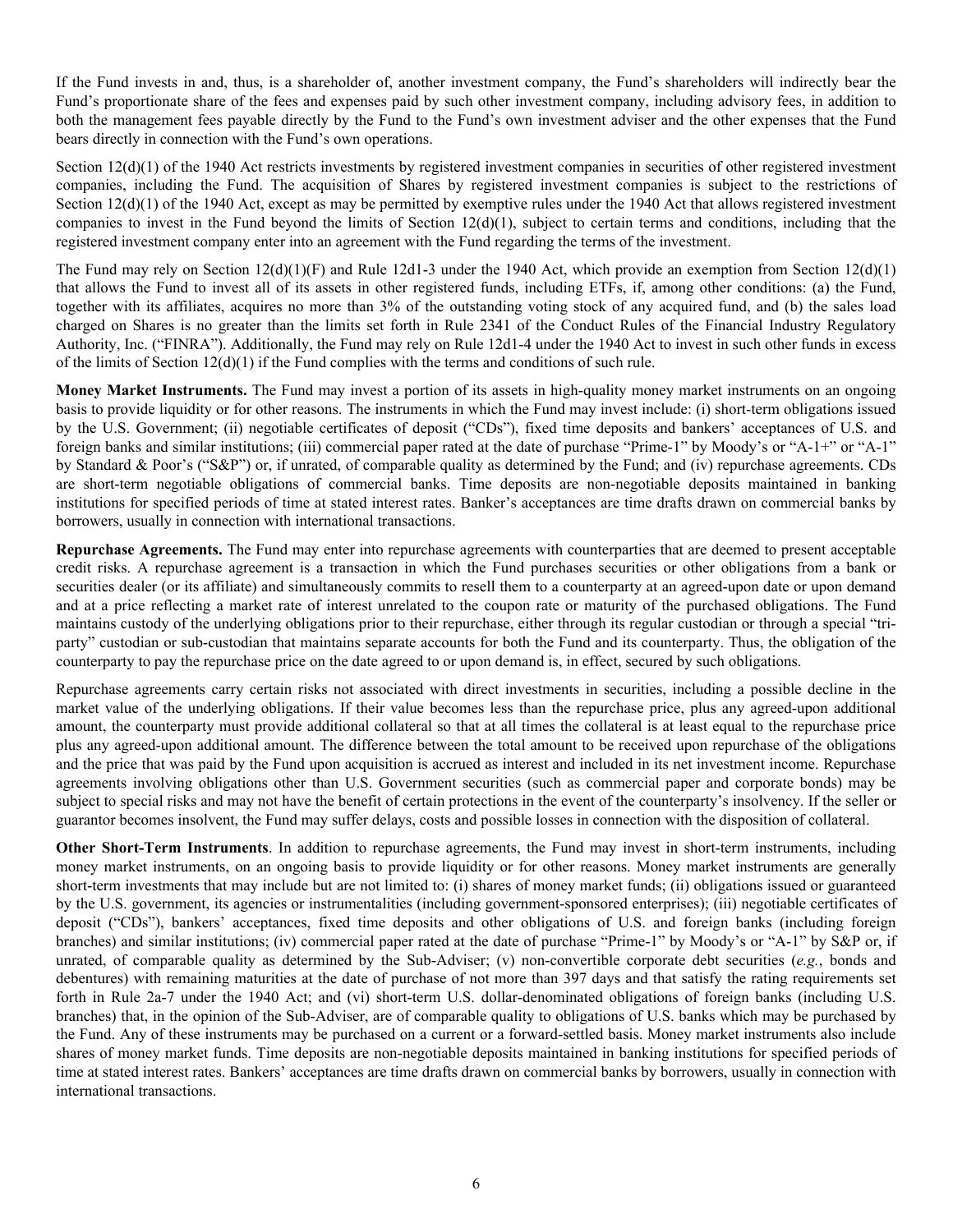**Securities Lending.** The Fund may lend portfolio securities to certain creditworthy borrowers, including the Fund's securities lending agent. Loans of portfolio securities provide the Fund with the opportunity to earn additional income on the Fund's portfolio securities. All securities loans will be made pursuant to agreements requiring the loans to be continuously secured by collateral in cash, or money market instruments, or money market funds at least equal at all times to the market value of the loaned securities. The borrower pays to the Fund an amount equal to any dividends or interest received on loaned securities. The Fund retains all or a portion of the interest received on investment of cash collateral or receives a fee from the borrower. Lending portfolio securities involves risks of delay in recovery of the loaned securities or in some cases loss of rights in the collateral should the borrower fail financially. Furthermore, because of the risks of delay in recovery, the Fund may lose the opportunity to sell the securities at a desirable price. The Fund will generally not have the right to vote securities while they are being loaned.

**Tax Risks.** As with any investment, you should consider how your investment in Shares will be taxed. The tax information in the Prospectus and this SAI is provided as general information. You should consult your own tax professional about the tax consequences of an investment in Shares.

Unless your investment in Shares is made through a tax-exempt entity or tax-deferred retirement account, such as an individual retirement account, you need to be aware of the possible tax consequences when the Fund makes distributions or you sell Shares.

**U.S. Government Securities.** The Fund may invest in U.S. government securities. Securities issued or guaranteed by the U.S. government or its agencies or instrumentalities include U.S. Treasury securities, which are backed by the full faith and credit of the U.S. Treasury and which differ only in their interest rates, maturities, and times of issuance. U.S. Treasury bills have initial maturities of one-year or less; U.S. Treasury notes have initial maturities of one to ten years; and U.S. Treasury bonds generally have initial maturities of greater than ten years. Certain U.S. government securities are issued or guaranteed by agencies or instrumentalities of the U.S. government including, but not limited to, obligations of U.S. government agencies or instrumentalities such as the Federal National Mortgage Association ("Fannie Mae"), the Government National Mortgage Association ("Ginnie Mae"), the Small Business Administration, the Federal Farm Credit Administration, the Federal Home Loan Banks, Banks for Cooperatives (including the Central Bank for Cooperatives), the Federal Land Banks, the Federal Intermediate Credit Banks, the Tennessee Valley Authority, the Export-Import Bank of the United States, the Commodity Credit Corporation, the Federal Financing Bank, the Student Loan Marketing Association, the National Credit Union Administration and the Federal Agricultural Mortgage Corporation ("Farmer Mac").

Some obligations issued or guaranteed by U.S. government agencies and instrumentalities, including, for example, Ginnie Mae passthrough certificates, are supported by the full faith and credit of the U.S. Treasury. Other obligations issued by or guaranteed by federal agencies, such as those securities issued by Fannie Mae, are supported by the discretionary authority of the U.S. government to purchase certain obligations of the federal agency, while other obligations issued by or guaranteed by federal agencies, such as those of the Federal Home Loan Banks, are supported by the right of the issuer to borrow from the U.S. Treasury, while the U.S. government provides financial support to such U.S. government-sponsored federal agencies, no assurance can be given that the U.S. government will always do so, since the U.S. government is not so obligated by law. U.S. Treasury notes and bonds typically pay coupon interest semi-annually and repay the principal at maturity.

On September 7, 2008, the U.S. Treasury announced a federal takeover of Fannie Mae and the Federal Home Loan Mortgage Corporation ("Freddie Mac"), placing the two federal instrumentalities in conservatorship. Under the takeover, the U.S. Treasury agreed to acquire \$1 billion of senior preferred stock of each instrumentality and obtained warrants for the purchase of common stock of each instrumentality (the "Senior Preferred Stock Purchase Agreement" or "Agreement"). Under the Agreement, the U.S. Treasury pledged to provide up to \$200 billion per instrumentality as needed, including the contribution of cash capital to the instrumentalities in the event their liabilities exceed their assets. This was intended to ensure that the instrumentalities maintain a positive net worth and meet their financial obligations, preventing mandatory triggering of receivership. On December 24, 2009, the U.S. Treasury announced that it was amending the Agreement to allow the \$200 billion cap on the U.S. Treasury's funding commitment to increase as necessary to accommodate any cumulative reduction in net worth over the next three years. As a result of this Agreement, the investments of holders, including the Fund, of mortgage-backed securities and other obligations issued by Fannie Mae and Freddie Mac are protected.

The total public debt of the United States as a percentage of gross domestic product has grown rapidly since the beginning of the 2008–2009 financial downturn. Although high debt levels do not necessarily indicate or cause economic problems, they may create certain systemic risks if sound debt management practices are not implemented. A high national debt can raise concerns that the U.S. government will not be able to make principal or interest payments when they are due. This increase has also necessitated the need for the U.S. Congress to negotiate adjustments to the statutory debt limit to increase the cap on the amount the U.S. government is permitted to borrow to meet its existing obligations and finance current budget deficits. In August 2011, S&P lowered its long-term sovereign credit rating on the U.S. In explaining the downgrade at that time, S&P cited, among other reasons, controversy over raising the statutory debt limit and growth in public spending. An increase in national debt levels may also necessitate the need for the U.S. Congress to negotiate adjustments to the statutory debt ceiling to increase the cap on the amount the U.S. Government is permitted to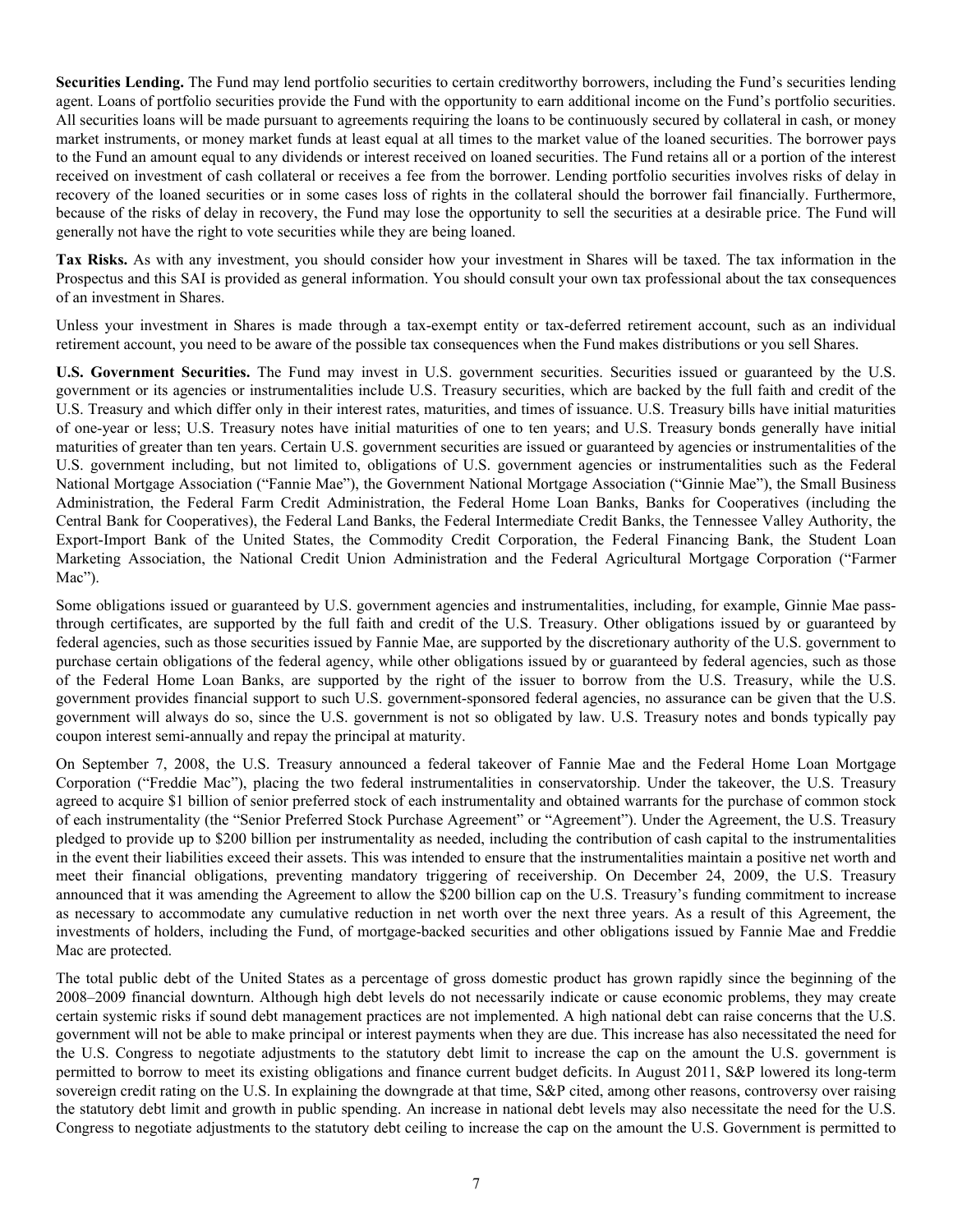<span id="page-8-0"></span>borrow to meet its existing obligations and finance current budget deficits. Future downgrades could increase volatility in domestic and foreign financial markets, result in higher interest rates, lower prices of U.S. Treasury securities and increase the costs of different kinds of debt. Any controversy or ongoing uncertainty regarding the statutory debt ceiling negotiations may impact the U.S. long-term sovereign credit rating and may cause market uncertainty. As a result, market prices and yields of securities supported by the full faith and credit of the U.S. government may be adversely affected.

# **INVESTMENT RESTRICTIONS**

The Trust has adopted the following investment restrictions as fundamental policies with respect to the Fund. These restrictions cannot be changed with respect to the Fund without the approval of the holders of a majority of the Fund's outstanding voting securities. For the purposes of the 1940 Act, a "majority of outstanding shares" means the vote of the lesser of: (1) 67% or more of the voting securities of the Fund present at the meeting if the holders of more than 50% of the Fund's outstanding voting securities are present or represented by proxy; or (2) more than 50% of the outstanding voting securities of the Fund.

Except with the approval of a majority of the outstanding voting securities, the Fund may not:

- 1. Concentrate its investments (*i.e.*, hold more than 25% of its total assets) in any industry or group of related industries, except that the Fund will concentrate to approximately the same extent that the Index concentrates in the securities of such particular industry or group of related industries. For purposes of this limitation, securities of the U.S. government (including its agencies and instrumentalities), repurchase agreements collateralized by U.S. government securities, and tax-exempt securities of state or municipal governments and their political subdivisions are not considered to be issued by members of any industry.
- 2. Borrow money or issue senior securities (as defined under the 1940 Act), except to the extent permitted under the 1940 Act.
- 3. Make loans, except to the extent permitted under the 1940 Act.
- 4. Purchase or sell real estate unless acquired as a result of ownership of securities or other instruments, except to the extent permitted under the 1940 Act. This shall not prevent the Fund from investing in securities or other instruments backed by real estate, real estate investment trusts or securities of companies engaged in the real estate business.
- 5. Purchase or sell physical commodities unless acquired as a result of ownership of securities or other instruments, except to the extent permitted under the 1940 Act. This shall not prevent the Fund from purchasing or selling options and futures contracts or from investing in securities or other instruments backed by physical commodities.
- 6. Underwrite securities issued by other persons, except to the extent permitted under the 1940 Act.
- 7. With respect to 75% of its total assets, purchase the securities of any one issuer if, immediately after and as a result of such purchase, (a) the value of the Fund's holdings in the securities of such issuer exceeds 5% of the value of the Fund's total assets, or (b) the Fund owns more than 10% of the outstanding voting securities of the issuer (with the exception that this restriction does not apply to the Fund's investments in the securities of the U.S. government, or its agencies or instrumentalities, or other investment companies).

In addition to the investment restrictions adopted as fundamental policies as set forth above, the Fund observes the following nonfundamental restriction, which may be changed without a shareholder vote.

1. Under normal circumstances, at least 80% of the Fund's net assets, plus borrowings for investment purposes, will be invested in real estate companies principally traded on a U.S. exchange.

With respect to non-fundamental restriction #1 above, the Fund defines "real estate companies" to mean companies that (i) earn a majority of their revenue or income from or have a majority of their assets invested in owning or managing real estate properties or (ii) are structured as REITs.

If a percentage limitation is adhered to at the time of investment or contract, a later increase or decrease in percentage resulting from any change in value or total or net assets will not result in a violation of such restriction, except that the percentage limitation with respect to the borrowing of money will be observed continuously.

# **EXCHANGE LISTING AND TRADING**

Shares are listed for trading and trade throughout the day on the Exchange.

There can be no assurance that the Fund will continue to meet the requirements of the Exchange necessary to maintain the listing of Shares. The Exchange will consider the suspension of trading in, and will initiate delisting proceedings of, the Shares if any of the requirements set forth in the Exchange rules, including compliance with Rule 6c-11(c) under the 1940 Act, are not continuously maintained or such other event shall occur or condition shall exist that, in the opinion of the Exchange, makes further dealings on the Exchange inadvisable. The Exchange will remove the Shares of the Fund from listing and trading upon termination of the Fund.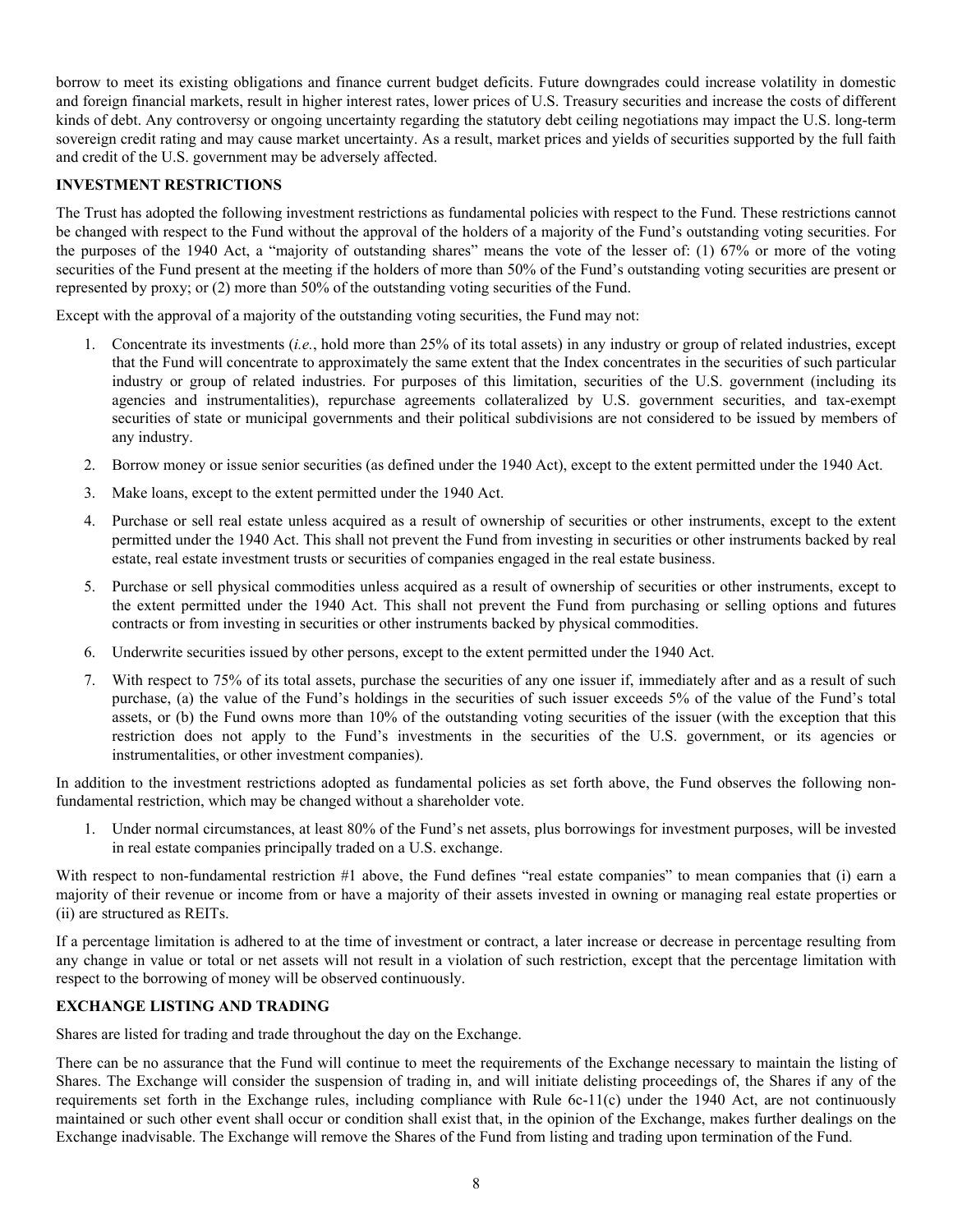<span id="page-9-0"></span>The Trust reserves the right to adjust the price levels of Shares in the future to help maintain convenient trading ranges for investors. Any adjustments would be accomplished through stock splits or reverse stock splits, which would have no effect on the net assets of the Fund.

## **MANAGEMENT OF THE TRUST**

**Board Responsibilities.** The management and affairs of the Trust and its series are overseen by the Board, which elects the officers of the Trust who are responsible for administering the day-to-day operations of the Trust and the Fund. The Board has approved contracts, as described below, under which certain companies provide essential services to the Trust.

The day-to-day business of the Trust, including the management of risk, is performed by third-party service providers, such as the Adviser, the Sub-Adviser, the Distributor, and the Administrator. The Board is responsible for overseeing the Trust's service providers and, thus, has oversight responsibility with respect to risk management performed by those service providers. Risk management seeks to identify and address risks, *i.e.*, events or circumstances that could have material adverse effects on the business, operations, shareholder services, investment performance, or reputation of the Fund. The Fund and its service providers employ a variety of processes, procedures, and controls to identify such events or circumstances, to lessen the probability of their occurrence and/or to mitigate the effects of such events or circumstances if they do occur. Each service provider is responsible for one or more discrete aspects of the Trust's business (*e.g.,* the Sub-Adviser is responsible for the day-to-day management of the Fund's portfolio investments) and, consequently, for managing the risks associated with that business. The Board has emphasized to the Fund's service providers the importance of maintaining vigorous risk management.

The Board's role in risk oversight begins before the inception of the Fund, at which time certain of the Fund's service providers present the Board with information concerning the investment objectives, strategies, and risks of the Fund as well as proposed investment limitations for the Fund. Additionally, the Adviser and Sub-Adviser provide the Board with an overview of, among other things, their investment philosophy, brokerage practices, and compliance infrastructure. Thereafter, the Board continues its oversight function as various personnel, including the Trust's Chief Compliance Officer, as well as personnel of the Sub-Adviser, and other service providers such as the Fund's independent registered public accounting firm, make periodic reports to the Audit Committee or to the Board with respect to various aspects of risk management. The Board and the Audit Committee oversee efforts by management and service providers to manage risks to which the Fund may be exposed.

The Board is responsible for overseeing the nature, extent, and quality of the services provided to the Fund by the Adviser and the Sub-Adviser and receives information about those services at its regular meetings. In addition, on an annual basis (following the initial two-year period), in connection with its consideration of whether to renew the Investment Advisory Agreement with the Adviser, and the Sub-Advisory Agreement with the Sub-Adviser, the Board or its designee may meet with the Adviser and/or the Sub-Adviser to review such services. Among other things, the Board regularly considers the Adviser's and the Sub-Adviser's adherence to the Fund's investment restrictions and compliance with various Fund policies and procedures and with applicable securities regulations. The Board also reviews information about the Fund's performance and the Fund's investments, including, for example, portfolio holdings schedules.

The Trust's Chief Compliance Officer reports regularly to the Board to review and discuss compliance issues and Fund, Adviser, or Sub-Adviser risk assessments. At least annually, the Trust's Chief Compliance Officer provides the Board with a report reviewing the adequacy and effectiveness of the Trust's policies and procedures and those of its service providers, including the Adviser and the Sub-Adviser. The report addresses the operation of the policies and procedures of the Trust and each service provider since the date of the last report; any material changes to the policies and procedures since the date of the last report; any recommendations for material changes to the policies and procedures; and any material compliance matters since the date of the last report.

The Board receives reports from the Fund's service providers regarding operational risks and risks related to the valuation and liquidity of portfolio securities. Annually, the Fund's independent registered public accounting firm reviews with the Audit Committee its audit of the Fund's financial statements, focusing on major areas of risk encountered by the Fund and noting any significant deficiencies or material weaknesses in the Fund's internal controls. Additionally, in connection with its oversight function, the Board oversees Fund management's implementation of disclosure controls and procedures, which are designed to ensure that information required to be disclosed by the Trust in its periodic reports with the SEC are recorded, processed, summarized, and reported within the required time periods. The Board also oversees the Trust's internal controls over financial reporting, which comprise policies and procedures designed to provide reasonable assurance regarding the reliability of the Trust's financial reporting and the preparation of the Trust's financial statements.

From their review of these reports and discussions with the Adviser, the Sub-Adviser, the Chief Compliance Officer, the independent registered public accounting firm and other service providers, the Board and the Audit Committee learn in detail about the material risks of the Fund, thereby facilitating a dialogue about how management and service providers identify and mitigate those risks.

The Board recognizes that not all risks that may affect the Fund can be identified and/or quantified, that it may not be practical or costeffective to eliminate or mitigate certain risks, that it may be necessary to bear certain risks (such as investment-related risks) to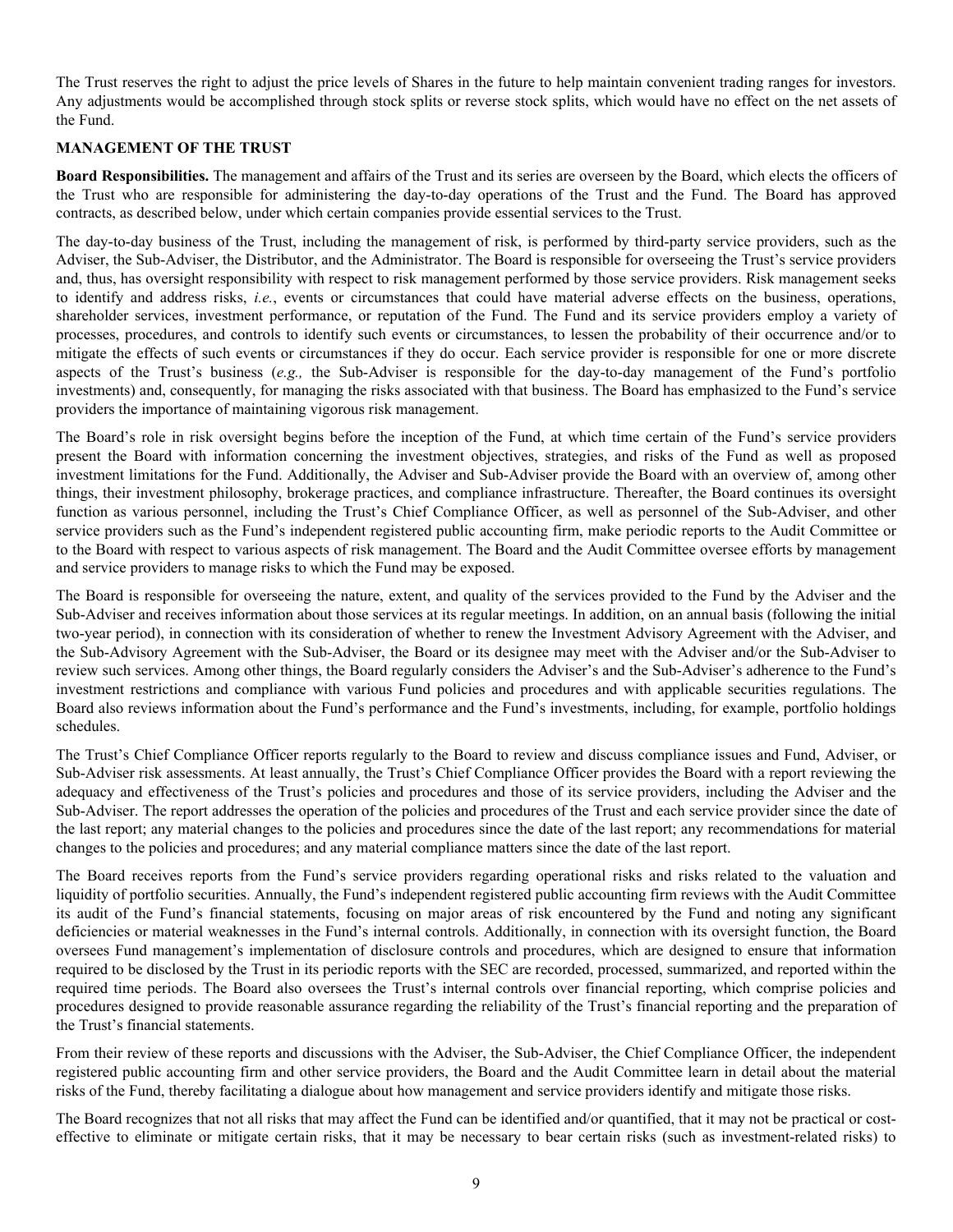achieve the Fund's goals, and that the processes, procedures and controls employed to address certain risks may be limited in their effectiveness. Moreover, reports received by the Board as to risk management matters are typically summaries of the relevant information. Most of the Fund's investment management and business affairs are carried out by or through the Adviser, Sub-Adviser, and other service providers, each of which has an independent interest in risk management but whose policies and the methods by which one or more risk management functions are carried out may differ from the Fund's and each other's in the setting of priorities, the resources available or the effectiveness of relevant controls. As a result of the foregoing and other factors, the Board's ability to monitor and manage risk, as a practical matter, is subject to limitations.

**Members of the Board.** There are four members of the Board, three of whom are not interested persons of the Trust, as that term is defined in the 1940 Act (the "Independent Trustees"). Mr. Michael A. Castino serves as Chairman of the Board and is an interested person of the Trust, and Mr. Leonard M. Rush serves as the Trust's Lead Independent Trustee. As Lead Independent Trustee, Mr. Rush acts as a spokesperson for the Independent Trustees in between meetings of the Board, serves as a liaison for the Independent Trustees with the Trust's service providers, officers, and legal counsel to discuss ideas informally, and participates in setting the agenda for meetings of the Board and separate meetings or executive sessions of the Independent Trustees.

The Board is comprised of a super-majority (75 percent) of Independent Trustees. There is an Audit Committee of the Board that is chaired by an Independent Trustee and comprised solely of Independent Trustees. The Audit Committee chair presides at the Audit Committee meetings, participates in formulating agendas for Audit Committee meetings, and coordinates with management to serve as a liaison between the Independent Trustees and management on matters within the scope of responsibilities of the Audit Committee as set forth in its Board-approved charter. The Trust has determined its leadership structure is appropriate given the specific characteristics and circumstances of the Trust. The Trust made this determination in consideration of, among other things, the fact that the Independent Trustees of the Trust constitute a super-majority of the Board, the number of Independent Trustees that constitute the Board, the amount of assets under management in the Trust, and the number of funds overseen by the Board. The Board also believes that its leadership structure facilitates the orderly and efficient flow of information to the Independent Trustees from Fund management.

Additional information about each Trustee of the Trust is set forth below. The address of each Trustee of the Trust is c/o U.S. Bank Global Fund Services, 615 E. Michigan Street, Milwaukee, WI 53202.

| Name and<br><b>Year of Birth</b>   | <b>Position</b><br><b>Held with</b><br>the Trust                     | <b>Term of Office</b><br>and Length of<br><b>Time Served</b>              | <b>Principal Occupation(s) During</b><br>Past 5 Years                                                                                                                                                                                                                                                                                                                | Number of<br><b>Portfolios</b> in<br><b>Fund Complex</b><br>Overseen by<br><b>Trustee</b> | Other<br><b>Directorships Held</b><br>by Trustee During<br>Past 5 Years                    |
|------------------------------------|----------------------------------------------------------------------|---------------------------------------------------------------------------|----------------------------------------------------------------------------------------------------------------------------------------------------------------------------------------------------------------------------------------------------------------------------------------------------------------------------------------------------------------------|-------------------------------------------------------------------------------------------|--------------------------------------------------------------------------------------------|
| <b>Independent Trustees</b>        |                                                                      |                                                                           |                                                                                                                                                                                                                                                                                                                                                                      |                                                                                           |                                                                                            |
| Leonard M. Rush, CPA<br>Born: 1946 | Lead<br>Independent<br>Trustee and<br>Audit<br>Committee<br>Chairman | Indefinite term:<br>since 2012                                            | Retired; formerly Chief Financial<br>Officer, Robert W. Baird & Co.<br>Incorporated (wealth management<br>firm) $(2000-2011)$ .                                                                                                                                                                                                                                      | 56                                                                                        | Independent<br>Trustee, Managed<br>Portfolio Series (34<br>portfolios) (since<br>$2011$ ). |
| David A. Massart<br>Born: 1967     | Trustee                                                              | Indefinite term;<br>since $2012$                                          | Partner and Managing Director,<br>Beacon Pointe Advisors, LLC (since<br>2022); Co-Founder, President, and<br>Chief Investment Strategist, Next<br>Generation Wealth Management,<br>Inc. $(2005-2021)$ .                                                                                                                                                              | 56                                                                                        | Independent<br>Trustee, Managed<br>Portfolio Series (34<br>portfolios) (since<br>$2011$ ). |
| Janet D. Olsen<br>Born: 1956       | Trustee                                                              | Indefinite term:<br>since 2018                                            | Retired; formerly Managing Director<br>and General Counsel, Artisan<br>Partners Limited Partnership<br>(investment adviser) $(2000-2013)$ ;<br><b>Executive Vice President and</b><br>General Counsel, Artisan Partners<br>Asset Management Inc. (2012–<br>2013); Vice President and General<br>Counsel, Artisan Funds, Inc.<br>(investment company) $(2001-2012)$ . | 56                                                                                        | Independent<br>Trustee, PPM<br>Funds (2 portfolios)<br>(since $20\overline{1}8$ ).         |
| <b>Interested Trustee</b>          |                                                                      |                                                                           |                                                                                                                                                                                                                                                                                                                                                                      |                                                                                           |                                                                                            |
| Michael A. Castino<br>Born: 1967   | Trustee and<br>Chairman                                              | Indefinite term:<br>Trustee<br>since $2014$ ;<br>Chairman<br>since $2013$ | Senior Vice President, U.S.<br>Bancorp Fund Services, LLC<br>$(since 2013)$ ; Managing Director<br>of Index Services, Zacks<br>Investment Management (2011–<br>2013).                                                                                                                                                                                                | 56                                                                                        | None                                                                                       |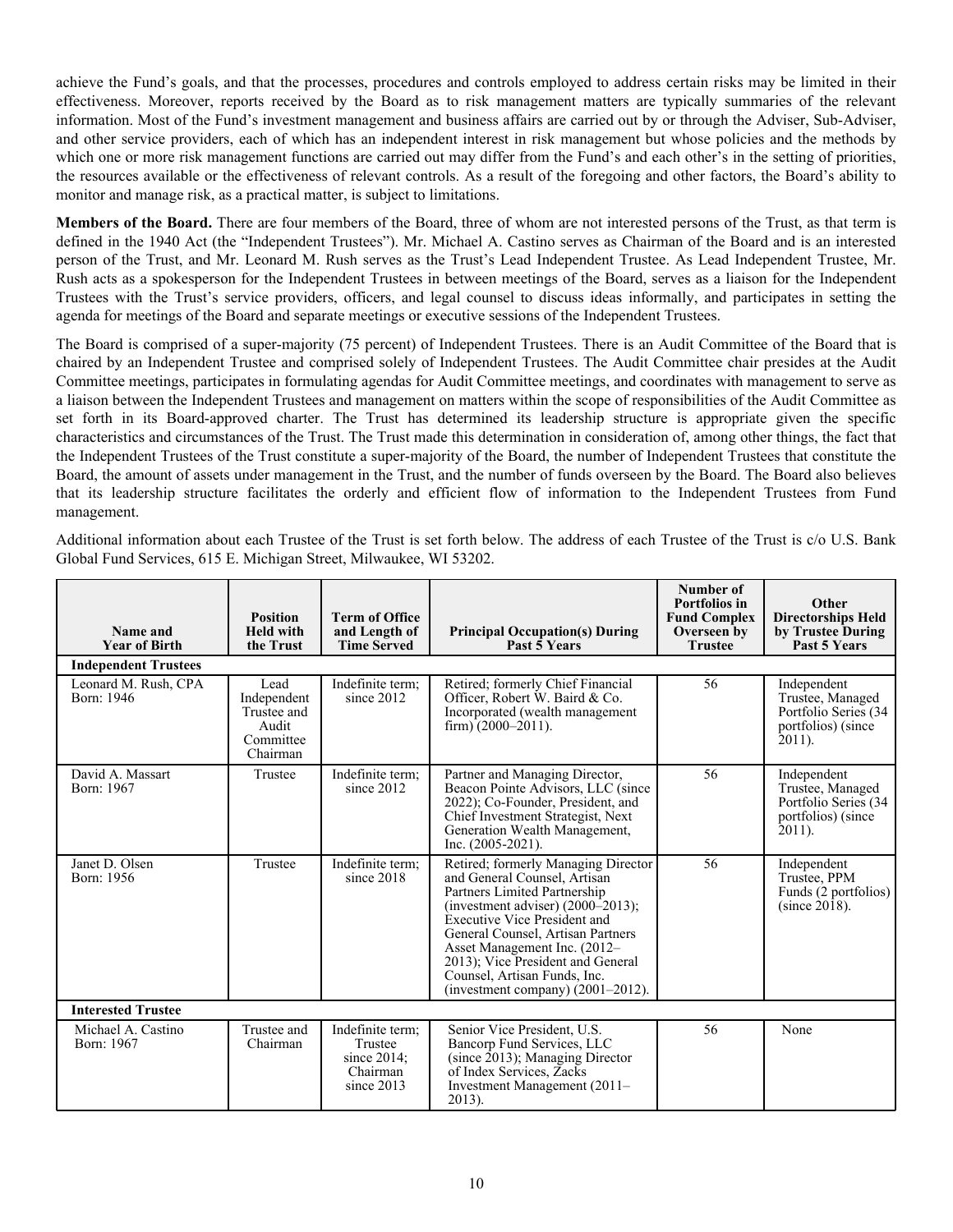**Individual Trustee Qualifications**. The Trust has concluded that each of the Trustees should serve on the Board because of their ability to review and understand information about the Fund provided to them by management, to identify and request other information they may deem relevant to the performance of their duties, to question management and other service providers regarding material factors bearing on the management and administration of the Fund, and to exercise their business judgment in a manner that serves the best interests of the Fund's shareholders. The Trust has concluded that each of the Trustees should serve as a Trustee based on his or her own experience, qualifications, attributes and skills as described below.

The Trust has concluded that Mr. Rush should serve as a Trustee because of his substantial industry experience, including serving in several different senior executive roles at various global financial services firms, and the experience he has gained as serving as trustee of another investment company trust since 2011. He most recently served as Managing Director and Chief Financial Officer of Robert W. Baird & Co. Incorporated and several other affiliated entities and served as the Treasurer for Baird Funds. He also served as the Chief Financial Officer for Fidelity Investments' four broker-dealers and has substantial experience with mutual fund and investment advisory organizations and related businesses, including Vice President and Head of Compliance for Fidelity Investments, a Vice President at Credit Suisse First Boston, a Manager with Goldman Sachs, & Co. and a Senior Manager with Deloitte & Touche. Mr. Rush has been determined to qualify as an Audit Committee Financial Expert for the Trust.

The Trust has concluded that Mr. Massart should serve as a Trustee because of his substantial industry experience, including over two decades working with high net worth individuals, families, trusts, and retirement accounts to make strategic and tactical asset allocation decisions, evaluate and select investment managers, and manage complex client relationships, and the experience he has gained as serving as trustee of another investment company trust since 2011. He is currently a Partner and Managing Director at Beacon Pointe Advisors, LLC. Previously, he served as President and Chief Investment Strategist of a SEC registered investment advisory firm he co-founded, as a Managing Director of Strong Private Client, and as a Manager of Wells Fargo Investments, LLC.

The Trust has concluded that Ms. Olsen should serve as a Trustee because of her substantial industry experience, including over a decade serving as a senior executive of an investment management firm and a related public company, and the experience she has gained by serving as an executive officer of another investment company from 2001 to 2012. Ms. Olsen most recently served as Managing Director and General Counsel of Artisan Partners Limited Partnership, a registered investment adviser serving primarily investment companies and institutional investors, and several affiliated entities, including its general partner, Artisan Partners Asset Management Inc. (NYSE: APAM), and as an executive officer of Artisan Funds Inc.

The Trust has concluded that Mr. Castino should serve as Trustee because of the experience he gained as Chairman of the Trust since 2013, as a senior officer of U.S. Bancorp Fund Services, LLC, doing business as U.S. Bank Global Fund Services ("Fund Services" or the "Transfer Agent"), since 2012, and in his past roles with investment management firms and indexing firms involved with ETFs, as well as his experience in and knowledge of the financial services industry.

In its periodic assessment of the effectiveness of the Board, the Board considers the complementary individual skills and experience of the individual Trustees primarily in the broader context of the Board's overall composition so that the Board, as a body, possesses the appropriate (and appropriately diverse) skills and experience to oversee the business of the funds.

**Board Committees**. The Board has established the following standing committees of the Board:

Audit Committee. The Board has a standing Audit Committee that is composed of each of the Independent Trustees of the Trust. The Audit Committee operates under a written charter approved by the Board. The principal responsibilities of the Audit Committee include: recommending which firm to engage as the Fund's independent registered public accounting firm and whether to terminate this relationship; reviewing the independent registered public accounting firm's compensation, the proposed scope and terms of its engagement, and the firm's independence; pre-approving audit and non-audit services provided by the Fund's independent registered public accounting firm to the Trust and certain other affiliated entities; serving as a channel of communication between the independent registered public accounting firm and the Trustees; reviewing the results of each external audit, including any qualifications in the independent registered public accounting firm's opinion, any related management letter, management's responses to recommendations made by the independent registered public accounting firm in connection with the audit, reports submitted to the Committee by the internal auditing department of the Trust's Administrator that are material to the Trust as a whole, if any, and management's responses to any such reports; reviewing the Fund's audited financial statements and considering any significant disputes between the Trust's management and the independent registered public accounting firm that arose in connection with the preparation of those financial statements; considering, in consultation with the independent registered public accounting firm and the Trust's senior internal accounting executive, if any, the independent registered public accounting firms' report on the adequacy of the Trust's internal financial controls; reviewing, in consultation with the Fund's independent registered public accounting firm, major changes regarding auditing and accounting principles and practices to be followed when preparing the Fund's financial statements; and other audit related matters. During the fiscal year ended February 28, 2022, the Audit Committee met four times.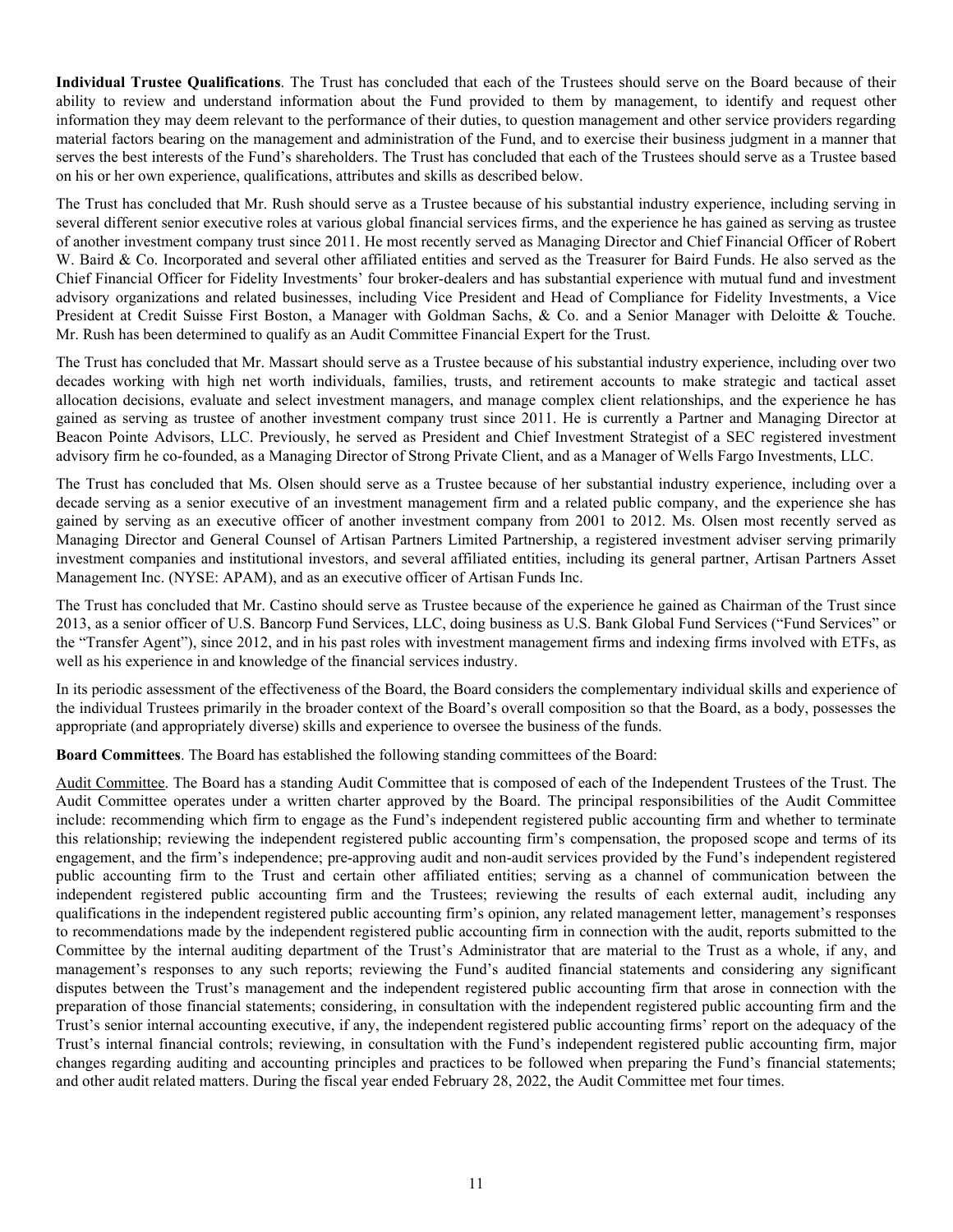The Audit Committee also serves as the Qualified Legal Compliance Committee ("QLCC") for the Trust for the purpose of compliance with Rules 205.2(k) and 205.3(c) of the Code of Federal Regulations, regarding alternative reporting procedures for attorneys retained or employed by an issuer who appear and practice before the SEC on behalf of the issuer (the "issuer attorneys"). An issuer attorney who becomes aware of evidence of a material violation by the Trust, or by any officer, director, employee, or agent of the Trust, may report evidence of such material violation to the QLCC as an alternative to the reporting requirements of Rule 205.3(b) (which requires reporting to the chief legal officer and potentially "up the ladder" to other entities).

Nominating Committee. The Board has a standing Nominating Committee that is composed of each of the Independent Trustees of the Trust. The Nominating Committee operates under a written charter approved by the Board. The principal responsibility of the Nominating Committee is to consider, recommend and nominate candidates to fill vacancies on the Trust's Board, if any. The Nominating Committee generally will not consider nominees recommended by shareholders. The Nominating Committee meets periodically, as necessary. During the fiscal year ended February 28, 2022, the Nominating Committee met one time.

**Valuation Committee**. The Board has delegated day-to-day valuation issues to a Valuation Committee that is comprised of certain officers of the Trust. Although the Valuation Committee is not a committee of the Board (*i.e.*, no Trustee is a member of the Valuation Committee), the Valuation Committee's membership is appointed by the Board and its charter and applicable procedures are approved by the Board. The function of the Valuation Committee is to value securities held by any series of the Trust for which current and reliable market quotations are not readily available. Such securities are valued at their respective fair values as determined in good faith by the Valuation Committee and the actions of the Valuation Committee are subsequently reviewed and ratified by the Board. The Valuation Committee meets as necessary.

**Principal Officers of the Trust.** The officers of the Trust conduct and supervise its daily business. The address of each officer of the Trust is c/o U.S. Bank Global Fund Services, 615 E. Michigan Street, Milwaukee, WI 53202. Additional information about the Trust's officers is as follows:

| Name and<br><b>Year of Birth</b>  | <b>Position(s) Held with</b><br>the Trust                        | <b>Term of Office and</b><br><b>Length of Time Served</b>     | <b>Principal Occupation(s)</b><br><b>During Past 5 Years</b>                                                                                                                                                                                                                  |
|-----------------------------------|------------------------------------------------------------------|---------------------------------------------------------------|-------------------------------------------------------------------------------------------------------------------------------------------------------------------------------------------------------------------------------------------------------------------------------|
| Kristina R. Nelson<br>Born: 1982  | President                                                        | Indefinite term:<br>since $2019$                              | Senior Vice President, U.S. Bancorp Fund Services,<br>LLC (since 2020); Vice President, U.S. Bancorp Fund<br>Services, LLC (2014–2020).                                                                                                                                       |
| Alyssa M. Bernard<br>Born: 1988   | Vice President                                                   | Indefinite term;<br>since $2021$                              | Vice President, U.S. Bancorp Fund Services, LLC (since<br>2021); Assistant Vice President, U.S. Bancorp Fund<br>Services, LLC (2018-2021); Attorney, Waddell & Reed<br>Financial, Inc. (2017-2018).                                                                           |
| Cynthia L. Andrae<br>Born: 1971   | Chief Compliance<br>Officer and Anti-Money<br>Laundering Officer | Indefinite term;<br>since 2022<br>(other roles since 2021)    | Vice President, U.S. Bancorp Fund Services, LLC (since<br>2019); Compliance Officer, U.S. Bancorp Fund<br>Services, LLC (2015-2019).                                                                                                                                          |
| Kristen M. Weitzel<br>Born: 1977  | Treasurer                                                        | Indefinite term;<br>since $2014$<br>(other roles since 2013)  | Vice President, U.S. Bancorp Fund Services, LLC (since<br>2015); Assistant Vice President, U.S. Bancorp Fund<br>Services, LLC (2011-2015).                                                                                                                                    |
| Isabella K. Zoller<br>Born: 1994  | Secretary                                                        | Indefinite term;<br>since 2021<br>(other roles since $2020$ ) | Assistant Vice President, U.S. Bancorp Fund Services,<br>LLC (since 2021); Regulatory Administration Attorney,<br>U.S. Bancorp Fund Services, LLC (since 2019);<br>Regulatory Administration Intern, U.S. Bancorp Fund<br>Services, LLC (2018–2019); Law Student (2016–2019). |
| Elizabeth A. Winske<br>Born: 1983 | <b>Assistant Treasurer</b>                                       | Indefinite term:<br>since $2017$                              | Vice President, U.S. Bancorp Fund Services, LLC (since)<br>2020); Assistant Vice President, U.S. Bancorp Fund<br>Services, LLC (2016–2020).                                                                                                                                   |
| Jason E. Shlensky<br>Born: 1987   | <b>Assistant Treasurer</b>                                       | Indefinite term;<br>since $2019$                              | Assistant Vice President, U.S. Bancorp Fund Services,<br>LLC (since 2019); Officer, U.S. Bancorp Fund Services,<br>LLC (2014-2019).                                                                                                                                           |
| Jessica L. Vorbeck<br>Born: 1984  | <b>Assistant Treasurer</b>                                       | Indefinite term;<br>since $2020$                              | Officer, U.S. Bancorp Fund Services, LLC (since 2018;<br>2014-2017).                                                                                                                                                                                                          |

**Trustee Ownership of Shares.** The Fund is required to show the dollar amount ranges of each Trustee's "beneficial ownership" of Shares and each other series of the Trust as of the end of the most recently completed calendar year. Dollar amount ranges disclosed are established by the SEC. "Beneficial ownership" is determined in accordance with Rule 16a-1(a)(2) under the 1934 Act.

As of December 31, 2021, no Trustee or officer of the Trust owned Shares or shares of any other series of the Trust.

**Board Compensation.** The Independent Trustees each receive an annual trustee fee of \$198,800 for attendance at the four regularly scheduled quarterly meetings and one annual meeting, if necessary, and receive additional compensation for each additional meeting attended of \$2,000, as well as reimbursement for travel and other out-of-pocket expenses incurred in connection with attendance at Board meetings. The Lead Independent Trustee receives an additional annual fee of \$15,000. The Chairman of the Audit Committee receives an additional annual fee of \$15,000. The Trust has no pension or retirement plan.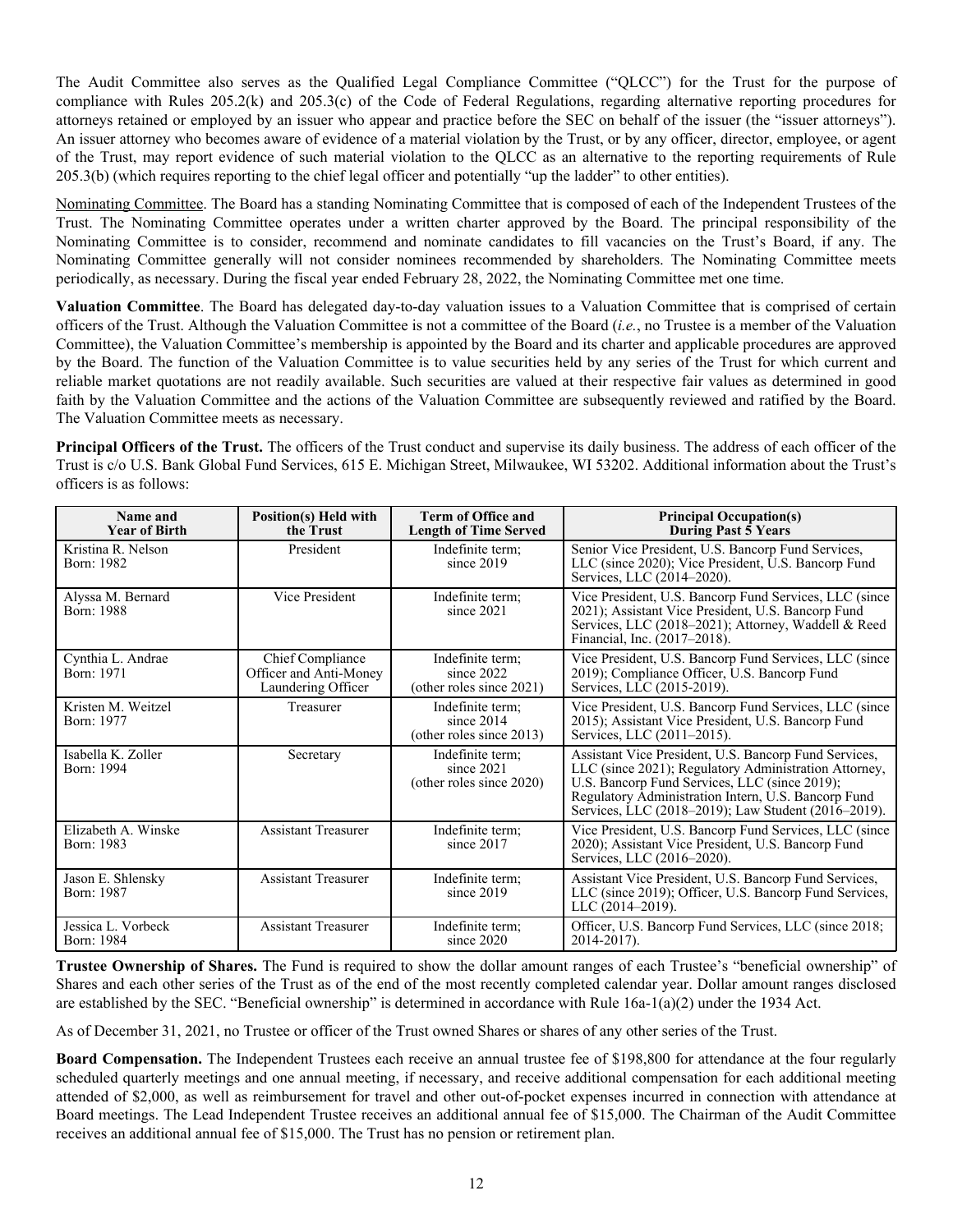<span id="page-13-0"></span>The following table shows the compensation earned by each Trustee during the fiscal year ended February 28, 2022. Independent Trustee fees are paid by the adviser to each series of the Trust and not by the Fund. Trustee compensation does not include reimbursed out-of-pocket expenses in connection with attendance at meetings.

| Name                        | <b>Aggregate Compensation From Fund</b> | <b>Total Compensation From Fund</b><br><b>Complex Paid to Trustees</b> |
|-----------------------------|-----------------------------------------|------------------------------------------------------------------------|
| <b>Interested Trustee</b>   |                                         |                                                                        |
| Michael A. Castino          | \$0                                     | \$0                                                                    |
| <b>Independent Trustees</b> |                                         |                                                                        |
| David A. Massart            | \$0                                     | \$177,575                                                              |
| Leonard M. Rush, CPA        | \$0                                     | \$207,575                                                              |
| Janet D. Olsen              | \$0                                     | \$177,575                                                              |

# **PRINCIPAL SHAREHOLDERS, CONTROL PERSONS, AND MANAGEMENT OWNERSHIP**

A principal shareholder is any person who owns of record or beneficially 5% or more of the outstanding Shares. A control person is a shareholder that owns beneficially or through controlled companies more than 25% of the voting securities of a company or acknowledges the existence of control. Shareholders owning voting securities in excess of 25% may determine the outcome of any matter affecting and voted on by shareholders of the Fund. As of June 1, 2022, the Trustees and officers, as a group, did not own any Shares, and the following shareholders were considered to be principal shareholders of the Fund:

| <b>Name and Address</b>                                                                                                                                       | % Ownership | <b>Type of Ownership</b> |
|---------------------------------------------------------------------------------------------------------------------------------------------------------------|-------------|--------------------------|
| National Financial Services, LLC<br>200 Liberty Street                                                                                                        | 82.80%      | Record                   |
| New York, NY 10281                                                                                                                                            |             |                          |
| Charles Schwab & Co., Inc.                                                                                                                                    |             |                          |
| 211 Main Street                                                                                                                                               | 7.18%       | Record                   |
| San Francisco, CA 94105-1905                                                                                                                                  |             |                          |
| <b>Thrivent Trust Company</b><br>625 Fourth Avenue South<br>Minneapolis, MN 55415<br>(a federal trust company subsidiary of Thrivent Financial for Lutherans) | $64.18\%*$  | <b>Beneficial</b>        |

\* Based on the percentage of shares owned as of March 31, 2022 (the most recent available date) as reported on Form 13F.

# **CODES OF ETHICS**

The Trust, the Adviser, the Sub-Adviser, and the Distributor (as defined under "The Distributor") have each adopted codes of ethics pursuant to Rule 17j-1 of the 1940 Act. These codes of ethics are designed to prevent affiliated persons of the Trust, the Adviser, the Sub-Adviser and the Distributor from engaging in deceptive, manipulative or fraudulent activities in connection with securities held or to be acquired by the Fund (which may also be held by persons subject to the codes of ethics). Each Code of Ethics permits personnel subject to that Code of Ethics to invest in securities for their personal investment accounts, subject to certain limitations, including limitations related to securities that may be purchased or held by the Fund.

There can be no assurance that the codes of ethics will be effective in preventing such activities. Each code of ethics may be examined at the office of the SEC in Washington, D.C. or on the Internet at the SEC's website at http://www.sec.gov.

# **PROXY VOTING POLICIES**

The Fund has delegated proxy voting responsibilities to the Adviser, subject to the Board's oversight. In delegating proxy responsibilities, the Board has directed that proxies be voted consistent with the Fund's and its shareholders' best interests and in compliance with all applicable proxy voting rules and regulations. The Adviser has adopted proxy voting policies and guidelines for this purpose ("Proxy Voting Policies") and has engaged a third-party proxy solicitation firm to assist with voting proxies in a timely manner. A copy of the Proxy Voting Policies is set forth in Appendix A to this SAI. The Trust's Chief Compliance Officer is responsible for monitoring the effectiveness of the Proxy Voting Policies. The Proxy Voting Policies have been adopted by the Trust as the policies and procedures that the Adviser will use when voting proxies on behalf of the Fund.

The Proxy Voting Policies address, among other things, material conflicts of interest that may arise between the interests of the Fund and the interests of the Adviser. The Proxy Voting Policies will ensure that all issues brought to shareholders are analyzed in light of the Adviser's fiduciary responsibilities.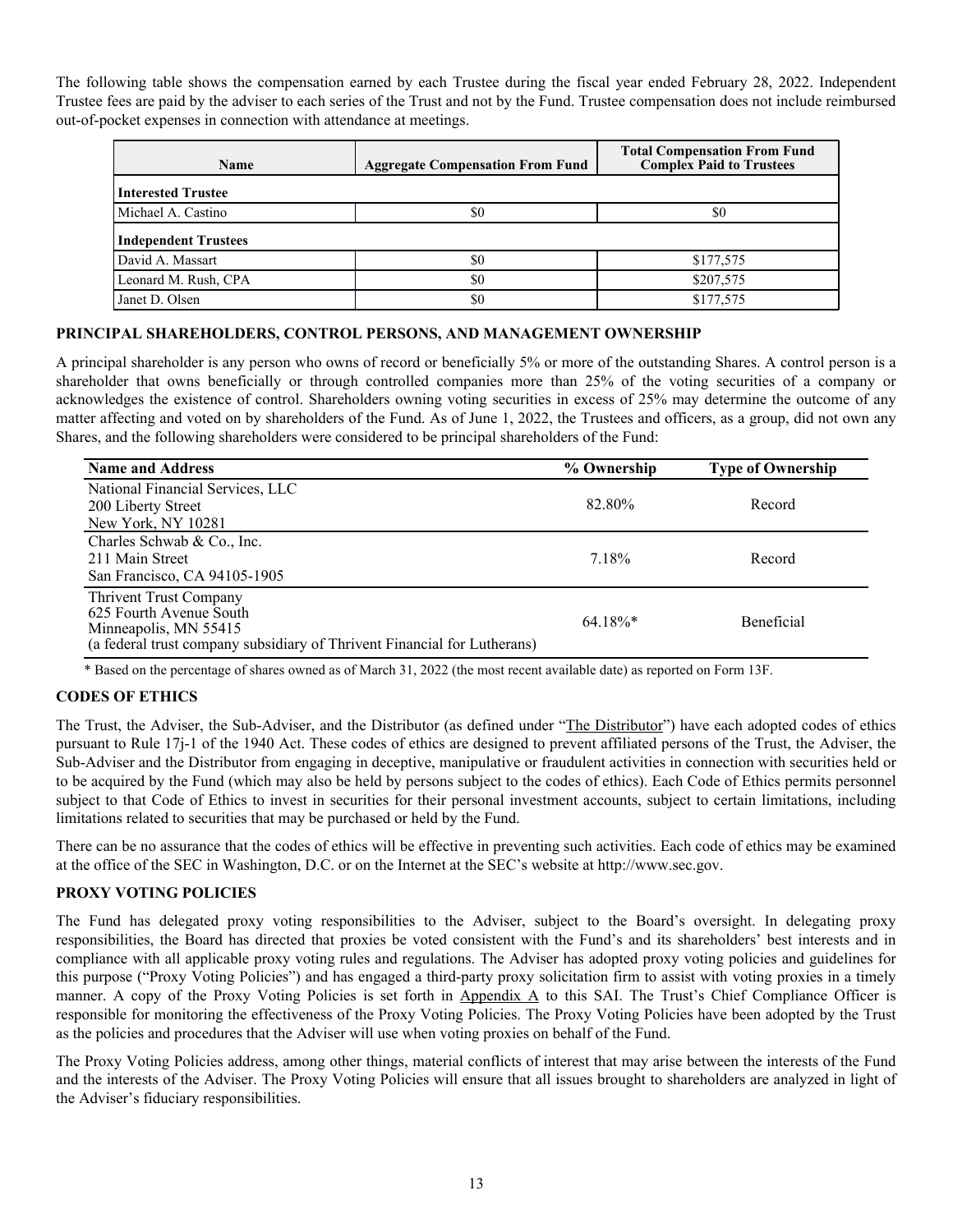<span id="page-14-0"></span>When available, information on how the Fund voted proxies relating to portfolio securities during the most recent 12-month period ended June 30 will be available (1) without charge, upon request, by calling 1–800–617–0004 and (2) on the SEC's website at www.sec.gov.

# **INVESTMENT ADVISER AND SUB-ADVISER**

# **Investment Adviser**

Vident Advisory, LLC, a Delaware limited liability company located at 1125 Sanctuary Parkway, Suite 515, Alpharetta, GA 30009, serves as the investment adviser to the Fund. The Adviser was formed in 2016 and commenced operations and registered with the SEC as an investment adviser in January 2019. The Adviser is a wholly-owned subsidiary of Vident Financial, LLC. Vident Financial, LLC was formed in 2013 to develop and license investment market solutions (indices and funds) based on strategies that combine sophisticated risk-balancing methodologies, economic freedom metrics, valuation, and investor behavior. Vident Financial, LLC is a wholly-owned subsidiary of the Vident Investors' Oversight Trust. Vince L. Birley, Brian Shepler and Mohammad Baki serve as the trustees of the Vident Investors' Oversight Trust.

Pursuant to the Investment Advisory Agreement (the "Advisory Agreement"), the Adviser provides investment advice to the Fund and oversees the day-to-day operations of the Fund, subject to the direction and control of the Board and the officers of the Trust. The Adviser is responsible for trading portfolio securities on behalf of the Fund, including selecting broker-dealers to execute purchase and sale transactions, subject to the oversight of the Board. The Adviser also provides office facilities and equipment and certain clerical, bookkeeping and administrative services. Under the Advisory Agreement, in exchange for a single unitary management fee, the Adviser has agreed to pay substantially all expenses incurred by the Fund except for interest charges on any borrowings, dividends and other expenses on securities sold short, taxes, brokerage commissions and other expenses incurred in placing orders for the purchase and sale of securities and other investment instruments, acquired fund fees and expenses, accrued deferred tax liability, extraordinary expenses, distribution fees and expenses paid by the Fund under any distribution plan adopted pursuant to Rule 12b-1 under the 1940 Act, and the unified management fee payable to the Adviser. For services provided to the Fund, the Fund pays the Adviser a unified management fee of 0.53% at an annual rate based on the Fund's average daily net assets. The Fund's investment adviser has agreed to waive four basis points (0.04%) of its management fees for the Fund until at least June 30, 2023. This agreement may be terminated only by, or with the consent of, the Fund's Board of Trustees. For the fiscal year ended February 28, 2022, the Adviser received, after waiver, an advisory fee of 0.49% of the average daily net assets of the Fund.

The Advisory Agreement with respect to the Fund will continue in force for an initial period of two years. Thereafter, the Advisory Agreement will be renewable from year to year with respect to the Fund, so long as its continuance is approved at least annually (1) by the vote, cast in person at a meeting called for that purpose, of a majority of those Trustees who are not "interested persons" of the Adviser or the Trust; and (2) by the majority vote of either the full Board or the vote of a majority of the outstanding Shares. The Advisory Agreement automatically terminates on assignment and is terminable on a 60-day written notice either by the Trust or the Adviser.

The Adviser shall not be liable to the Trust or any shareholder for anything done or omitted by it, except acts or omissions involving willful misfeasance, bad faith, negligence or reckless disregard of the duties imposed upon it by its agreement with the Trust or for any losses that may be sustained in the purchase, holding or sale of any security.

Prior to April 1, 2019, Exchange Traded Concepts, LLC ("ETC") served as the investment adviser to the Fund under the same unified management fee schedule.

|              | <b>Investment Advisory</b><br><b>Fees</b> | <b>Fees Waived</b> | <b>Net Fees Paid</b> |
|--------------|-------------------------------------------|--------------------|----------------------|
| 2022         | \$771,834                                 | \$58,251           | \$713,583            |
| 2021         | \$551,038                                 | \$41,588           | \$509,450            |
| $2020^{(1)}$ | \$629,802                                 | \$4,265            | \$625,537            |

The table below show management fees paid by the Fund for the fiscal periods ended February 28 or 29, as applicable.

 $^{(1)}$  The Fund paid \$47,958 in management fees to ETC for the period March 1, 2019 through March 31, 2019. The Fund paid \$577,579 in management fees to the Adviser, of which \$4,265 was waived by the Adviser, for the period April 1, 2019 through February 29, 2020.

# **Sub-Adviser**

The Trust, on behalf of the Fund, and the Adviser have retained Vident Investment Advisory, LLC located at 1125 Sanctuary Parkway, Suite 515, Alpharetta, GA 30009, to serve as sub-adviser for the Fund. The Sub-Adviser was established in 2014 and is a wholly-owned subsidiary of Vident Financial, LLC, the Fund's index provider. See "Investment Adviser" above for more details regarding Vident Financial.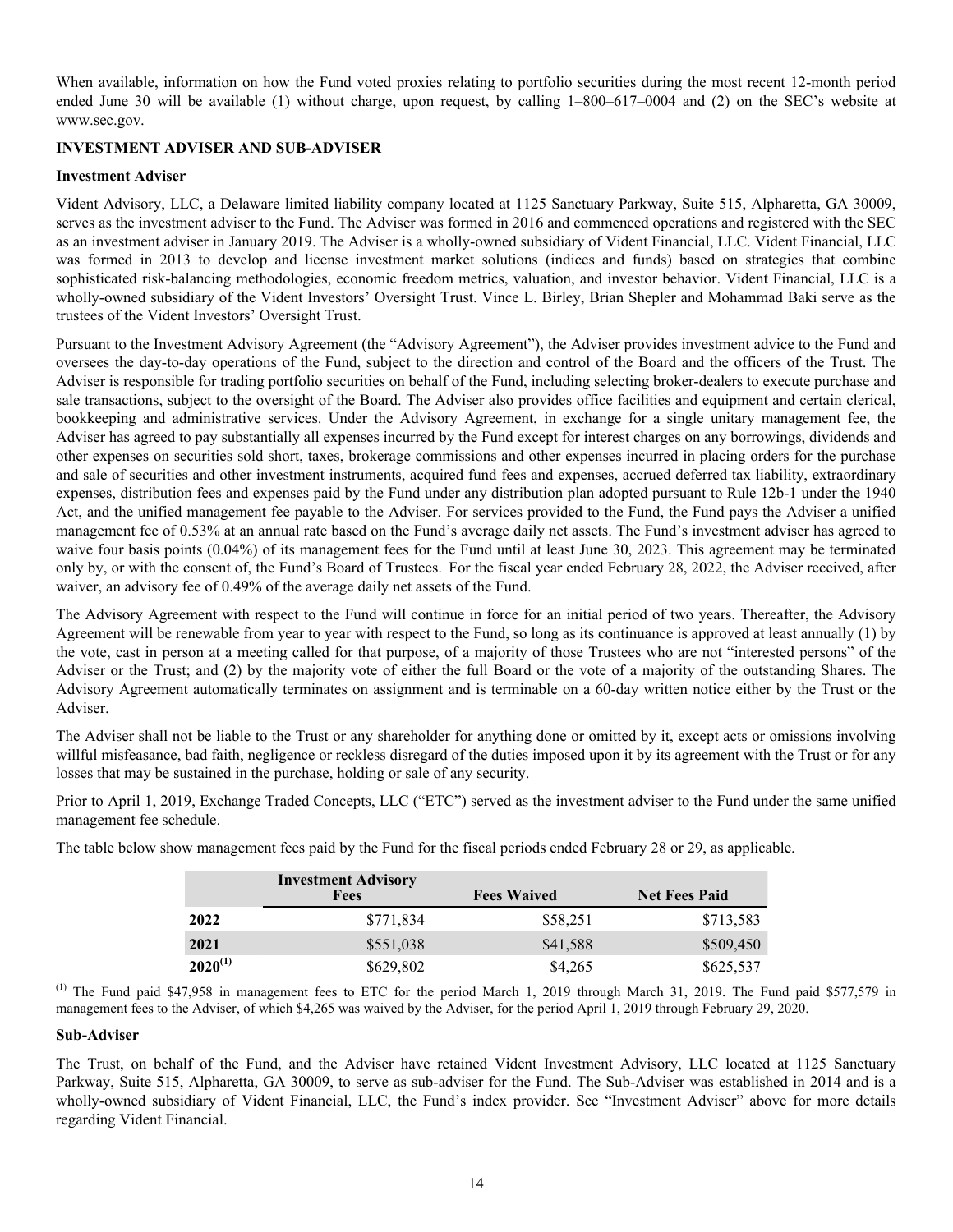<span id="page-15-0"></span>Pursuant to a Sub-Advisory Agreement between the Adviser and the Sub-Adviser (the "Sub-Advisory Agreement"), the Sub-Adviser is responsible for trading portfolio securities on behalf of the Fund, including selecting broker-dealers to execute purchase and sale transactions as instructed by the Adviser or in connection with any rebalancing or reconstitution of the Fund's respective Index, subject to the supervision of the Adviser and the Board. For the services it provides to the Fund, the Sub-Adviser is compensated by the Adviser from the management fees paid by the Fund to the Adviser.

The Sub-Advisory Agreement was approved by the Trustees (including all the Independent Trustees) and the Adviser, as sole shareholder of the Fund, in compliance with the 1940 Act. The Sub-Advisory Agreement will continue in force for an initial period of two years. Thereafter, the Sub-Advisory Agreement is renewable from year to year with respect to the Fund, so long as its continuance is approved at least annually (1) by the vote, cast in person at a meeting called for that purpose, of a majority of those Trustees who are not "interested persons" of the Trust; and (2) by the majority vote of either the full Board or the vote of a majority of the outstanding Shares. The Sub-Advisory Agreement will terminate automatically in the event of its assignment, and is terminable at any time without penalty by the Board or, with respect to the Fund, by a majority of the outstanding Shares of the Fund, on 60 days' written notice to the Sub-Adviser, or by the Sub-Adviser on 90 days' written notice to the Adviser and the Trust. The Sub-Advisory Agreement provides that the Sub-Adviser shall not be protected against any liability to the Trust or its shareholders by reason of willful misfeasance, bad faith or gross negligence on its part in the performance of its duties or from reckless disregard of its obligations or duties thereunder.

The table below show sub-advisory fees paid to the Sub-Adviser for the sub-advisory services provided to the Fund for the fiscal periods ended February 28 or 29, as applicable.

| 2022     | 2021     | 2020             |
|----------|----------|------------------|
| \$72,804 | \$51,985 | $$59,394^{(1)}$$ |

(1) ETC paid \$12,496 in sub-advisory fees to VIA for the period March 1, 2019 through March 31, 2019. The Adviser paid \$46,898 in sub-advisory fees to VIA for the period April 1, 2019 through February 29, 2020.

# **PORTFOLIO MANAGERS**

The Fund is managed by Austin Wen, CFA, Rafael Zayas, CFA, and Ryan Dofflemeyer for the Sub-Adviser (the "Portfolio Managers").

*Other Accounts*. In addition to the Fund, the Portfolio Managers managed the following other accounts as of February 28, 2022, none of which were subject to a performance-based management fee:

|                          | <b>Registered</b><br><b>Investment Companies</b> |                                 | <b>Other Pooled</b><br><b>Investment Vehicles</b> |                                 | <b>Other Accounts</b> |                                 |
|--------------------------|--------------------------------------------------|---------------------------------|---------------------------------------------------|---------------------------------|-----------------------|---------------------------------|
| <b>Portfolio Manager</b> | Number of<br>Accounts                            | Total Assets in<br>the Accounts | Number of<br>Accounts                             | Total Assets in<br>the Accounts | Number of<br>Accounts | Total Assets in<br>the Accounts |
| Austin Wen, CFA          | 39                                               | \$6.96 billion                  |                                                   | \$368 million                   |                       | \$26 million                    |
| Rafael Zayas, CFA        | 33                                               | \$6.00 billion                  | 23                                                | \$766 million                   |                       | \$0                             |
| Ryan Dofflemeyer         | 15                                               | \$2.98 billion                  | 21                                                | \$398 million                   |                       | \$26 million                    |

**Portfolio Manager Fund Ownership.** The Fund is required to show the dollar range of its portfolio managers' "beneficial ownership" of Shares as of the end of the most recently completed fiscal year. Dollar amount ranges disclosed are established by the SEC. "Beneficial ownership" is determined in accordance with Rule  $16a-1(a)(2)$  under the 1934 Act. As of February 28, 2022, the Portfolio Managers did not beneficially own Shares.

*Portfolio Manager Compensation.* The Portfolio Managers' compensation includes a fixed salary and discretionary bonus and not based on the performance of the Fund.

*Description of Material Conflicts of Interest.* The portfolio managers' management of "other accounts" may give rise to potential conflicts of interest in connection with their management of the Fund's investments, on the one hand, and the investments of the other accounts, on the other. The other accounts may have similar investment objectives or strategies as the Fund. A potential conflict of interest may arise as a result, whereby the portfolio managers could favor one account over another. Another potential conflict could include the portfolio managers' knowledge about the size, timing, and possible market impact of Fund trades, whereby the portfolio managers could use this information to the advantage of other accounts and to the disadvantage of the Fund. However, the Sub-Adviser has established policies and procedures to ensure that the purchase and sale of securities among all accounts the Sub-Adviser manages are fairly and equitably allocated.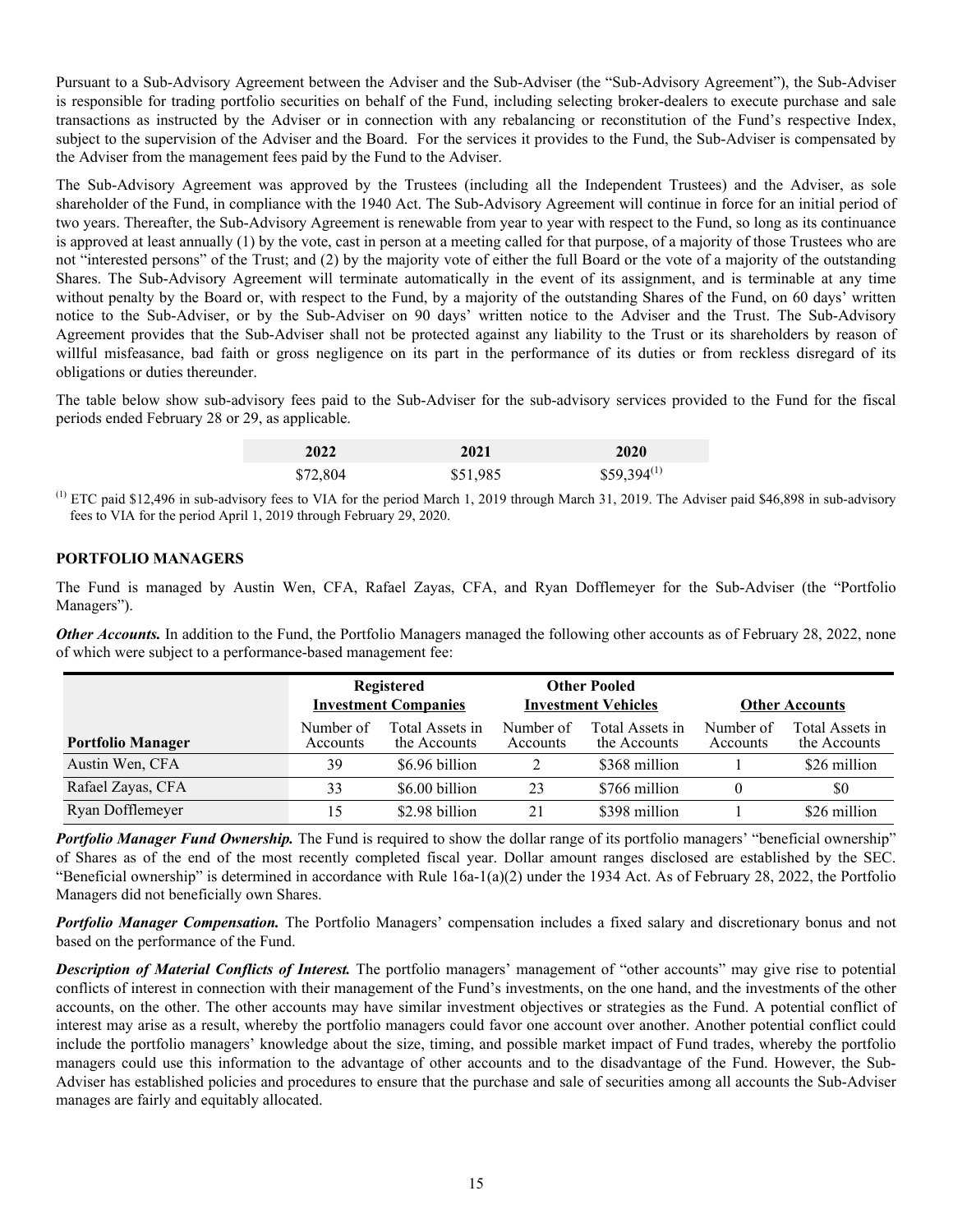# <span id="page-16-0"></span>**THE DISTRIBUTOR**

The Trust and ALPS Distributors, Inc. (the "Distributor") are parties to a distribution agreement ("Distribution Agreement"), whereby the Distributor acts as principal underwriter for the Trust and distributes Shares. Shares are continuously offered for sale by the Distributor only in Creation Units. The Distributor will not distribute Shares in amounts less than a Creation Unit and does not maintain a secondary market in Shares. The principal business address of the Distributor is 1290 Broadway, Suite 1000, Denver, Colorado 80203.

Under the Distribution Agreement, the Distributor, as agent for the Trust, will review orders for the purchase and redemption of Creation Units, provided that any subscriptions and orders will not be binding on the Trust until accepted by the Trust. The Distributor is a broker-dealer registered under the 1934 Act and a member of FINRA.

The Distributor may also enter into agreements with securities dealers ("Soliciting Dealers") who will solicit purchases of Creation Units of Shares. Such Soliciting Dealers may also be Authorized Participants (as discussed in "Procedures for Purchase of Creation Units" below) or DTC participants (as defined below).

The Distribution Agreement will continue for two years from its effective date and is renewable annually thereafter. The continuance of the Distribution Agreement must be specifically approved at least annually (i) by the vote of the Trustees or by a vote of the shareholders of the Fund and (ii) by the vote of a majority of the Independent Trustees who have no direct or indirect financial interest in the operations of the Distribution Agreement or any related agreement, cast in person at a meeting called for the purpose of voting on such approval. The Distribution Agreement is terminable without penalty by the Trust on 60 days' written notice when authorized either by majority vote of its outstanding voting Shares or by a vote of a majority of its Board (including a majority of the Independent Trustees), or by the Distributor on 60 days' written notice, and will automatically terminate in the event of its assignment. The Distribution Agreement provides that in the absence of willful misfeasance, bad faith or gross negligence on the part of the Distributor, or reckless disregard by it of its obligations thereunder, the Distributor shall not be liable for any action or failure to act in accordance with its duties thereunder.

*Intermediary Compensation.* The Adviser, the Sub-Adviser, or their affiliates, out of their own resources and not out of Fund assets (*i.e.*, without additional cost to the Fund or its shareholders), may pay certain broker dealers, banks and other financial intermediaries ("Intermediaries") for certain activities related to the Fund, including participation in activities that are designed to make Intermediaries more knowledgeable about exchange traded products, including the Fund, or for other activities, such as marketing and educational training or support. These arrangements are not financed by the Fund and, thus, do not result in increased Fund expenses. They are not reflected in the fees and expenses listed in the fees and expenses sections of the Fund's Prospectus and they do not change the price paid by investors for the purchase of Shares or the amount received by a shareholder as proceeds from the redemption of Shares.

Such compensation may be paid to Intermediaries that provide services to the Fund, including marketing and education support (such as through conferences, webinars and printed communications). The Adviser and Sub-Adviser periodically assess the advisability of continuing to make these payments. Payments to an Intermediary may be significant to the Intermediary, and amounts that Intermediaries pay to your adviser, broker or other investment professional, if any, may also be significant to such adviser, broker or investment professional. Because an Intermediary may make decisions about what investment options it will make available or recommend, and what services to provide in connection with various products, based on payments it receives or is eligible to receive, such payments create conflicts of interest between the Intermediary and its clients. For example, these financial incentives may cause the Intermediary to recommend the Fund over other investments. The same conflict of interest exists with respect to your financial adviser, broker or investment professional if he or she receives similar payments from his or her Intermediary firm.

Intermediary information is current only as of the date of this SAI. Please contact your adviser, broker, or other investment professional for more information regarding any payments his or her Intermediary firm may receive. Any payments made by the Adviser, Sub-Adviser or their affiliates to an Intermediary may create the incentive for an Intermediary to encourage customers to buy Shares.

If you have any additional questions, please call 1-800-617-0004.

*Distribution and Service Plan.* The Trust has adopted a Distribution and Service Plan (the "Plan") in accordance with the provisions of Rule 12b-1 under the 1940 Act, which regulates circumstances under which an investment company may directly or indirectly bear expenses relating to the distribution of its shares. No payments pursuant to the Plan are expected to be made during the twelve (12) month period from the date of this SAI. Rule 12b-1 fees to be paid by the Fund under the Plan may only be imposed after approval by the Board.

Continuance of the Plan must be approved annually by a majority of the Trustees of the Trust and by a majority of the Trustees who are not interested persons (as defined in the 1940 Act) of the Trust and have no direct or indirect financial interest in the Plan or in any agreements related to the Plan ("Qualified Trustees"). The Plan requires that quarterly written reports of amounts spent under the Plan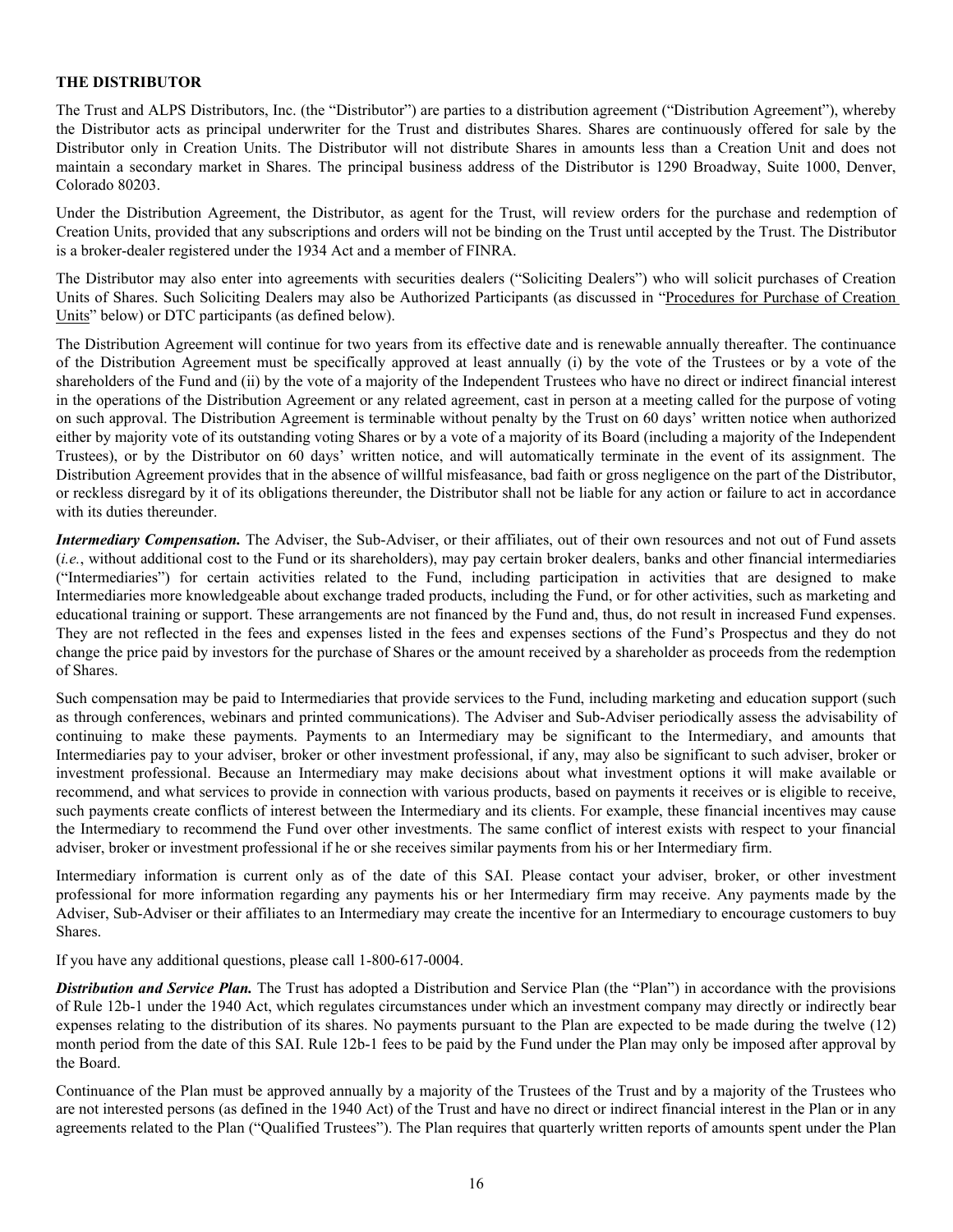<span id="page-17-0"></span>and the purposes of such expenditures be furnished to and reviewed by the Trustees. The Plan may not be amended to increase materially the amount that may be spent thereunder without approval by a majority of the outstanding Shares. All material amendments of the Plan will require approval by a majority of the Trustees of the Trust and of the Qualified Trustees.

The Plan provides that the Fund pays the Distributor an annual fee of up to a maximum of 0.25% of the average daily net assets of the Shares. Under the Plan, the Distributor may make payments pursuant to written agreements to financial institutions and intermediaries such as banks, savings and loan associations and insurance companies including, without limit, investment counselors, broker-dealers and the Distributor's affiliates and subsidiaries (collectively, "Agents") as compensation for services and reimbursement of expenses incurred in connection with distribution assistance. The Plan is characterized as a compensation plan since the distribution fee will be paid to the Distributor without regard to the distribution expenses incurred by the Distributor or the amount of payments made to other financial institutions and intermediaries. The Trust intends to operate the Plan in accordance with its terms and with the FINRA rules concerning sales charges.

Under the Plan, subject to the limitations of applicable law and regulations, the Fund is authorized to compensate the Distributor up to the maximum amount to finance any activity primarily intended to result in the sale of Creation Units of the Fund or for providing or arranging for others to provide shareholder services and for the maintenance of shareholder accounts. Such activities may include, but are not limited to: (i) delivering copies of the Fund's then current reports, prospectuses, notices, and similar materials, to prospective purchasers of Creation Units; (ii) marketing and promotional services, including advertising; (iii) paying the costs of and compensating others, including Authorized Participants (as discussed in "Procedures for Purchase of Creation Units" below) with whom the Distributor has entered into written Authorized Participant Agreements, for performing shareholder servicing on behalf of the Fund; (iv) compensating certain Authorized Participants for providing assistance in distributing the Creation Units of the Fund, including the travel and communication expenses and salaries and/or commissions of sales personnel in connection with the distribution of the Creation Units of the Fund; (v) payments to financial institutions and intermediaries such as banks, savings and loan associations, insurance companies and investment counselors, broker-dealers, mutual fund supermarkets and the affiliates and subsidiaries of the Trust's service providers as compensation for services or reimbursement of expenses incurred in connection with distribution assistance; (vi) facilitating communications with beneficial owners of Shares, including the cost of providing (or paying others to provide) services to beneficial owners of Shares, including, but not limited to, assistance in answering inquiries related to shareholder accounts; and (vii) such other services and obligations as are set forth in the Distribution Agreement.

# **THE ADMINISTRATOR, CUSTODIAN, AND TRANSFER AGENT**

U.S. Bancorp Fund Services, LLC, doing business as U.S. Bank Global Fund Services, located at 615 East Michigan Street, Milwaukee, Wisconsin 53202, serves as the Fund's transfer agent, administrator, and index receipt agent.

Pursuant to a Fund Administration Servicing Agreement and a Fund Accounting Servicing Agreement between the Trust and Fund Services, Fund Services provides the Trust with administrative and management services (other than investment advisory services) and accounting services, including portfolio accounting services, tax accounting services, and furnishing financial reports. In this capacity, Fund Services does not have any responsibility or authority for the management of the Fund, the determination of investment policy, or for any matter pertaining to the distribution of Shares. As compensation for the administration, accounting and management services, the Adviser pays Fund Services a fee based on the Fund's average daily net assets, subject to a minimum annual fee. Fund Services also is entitled to certain out-of-pocket expenses for the services mentioned above, including pricing expenses.

The table below shows fees earned by Fund Services for services provided to the Fund for the fiscal periods ended February 28 or 29, as applicable.

| 2022      | 2021     | 2020     |
|-----------|----------|----------|
| \$108,377 | \$94,960 | \$99,319 |

Pursuant to a Custody Agreement, U.S. Bank National Association (the "Custodian" or "U.S. Bank"), 1555 North Rivercenter Drive, Suite 302, Milwaukee, Wisconsin 53212, serves as the custodian of the Fund's assets. The Custodian holds and administers the assets in the Fund's portfolio. Pursuant to the Custody Agreement, the Custodian receives an annual fee from the Adviser based on the Trust's total average daily net assets, subject to a minimum annual fee, and certain settlement charges. The Custodian also is entitled to certain out-of-pocket expenses.

# **SECURITIES LENDING ACTIVITIES**

U.S. Bank (the "Securities Lending Agent") also serves as securities lending agent to the Fund. The Securities Lending Agent is responsible for the implementation and administration of the Fund's securities lending program pursuant to an agreement between the Trust, on behalf of the Fund, and the Securities Lending Agent (the "Securities Lending Agreement"). The Securities Lending Agent acts as agent to the Fund to lend available securities with any person on its list of borrowers approved by the Board and (i) determines whether a loan shall be made and negotiates and establishes the terms and conditions of the loan with the borrower; (ii) ensures that all substitute interest, dividends, and other distributions paid with respect to loan securities is credited to the Fund's relevant account on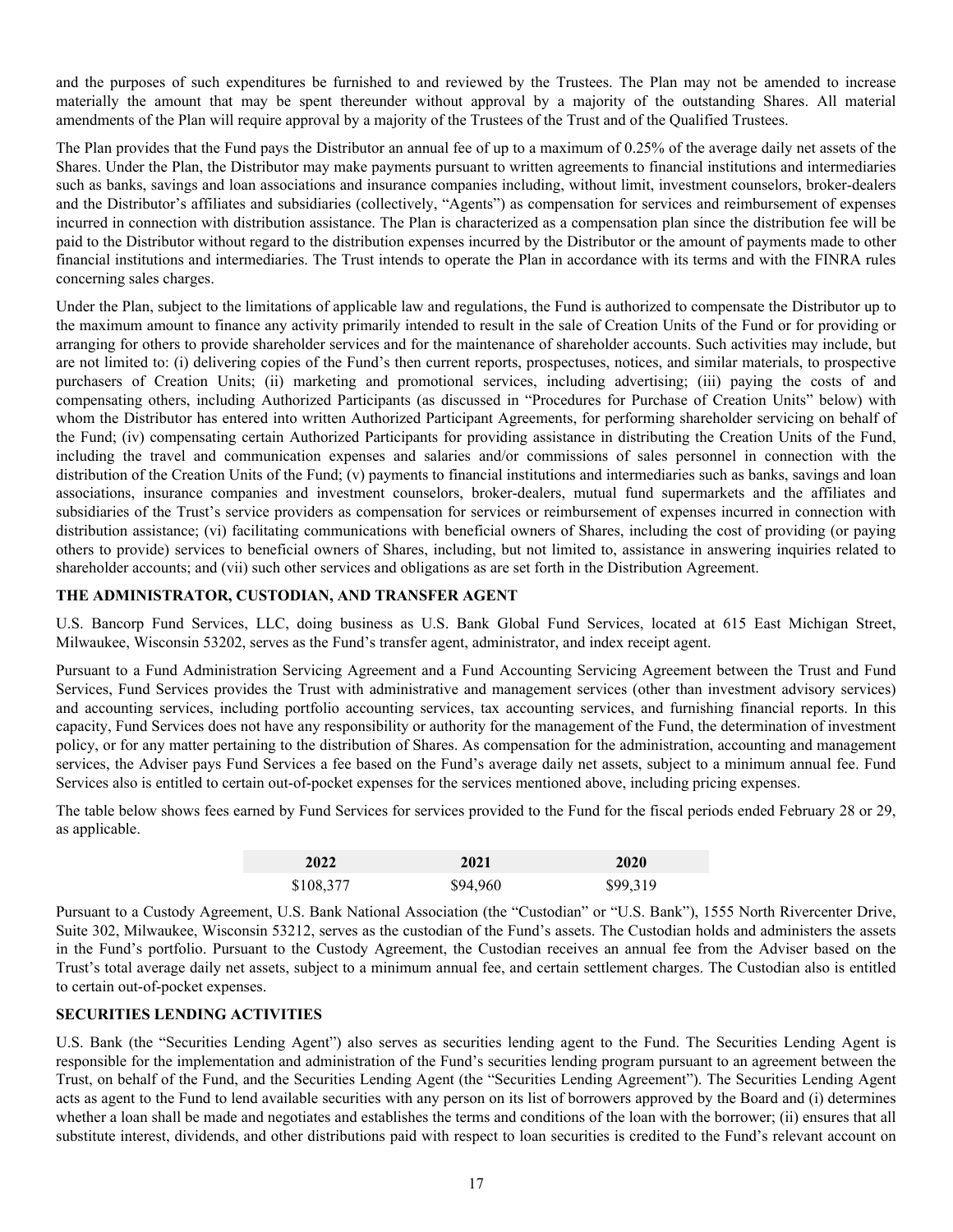<span id="page-18-0"></span>the date such amounts are delivered by the borrower to the Securities Lending Agent; (iii) receives and holds, on the Fund's behalf, collateral from borrowers to secure obligations of borrowers with respect to any loan of available securities; (iv) marks loaned securities and collateral to their market value each business day based upon the market value of the loaned securities and collateral at the close of business employing the most recently available pricing information and receives and delivers collateral to maintain the value of the collateral at no less than 100% of the market value of the loaned securities; (v) at the termination of a loan, returns the collateral to the borrower upon the return of the loaned securities to the Securities Lending Agent; (vi) invests cash collateral in accordance with the Securities Lending Agreement; and (vii) maintains such records as are reasonably necessary to account for loans that are made and the income derived therefrom and makes available to the Fund a monthly statement describing the loans outstanding, including an accounting of all securities lending transactions.

The dollar amounts of gross and net income from securities lending activities received and the related fees and/or compensation paid by the Fund during the most recent fiscal year are set forth in the following table.

| Gross Income from securities lending activities (including income from cash collateral                                                                                       |           |
|------------------------------------------------------------------------------------------------------------------------------------------------------------------------------|-----------|
| reinvestment)                                                                                                                                                                | 46,364    |
| Fees and/or compensation for securities lending activities and related services                                                                                              |           |
| Fees paid to securities lending agent from a revenue split                                                                                                                   | (4,738)   |
| Fees paid for any cash collateral management service (including fees deducted from a pooled cash collateral reinvestment vehicle) that are not included in the revenue split | (9,952)   |
| Administrative fees not included in revenue split                                                                                                                            |           |
| Indemnification fee not included in revenue split                                                                                                                            |           |
| Rebate (paid to borrower)                                                                                                                                                    | (12, 726) |
| Other fees not included in revenue split                                                                                                                                     |           |
| Aggregate fees/compensation for securities lending activities                                                                                                                | (27, 416) |
| Net Income from securities lending activities                                                                                                                                | 18.948    |

# **LEGAL COUNSEL**

Morgan, Lewis & Bockius LLP, located at 1111 Pennsylvania Avenue NW, Washington, DC 20004-2541, serves as legal counsel for the Trust.

# **INDEPENDENT REGISTERED PUBLIC ACCOUNTING FIRM**

Cohen & Company, Ltd., located at 342 North Water Street, Suite 830, Milwaukee, Wisconsin 53202, serves as the independent registered public accounting firm for the Fund.

# **PORTFOLIO HOLDINGS DISCLOSURE POLICIES AND PROCEDURES**

The Trust's Board has adopted a policy regarding the disclosure of information about the Fund's security holdings. The Fund's entire portfolio holdings are publicly disseminated each day the Fund is open for business through financial reporting and news services, including publicly available internet web sites. In addition, the composition of the Deposit Securities is publicly disseminated daily prior to the opening of the Exchange via the National Securities Clearing Corporation ("NSCC").

# **DESCRIPTION OF SHARES**

The Declaration of Trust authorizes the issuance of an unlimited number of funds and Shares. Each Share represents an equal proportionate interest in the Fund with each other Share. Shares are entitled upon liquidation to a pro rata share in the net assets of the Fund. Shareholders have no preemptive rights. The Declaration of Trust provides that the Trustees may create additional series or classes of Shares. All consideration received by the Trust for shares of any additional funds and all assets in which such consideration is invested would belong to that fund and would be subject to the liabilities related thereto. Share certificates representing Shares will not be issued. Shares, when issued, are fully paid and non-assessable.

Each Share has one vote with respect to matters upon which a shareholder vote is required, consistent with the requirements of the 1940 Act and the rules promulgated thereunder. Shares of all funds of the Trust vote together as a single class, except that if the matter being voted on affects only a particular fund it will be voted on only by that fund and if a matter affects a particular fund differently from other funds, that fund will vote separately on such matter. As a Delaware statutory trust, the Trust is not required, and does not intend, to hold annual meetings of shareholders. Approval of shareholders will be sought, however, for certain changes in the operation of the Trust and for the election of Trustees under certain circumstances. Upon the written request of shareholders owning at least 10% of the Trust's shares, the Trust will call for a meeting of shareholders to consider the removal of one or more Trustees and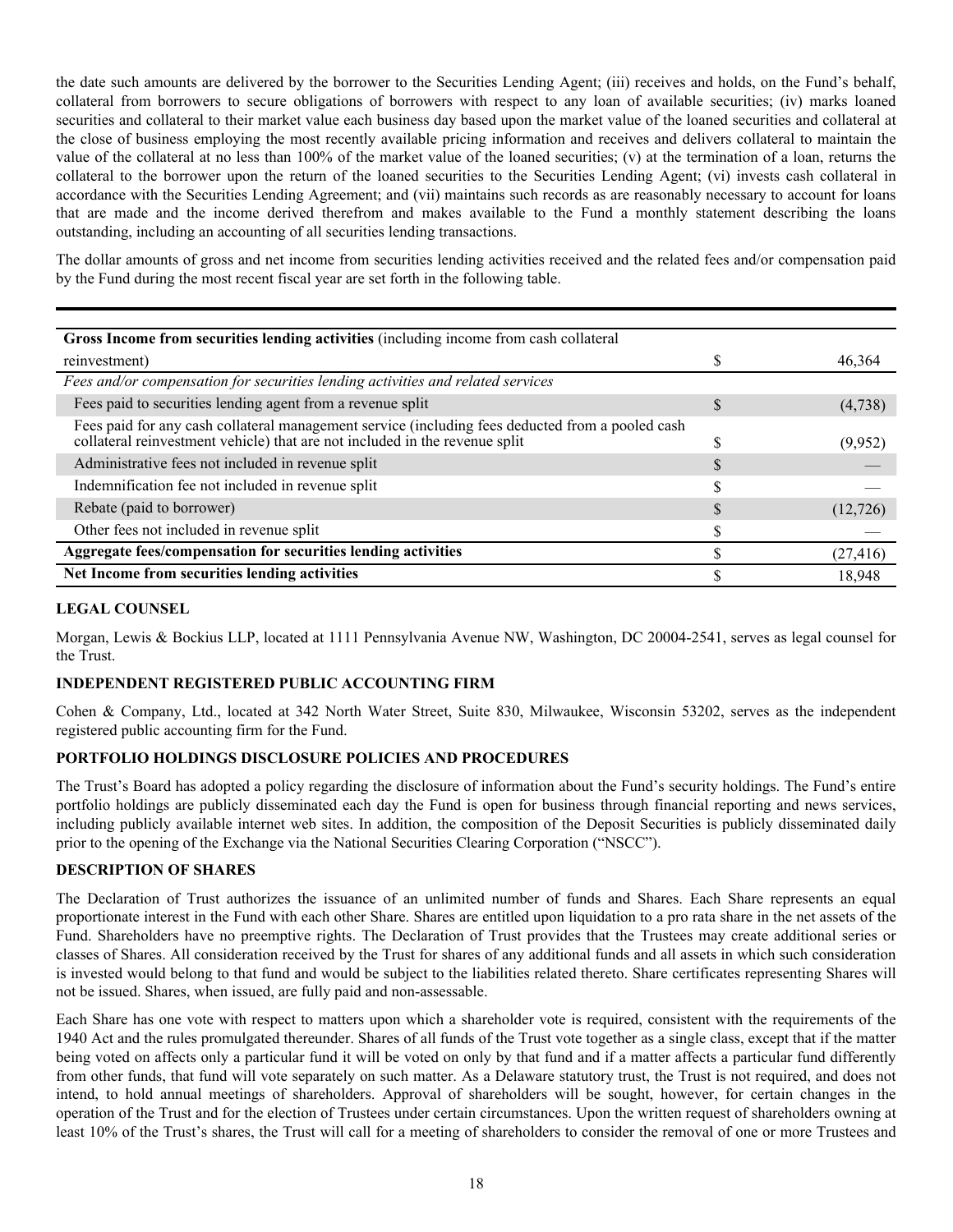<span id="page-19-0"></span>other certain matters. In the event that such a meeting is requested, the Trust will provide appropriate assistance and information to the shareholders requesting the meeting.

Under the Declaration of Trust, the Trustees have the power to liquidate the Fund without shareholder approval. While the Trustees have no present intention of exercising this power, they may do so if the Fund fails to reach a viable size within a reasonable amount of time or for such other reasons as may be determined by the Board.

# **LIMITATION OF TRUSTEES' LIABILITY**

The Declaration of Trust provides that a Trustee shall be liable only for his or her own willful misfeasance, bad faith, gross negligence or reckless disregard of the duties involved in the conduct of the office of Trustee, and shall not be liable for errors of judgment or mistakes of fact or law. The Trustees shall not be responsible or liable in any event for any neglect or wrong-doing of any officer, agent, employee, adviser or principal underwriter of the Trust, nor shall any Trustee be responsible for the act or omission of any other Trustee. The Declaration of Trust also provides that the Trust shall indemnify each person who is, or has been, a Trustee, officer, employee or agent of the Trust, any person who is serving or has served at the Trust's request as a Trustee, officer, trustee, employee or agent of another organization in which the Trust has any interest as a shareholder, creditor or otherwise to the extent and in the manner provided in the Amended and Restated By-laws. However, nothing in the Declaration of Trust shall protect or indemnify a Trustee against any liability for his or her willful misfeasance, bad faith, gross negligence, or reckless disregard of the duties involved in the conduct of the office of Trustee. Nothing contained in this section attempts to disclaim a Trustee's individual liability in any manner inconsistent with the federal securities laws.

# **BROKERAGE TRANSACTIONS**

The policy of the Trust regarding purchases and sales of securities for the Fund is that primary consideration will be given to obtaining the most favorable prices and efficient executions of transactions. Consistent with this policy, when securities transactions are effected on a stock exchange, the Trust's policy is to pay commissions which are considered fair and reasonable without necessarily determining that the lowest possible commissions are paid in all circumstances. The Trust believes that a requirement always to seek the lowest possible commission cost could impede effective portfolio management and preclude the Fund and the Sub-Adviser from obtaining a high quality of brokerage and research services. In seeking to determine the reasonableness of brokerage commissions paid in any transaction, the Sub-Adviser will rely upon its experience and knowledge regarding commissions generally charged by various brokers and on its judgment in evaluating the brokerage services received from the broker effecting the transaction. Such determinations are necessarily subjective and imprecise, as in most cases, an exact dollar value for those services is not ascertainable. The Trust has adopted policies and procedures that prohibit the consideration of sales of Shares as a factor in the selection of a broker or dealer to execute its portfolio transactions.

The Sub-Adviser owes a fiduciary duty to its clients to seek to provide best execution on trades effected. In selecting a broker-dealer for each specific transaction, the Sub-Adviser chooses the broker/dealer deemed most capable of providing the services necessary to obtain the most favorable execution. "Best execution" is generally understood to mean the most favorable cost or net proceeds reasonably obtainable under the circumstances. The full range of brokerage services applicable to a particular transaction may be considered when making this judgment, which may include, but is not limited to: liquidity, price, commission, timing, aggregated trades, capable floor brokers or traders, competent block trading coverage, ability to position, capital strength and stability, reliable and accurate communications and settlement processing, use of automation, knowledge of other buyers or sellers, arbitrage skills, administrative ability, underwriting and provision of information on a particular security or market in which the transaction is to occur. The specific criteria will vary depending upon the nature of the transaction, the market in which it is executed, and the extent to which it is possible to select from among multiple broker/dealers. The Sub-Adviser will also use electronic crossing networks ("ECNs") when appropriate.

Subject to the foregoing policies, brokers or dealers selected to execute the Fund's portfolio transactions may include the Fund's Authorized Participants (as discussed in "Procedures for Purchase of Creation Units" below) or their affiliates. An Authorized Participant or its affiliates may be selected to execute the Fund's portfolio transactions in conjunction with an all-cash creation unit order or an order including "cash-in-lieu" (as described below under "Purchase and Redemption of Shares in Creation Units"), so long as such selection is in keeping with the foregoing policies. As described below under "Purchase and Redemption of Shares in Creation Units—Creation Transaction Fee" and "—Redemption Transaction Fee", the Fund may determine to not charge a variable fee on certain orders when the Adviser has determined that doing so is in the best interests of Fund shareholders, *e.g.*, for creation orders that facilitate the rebalance of the Fund's portfolio in a more tax efficient manner than could be achieved without such order, even if the decision to not charge a variable fee could be viewed as benefiting the Authorized Participant or its affiliate selected to execute the Fund's portfolio transactions in connection with such orders.

The Sub-Adviser may use the Fund's assets for, or participate in, third-party soft dollar arrangements, in addition to receiving proprietary research from various full service brokers, the cost of which is bundled with the cost of the broker's execution services. The Sub-Adviser does not "pay up" for the value of any such proprietary research. Section 28(e) of the 1934 Act permits the Sub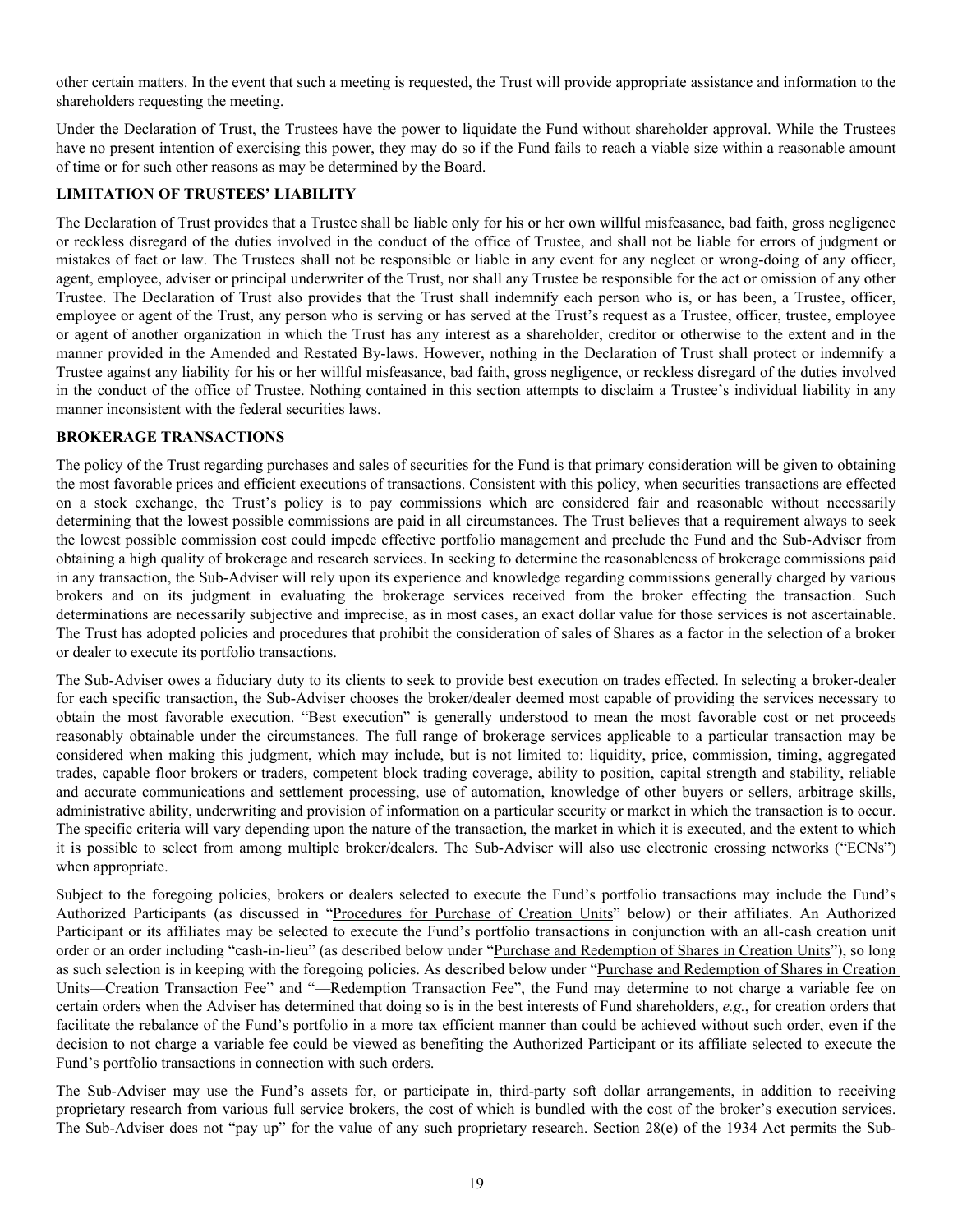Adviser, under certain circumstances, to cause the Fund to pay a broker or dealer a commission for effecting a transaction in excess of the amount of commission another broker or dealer would have charged for effecting the transaction in recognition of the value of brokerage and research services provided by the broker or dealer. The Sub-Adviser may receive a variety of research services and information on many topics, which it can use in connection with its management responsibilities with respect to the various accounts over which it exercises investment discretion or otherwise provides investment advice. The research services may include qualifying order management systems, portfolio attribution and monitoring services and computer software and access charges which are directly related to investment research. Accordingly, the Fund may pay a broker commission higher than the lowest available in recognition of the broker's provision of such services to the Sub-Adviser, but only if the Sub-Adviser determines the total commission (including the soft dollar benefit) is comparable to the best commission rate that could be expected to be received from other brokers. The amount of soft dollar benefits received depends on the amount of brokerage transactions effected with the brokers. A conflict of interest exists because there is an incentive to: 1) cause clients to pay a higher commission than the firm might otherwise be able to negotiate; 2) cause clients to engage in more securities transactions than would otherwise be optimal; and 3) only recommend brokers that provide soft dollar benefits.

The Sub-Adviser faces a potential conflict of interest when it uses client trades to obtain brokerage or research services. This conflict exists because the Sub-Adviser is able to use the brokerage or research services to manage client accounts without paying cash for such services, which reduces the Sub-Adviser's expenses to the extent that the Sub-Adviser would have purchased such products had they not been provided by brokers. Section 28(e) permits the Sub-Adviser to use brokerage or research services for the benefit of any account it manages. Certain accounts managed by the Sub-Adviser may generate soft dollars used to purchase brokerage or research services that ultimately benefit other accounts managed by the Sub-Adviser, effectively cross subsidizing the other accounts managed by the Sub-Adviser that benefit directly from the product. The Sub-Adviser may not necessarily use all of the brokerage or research services in connection with managing the Fund whose trades generated the soft dollars used to purchase such products.

The Sub-Adviser is responsible, subject to oversight by the Adviser and the Board, for placing orders on behalf of the Fund for the purchase or sale of portfolio securities. If purchases or sales of portfolio securities of the Fund and one or more other investment companies or clients supervised by the Sub-Adviser are considered at or about the same time, transactions in such securities are allocated among the several investment companies and clients in a manner deemed equitable and consistent with its fiduciary obligations to all by the Sub-Adviser. In some cases, this procedure could have a detrimental effect on the price or volume of the security so far as the Fund is concerned. However, in other cases, it is possible that the ability to participate in volume transactions and to negotiate lower brokerage commissions will be beneficial to the Fund. The primary consideration is prompt execution of orders at the most favorable net price.

The Fund may deal with affiliates in principal transactions to the extent permitted by exemptive order or applicable rule or regulation.

The table below shows brokerage commission paid in aggregate amount by the Fund for the fiscal periods ended February 28 or 29, as applicable.

| 2022     | 2021     | 2020     |
|----------|----------|----------|
| \$48,000 | \$45,359 | \$30,051 |

**Directed Brokerage.** For the fiscal year ended February 28, 2022, the Fund did not pay any commissions on brokerage transactions directed to brokers pursuant to an agreement or understanding whereby the broker provides research or other brokerage services to the Sub-Adviser.

**Brokerage with Fund Affiliates**. The Fund may execute brokerage or other agency transactions through registered broker-dealer affiliates of the Fund, the Adviser, the Sub-Adviser, or the Distributor for a commission in conformity with the 1940 Act, the 1934 Act and rules promulgated by the SEC. These rules require that commissions paid to the affiliate by the Fund for exchange transactions not exceed "usual and customary" brokerage commissions. The rules define "usual and customary" commissions to include amounts which are "reasonable and fair compared to the commission, fee or other remuneration received or to be received by other brokers in connection with comparable transactions involving similar securities being purchased or sold on a securities exchange during a comparable period of time." The Trustees, including those who are not "interested persons" of the Fund, have adopted procedures for evaluating the reasonableness of commissions paid to affiliates and review these procedures periodically. During the fiscal year ended February 28, 2022, the Fund did not pay brokerage commissions to any registered broker-dealer affiliates of the Fund, the Adviser, the Sub-Adviser, or the Distributor.

**Securities of "Regular Broker-Dealers."** The Fund is required to identify any securities of its "regular brokers and dealers" (as such term is defined in the 1940 Act) that it may hold at the close of its most recent fiscal year. "Regular brokers or dealers" of the Fund are the ten brokers or dealers that, during the most recent fiscal year: (i) received the greatest dollar amounts of brokerage commissions from the Fund's portfolio transactions; (ii) engaged as principal in the largest dollar amounts of portfolio transactions of the Fund; or (iii) sold the largest dollar amounts of Shares. As of February 28, 2022, the Fund did not hold any securities of its "regular brokerdealers."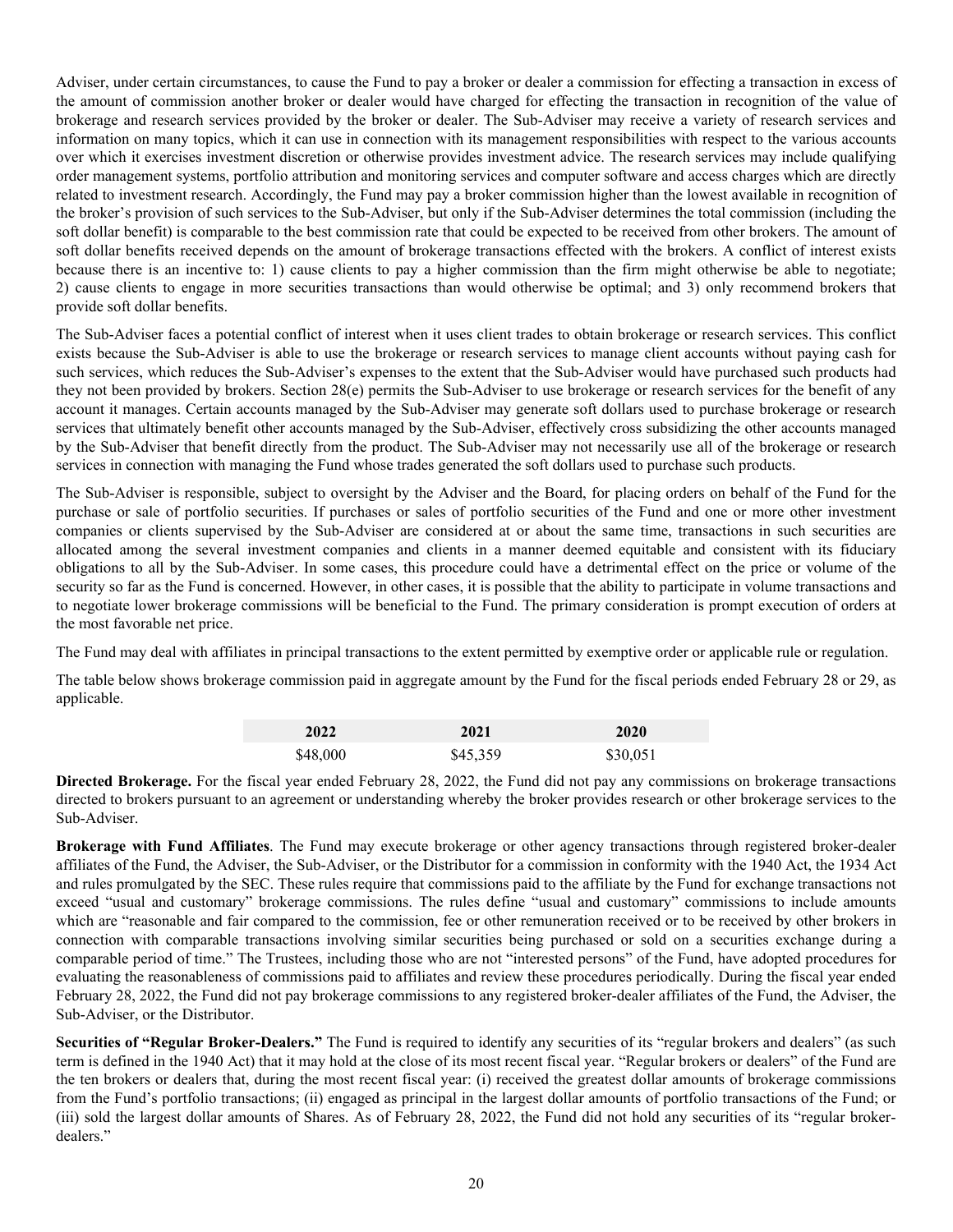## <span id="page-21-0"></span>**PORTFOLIO TURNOVER RATE**

Portfolio turnover may vary from year to year, as well as within a year. High turnover rates are likely to result in comparatively greater brokerage expenses. The overall reasonableness of brokerage commissions is evaluated by the Sub-Adviser based upon its knowledge of available information as to the general level of commissions paid by other institutional investors for comparable services. The Fund's portfolio turnover rates for the fiscal periods ended February 28 were:

| 2022 | 2021 |
|------|------|
| 29%  | 42%  |

#### **BOOK ENTRY ONLY SYSTEM**

The Depository Trust Company ("DTC") acts as securities depositary for Shares. Shares are represented by securities registered in the name of DTC or its nominee, Cede & Co., and deposited with, or on behalf of, DTC. Except in limited circumstances set forth below, certificates will not be issued for Shares.

DTC is a limited-purpose trust company that was created to hold securities of its participants (the "DTC Participants") and to facilitate the clearance and settlement of securities transactions among the DTC Participants in such securities through electronic book-entry changes in accounts of the DTC Participants, thereby eliminating the need for physical movement of securities certificates. DTC Participants include securities brokers and dealers, banks, trust companies, clearing corporations and certain other organizations, some of whom (and/or their representatives) own DTC. More specifically, DTC is owned by a number of its DTC Participants and by the New York Stock Exchange ("NYSE") and FINRA. Access to the DTC system is also available to others such as banks, brokers, dealers, and trust companies that clear through or maintain a custodial relationship with a DTC Participant, either directly or indirectly (the "Indirect Participants").

Beneficial ownership of Shares is limited to DTC Participants, Indirect Participants, and persons holding interests through DTC Participants and Indirect Participants. Ownership of beneficial interests in Shares (owners of such beneficial interests are referred to in this SAI as "Beneficial Owners") is shown on, and the transfer of ownership is effected only through, records maintained by DTC (with respect to DTC Participants) and on the records of DTC Participants (with respect to Indirect Participants and Beneficial Owners that are not DTC Participants). Beneficial Owners will receive from or through the DTC Participant a written confirmation relating to their purchase of Shares. The Trust recognizes DTC or its nominee as the record owner of all Shares for all purposes. Beneficial Owners of Shares are not entitled to have Shares registered in their names and will not receive or be entitled to physical delivery of Share certificates. Each Beneficial Owner must rely on the procedures of DTC and any DTC Participant and/or Indirect Participant through which such Beneficial Owner holds its interests, to exercise any rights of a holder of Shares.

Conveyance of all notices, statements, and other communications to Beneficial Owners is effected as follows. DTC will make available to the Trust upon request and for a fee a listing of Shares held by each DTC Participant. The Trust shall obtain from each such DTC Participant the number of Beneficial Owners holding Shares, directly or indirectly, through such DTC Participant. The Trust shall provide each such DTC Participant with copies of such notice, statement, or other communication, in such form, number and at such place as such DTC Participant may reasonably request, in order that such notice, statement or communication may be transmitted by such DTC Participant, directly or indirectly, to such Beneficial Owners. In addition, the Trust shall pay to each such DTC Participant a fair and reasonable amount as reimbursement for the expenses attendant to such transmittal, all subject to applicable statutory and regulatory requirements.

Share distributions shall be made to DTC or its nominee, Cede & Co., as the registered holder of all Shares. DTC or its nominee, upon receipt of any such distributions, shall credit immediately DTC Participants' accounts with payments in amounts proportionate to their respective beneficial interests in the Fund as shown on the records of DTC or its nominee. Payments by DTC Participants to Indirect Participants and Beneficial Owners of Shares held through such DTC Participants will be governed by standing instructions and customary practices, as is now the case with securities held for the accounts of customers in bearer form or registered in a "street name," and will be the responsibility of such DTC Participants.

The Trust has no responsibility or liability for any aspect of the records relating to or notices to Beneficial Owners, or payments made on account of beneficial ownership interests in Shares, or for maintaining, supervising, or reviewing any records relating to such beneficial ownership interests, or for any other aspect of the relationship between DTC and the DTC Participants or the relationship between such DTC Participants and the Indirect Participants and Beneficial Owners owning through such DTC Participants.

DTC may determine to discontinue providing its service with respect to the Fund at any time by giving reasonable notice to the Fund and discharging its responsibilities with respect thereto under applicable law. Under such circumstances, the Fund shall take action either to find a replacement for DTC to perform its functions at a comparable cost or, if such replacement is unavailable, to issue and deliver printed certificates representing ownership of Shares, unless the Trust makes other arrangements with respect thereto satisfactory to the Exchange.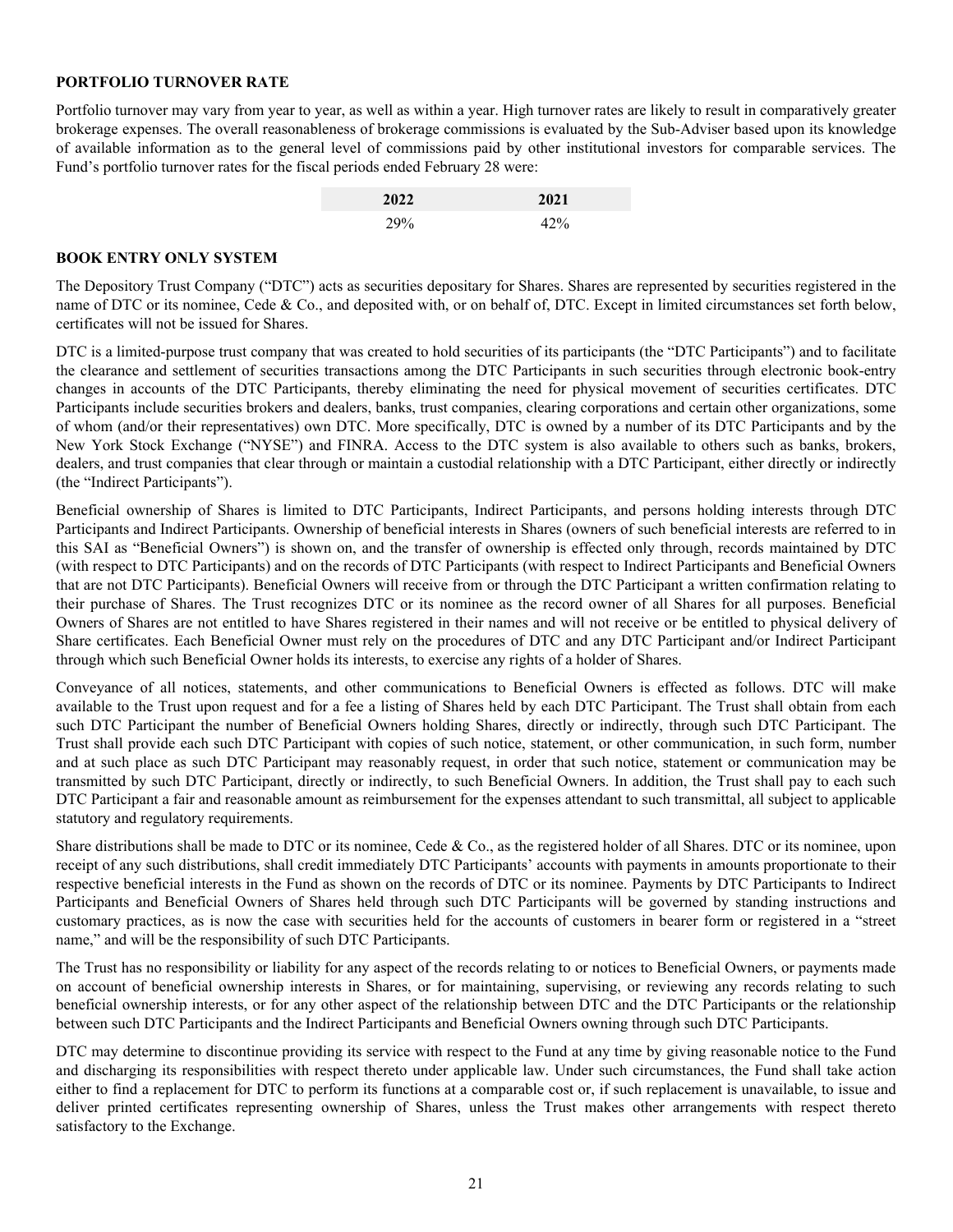# <span id="page-22-0"></span>**PURCHASE AND REDEMPTION OF SHARES IN CREATION UNITS**

The Trust issues and redeems Shares only in Creation Units on a continuous basis through the Transfer Agent, without a sales load (but subject to transaction fees, if applicable), at their NAV per share next determined after receipt of an order, on any Business Day, in proper form pursuant to the terms of the Authorized Participant Agreement ("Participant Agreement"). The NAV of Shares is calculated each business day as of the scheduled close of regular trading on the NYSE, generally 4:00 p.m., Eastern time. The Fund will not issue fractional Creation Units. A "Business Day" is any day on which the NYSE is open for business.

**Fund Deposit.** The consideration for purchase of a Creation Unit of the Fund generally consists of the in-kind deposit of a designated portfolio of securities (the "Deposit Securities") per each Creation Unit and the Cash Component (defined below), computed as described below. Notwithstanding the foregoing, the Trust reserves the right to permit or require the substitution of a "cash in lieu" amount ("Deposit Cash") to be added to the Cash Component to replace any Deposit Security. When accepting purchases of Creation Units for all or a portion of Deposit Cash, the Fund may incur additional costs associated with the acquisition of Deposit Securities that would otherwise be provided by an in-kind purchaser.

Together, the Deposit Securities or Deposit Cash, as applicable, and the Cash Component constitute the "Fund Deposit," which represents the minimum initial and subsequent investment amount for a Creation Unit of the Fund. The "Cash Component" is an amount equal to the difference between the NAV of Shares (per Creation Unit) and the value of the Deposit Securities or Deposit Cash, as applicable. If the Cash Component is a positive number (*i.e.*, the NAV per Creation Unit exceeds the value of the Deposit Securities or Deposit Cash, as applicable), the Cash Component shall be such positive amount. If the Cash Component is a negative number (*i.e.*, the NAV per Creation Unit is less than the value of the Deposit Securities or Deposit Cash, as applicable), the Cash Component shall be such negative amount and the creator will be entitled to receive cash in an amount equal to the Cash Component. The Cash Component serves the function of compensating for any differences between the NAV per Creation Unit and the value of the Deposit Securities or Deposit Cash, as applicable. Computation of the Cash Component excludes any stamp duty or other similar fees and expenses payable upon transfer of beneficial ownership of the Deposit Securities, if applicable, which shall be the sole responsibility of the Authorized Participant (as defined below).

The Fund, through NSCC, makes available on each Business Day, prior to the opening of business on the Exchange (currently 9:30 a.m., Eastern time), the list of the names and the required number of shares of each Deposit Security or the required amount of Deposit Cash, as applicable, to be included in the current Fund Deposit (based on information at the end of the previous Business Day) for the Fund. Such Fund Deposit is subject to any applicable adjustments as described below, to effect purchases of Creation Units of the Fund until such time as the next-announced composition of the Deposit Securities or the required amount of Deposit Cash, as applicable, is made available.

The identity and number of Shares of the Deposit Securities or the amount of Deposit Cash, as applicable, required for a Fund Deposit for the Fund changes as rebalancing adjustments and corporate action events are reflected from time to time by the Adviser with a view to the investment objective of the Fund. The composition of the Deposit Securities may also change in response to adjustments to the weighting or composition of the component securities of the Fund's Index.

The Trust reserves the right to permit or require the substitution of Deposit Cash to replace any Deposit Security, which shall be added to the Cash Component, including, without limitation, in situations where the Deposit Security: (i) may not be available in sufficient quantity for delivery; (ii) may not be eligible for transfer through the systems of DTC for corporate securities and municipal securities; (iii) may not be eligible for trading by an Authorized Participant (as defined below) or the investor for which it is acting; (iv) would be restricted under the securities laws or where the delivery of the Deposit Security to the Authorized Participant would result in the disposition of the Deposit Security by the Authorized Participant becoming restricted under the securities laws; or (v) in certain other situations (collectively, "custom orders"). The Trust also reserves the right to include or remove Deposit Securities from the basket in anticipation of Index rebalancing changes. The adjustments described above will reflect changes, known to the Adviser on the date of announcement to be in effect by the time of delivery of the Fund Deposit, in the composition of the subject Index being tracked by the Fund or resulting from certain corporate actions.

**Procedures for Purchase of Creation Units.** To be eligible to place orders with the Transfer Agent to purchase a Creation Unit of the Fund, an entity must be (i) a "Participating Party" (*i.e.*, a broker-dealer or other participant in the clearing process through the Continuous Net Settlement System of the NSCC (the "Clearing Process")), a clearing agency that is registered with the SEC; or (ii) a DTC Participant (see "Book Entry Only System"). In addition, each Participating Party or DTC Participant (each, an "Authorized Participant") must execute a Participant Agreement that has been agreed to by the Distributor, and that has been accepted by the Transfer Agent, with respect to purchases and redemptions of Creation Units. Each Authorized Participant will agree, pursuant to the terms of a Participant Agreement, on behalf of itself or any investor on whose behalf it will act, to certain conditions, including that it will pay to the Trust, an amount of cash sufficient to pay the Cash Component together with the creation transaction fee (described below), if applicable, and any other applicable fees and taxes.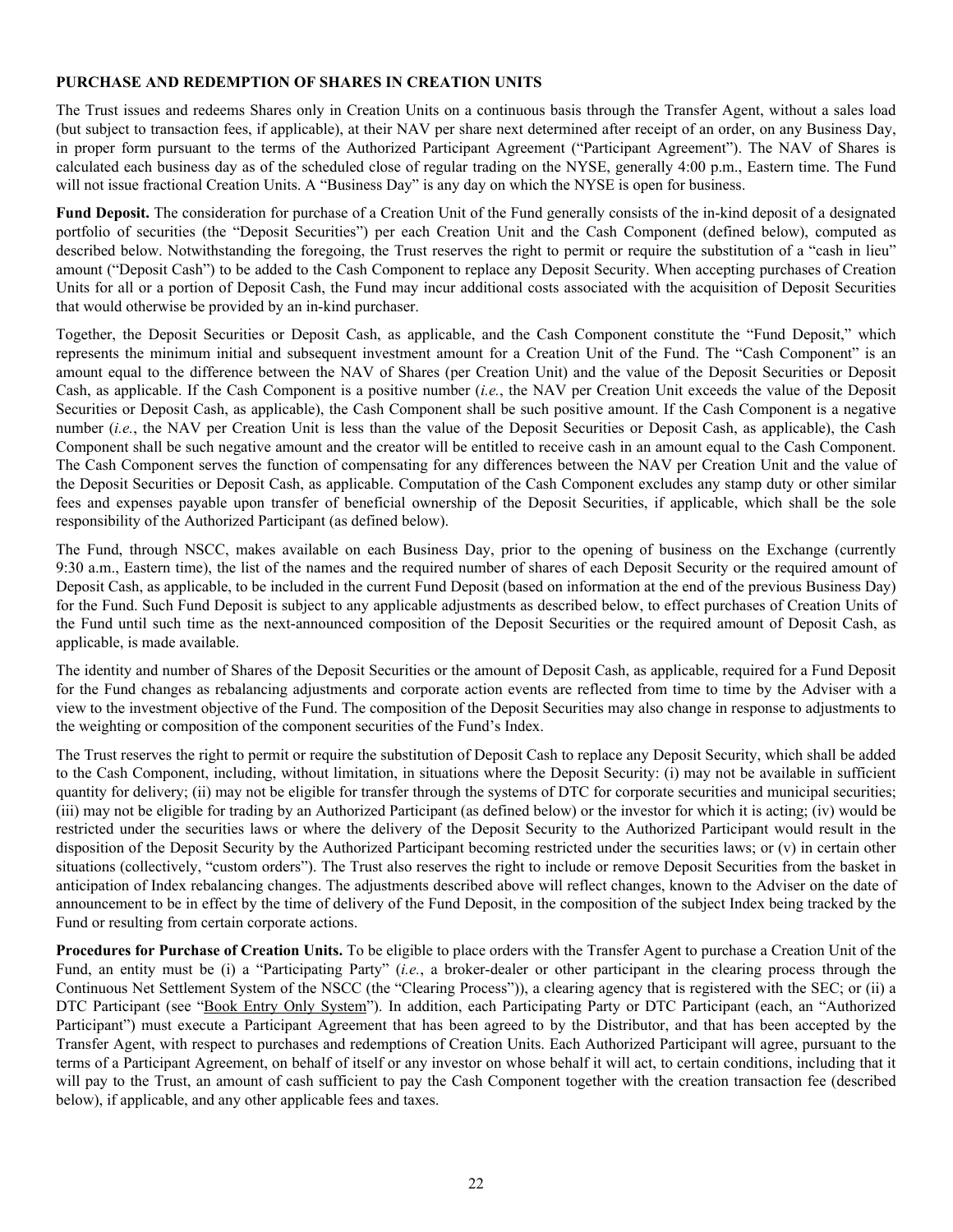All orders to purchase Shares directly from the Fund must be placed for one or more Creation Units and in the manner and by the time set forth in the Participant Agreement and/or applicable order form. The order cut-off time for the Fund for orders to purchase Creation Units is expected to be 4:00 p.m. Eastern time, which time may be modified by the Fund from time-to-time by amendment to the Participant Agreement and/or applicable order form. The date on which an order to purchase Creation Units (or an order to redeem Creation Units, as set forth below) is received and accepted is referred to as the "Order Placement Date."

An Authorized Participant may require an investor to make certain representations or enter into agreements with respect to the order (*e.g.*, to provide for payments of cash, when required). Investors should be aware that their particular broker may not have executed a Participant Agreement and that, therefore, orders to purchase Shares directly from the Fund in Creation Units have to be placed by the investor's broker through an Authorized Participant that has executed a Participant Agreement. In such cases there may be additional charges to such investor. At any given time, there may be only a limited number of broker-dealers that have executed a Participant Agreement and only a small number of such Authorized Participants may have international capabilities.

On days when the Exchange closes earlier than normal, the Fund may require orders to create Creation Units to be placed earlier in the day. In addition, if a market or markets on which the Fund's investments are primarily traded is closed, the Fund will also generally not accept orders on such day(s). Orders must be transmitted by an Authorized Participant by telephone or other transmission method acceptable to the Transfer Agent pursuant to procedures set forth in the Participant Agreement and in accordance with the applicable order form. On behalf of the Fund, the Transfer Agent will notify the Custodian of such order. The Custodian will then provide such information to the appropriate local sub-custodian(s). Those placing orders through an Authorized Participant should allow sufficient time to permit proper submission of the purchase order to the Transfer Agent by the cut-off time on such Business Day. Economic or market disruptions or changes, or telephone or other communication failure may impede the ability to reach the Transfer Agent or an Authorized Participant.

Fund Deposits must be delivered by an Authorized Participant through the Federal Reserve System (for cash) or through DTC (for corporate securities), through a subcustody agent (for foreign securities), and/or through such other arrangements allowed by the Trust or its agents. With respect to foreign Deposit Securities, the Custodian shall cause the subcustodian of the Fund to maintain an account into which the Authorized Participant shall deliver, on behalf of itself or the party on whose behalf it is acting, such Deposit Securities (or Deposit Cash for all or a part of such securities, as permitted or required), with any appropriate adjustments as advised by the Trust. Foreign Deposit Securities must be delivered to an account maintained at the applicable local subcustodian. The Fund Deposit transfer must be ordered by the Authorized Participant in a timely fashion so as to ensure the delivery of the requisite number of Deposit Securities or Deposit Cash, as applicable, to the account of the Fund or its agents by no later than 12:00 p.m. Eastern time (or such other time as specified by the Trust) on the Settlement Date. If the Fund or its agents do not receive all of the Deposit Securities, or the required Deposit Cash in lieu thereof, by such time, then the order may be deemed rejected and the Authorized Participant shall be liable to the Fund for losses, if any, resulting therefrom. The "Settlement Date" for the Fund is generally the second Business Day after the Order Placement Date. All questions as to the number of Deposit Securities or Deposit Cash to be delivered, as applicable, and the validity, form and eligibility (including time of receipt) for the deposit of any tendered securities or cash, as applicable, will be determined by the Trust, whose determination shall be final and binding. The amount of cash represented by the Cash Component must be transferred directly to the Custodian through the Federal Reserve Bank wire transfer system in a timely manner so as to be received by the Custodian no later than the Settlement Date. If the Cash Component and the Deposit Securities or Deposit Cash, as applicable, are not received by the Custodian in a timely manner by the Settlement Date, the creation order may be cancelled. Upon written notice to the Transfer Agent, such canceled order may be resubmitted the following Business Day using a Fund Deposit as newly constituted to reflect the then current NAV of the Fund.

The order shall be deemed to be received on the Business Day on which the order is placed provided that the order is placed in proper form prior to the applicable cut-off time and the federal funds in the appropriate amount are deposited with the Custodian on the Settlement Date. If the order is not placed in proper form as required, or federal funds in the appropriate amount are not received on the Settlement Date, then the order may be deemed to be rejected and the Authorized Participant shall be liable to the Fund for losses, if any, resulting therefrom. A creation request is considered to be in "proper form" if all procedures set forth in the Participant Agreement, order form and this SAI are properly followed.

**Issuance of a Creation Unit.** Except as provided in this SAI, Creation Units will not be issued until the transfer of good title to the Trust of the Deposit Securities or payment of Deposit Cash, as applicable, and the payment of the Cash Component have been completed. When the subcustodian has confirmed to the Custodian that the required Deposit Securities (or the cash value thereof) have been delivered to the account of the relevant subcustodian or subcustodians, the Transfer Agent and the Adviser shall be notified of such delivery, and the Trust will issue and cause the delivery of the Creation Units. The delivery of Creation Units so created generally will occur no later than the second Business Day following the day on which the purchase order is deemed received by the Transfer Agent. The Authorized Participant shall be liable to the Fund for losses, if any, resulting from unsettled orders.

Creation Units may be purchased in advance of receipt by the Trust of all or a portion of the applicable Deposit Securities as described below. In these circumstances, the initial deposit will have a value greater than the NAV of Shares on the date the order is placed in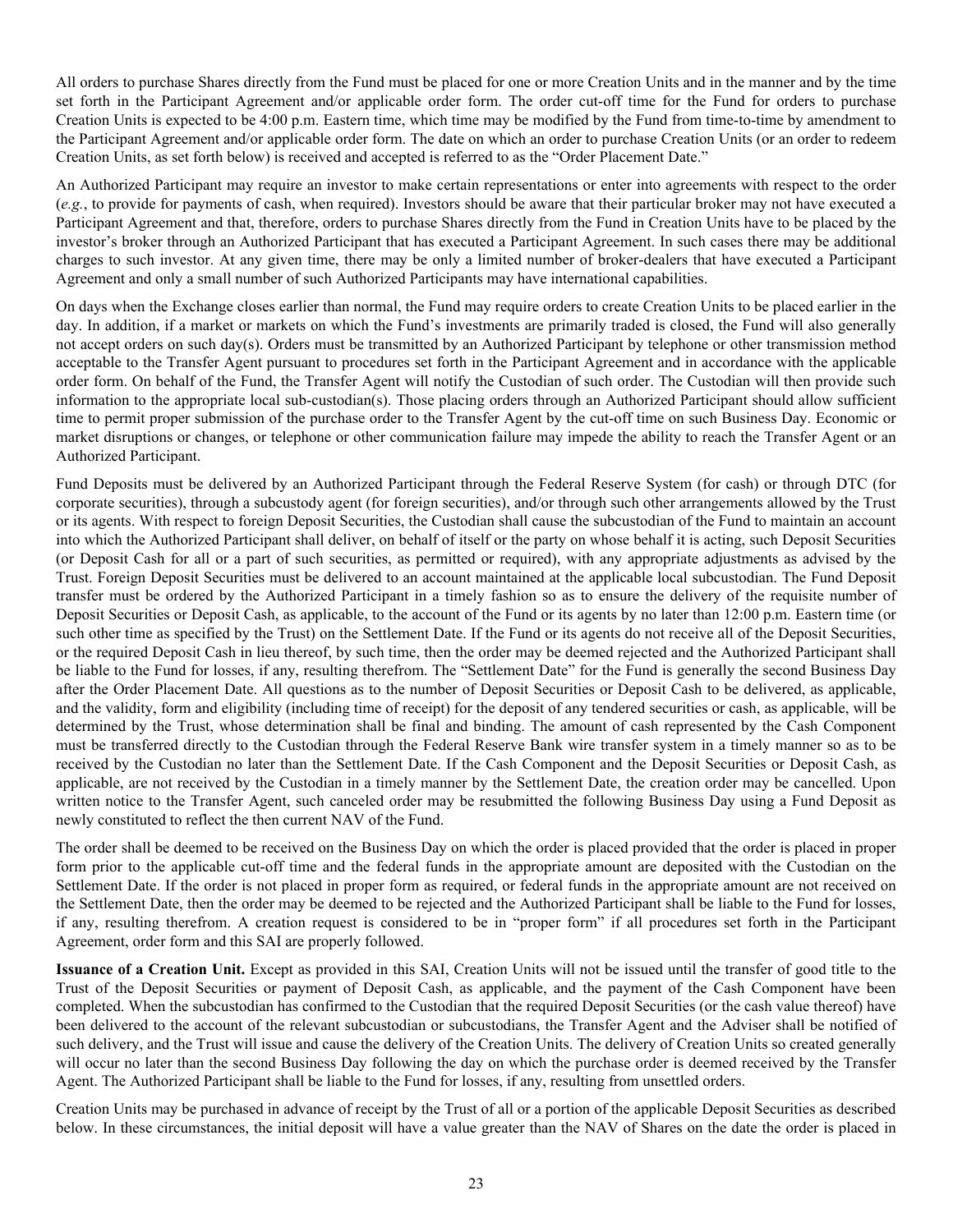proper form since, in addition to available Deposit Securities, cash must be deposited in an amount equal to the sum of (i) the Cash Component, plus (ii) an additional amount of cash equal to a percentage of the value as set forth in the Participant Agreement, of the undelivered Deposit Securities (the "Additional Cash Deposit"), which shall be maintained in a separate non-interest bearing collateral account. The Authorized Participant must deposit with the Custodian the Additional Cash Deposit, as applicable, by 12:00 p.m. Eastern time (or such other time as specified by the Trust) on the Settlement Date. If the Fund or its agents do not receive the Additional Cash Deposit in the appropriate amount, by such time, then the order may be deemed rejected and the Authorized Participant shall be liable to the Fund for losses, if any, resulting therefrom. An additional amount of cash shall be required to be deposited with the Trust, pending delivery of the missing Deposit Securities to the extent necessary to maintain the Additional Cash Deposit with the Trust in an amount at least equal to the applicable percentage, as set forth in the Participant Agreement, of the daily market value of the missing Deposit Securities. The Participant Agreement will permit the Trust to buy the missing Deposit Securities at any time. Authorized Participants will be liable to the Trust for the costs incurred by the Trust in connection with any such purchases. These costs will be deemed to include the amount by which the actual purchase price of the Deposit Securities exceeds the value of such Deposit Securities on the day the purchase order was deemed received by the Transfer Agent plus the brokerage and related transaction costs associated with such purchases. The Trust will return any unused portion of the Additional Cash Deposit once all of the missing Deposit Securities have been properly received by the Custodian or purchased by the Trust and deposited into the Trust. In addition, a transaction fee, as described below under "Creation Transaction Fee," may be charged. The delivery of Creation Units so created generally will occur no later than the Settlement Date.

**Acceptance of Orders of Creation Units.** The Trust reserves the right to reject an order for Creation Units transmitted to it by the Transfer Agent with respect to the Fund including, without limitation, if (a) the order is not in proper form; (b) the Deposit Securities or Deposit Cash, as applicable, delivered by the Participant are not as disseminated through the facilities of the NSCC for that date by the Custodian; (c) the investor(s), upon obtaining Shares ordered, would own 80% or more of the currently outstanding Shares; (d) the acceptance of the Fund Deposit would, in the opinion of counsel, be unlawful; (e) the acceptance or receipt of the order for a Creation Unit would, in the opinion of counsel to the Trust, be unlawful; or (f) in the event that circumstances outside the control of the Trust, the Custodian, the Transfer Agent and/or the Adviser make it for all practical purposes not feasible to process orders for Creation Units.

Examples of such circumstances include acts of God or public service or utility problems such as fires, floods, extreme weather conditions and power outages resulting in telephone, telecopy and computer failures; market conditions or activities causing trading halts; systems failures involving computer or other information systems affecting the Trust, the Distributor, the Custodian, a subcustodian, the Transfer Agent, DTC, NSCC, Federal Reserve System, or any other participant in the creation process, and other extraordinary events. The Transfer Agent shall notify a prospective creator of a Creation Unit and/or the Authorized Participant acting on behalf of the creator of a Creation Unit of its rejection of the order of such person. The Trust, the Transfer Agent, the Custodian, any sub-custodian and the Distributor are under no duty, however, to give notification of any defects or irregularities in the delivery of Fund Deposits nor shall either of them incur any liability for the failure to give any such notification. The Trust, the Transfer Agent, the Custodian and the Distributor shall not be liable for the rejection of any purchase order for Creation Units.

All questions as to the number of Shares of each security in the Deposit Securities and the validity, form, eligibility and acceptance for deposit of any securities to be delivered shall be determined by the Trust, and the Trust's determination shall be final and binding.

**Creation Transaction Fee.** A fixed purchase (*i.e.*, creation) transaction fee, payable to the Fund's custodian, may be imposed for the transfer and other transaction costs associated with the purchase of Creation Units ("Creation Order Costs"). The standard fixed creation transaction fee for the Fund is \$300, regardless of the number of Creation Units created in the transaction. The Fund may adjust the standard fixed creation transaction fee from time to time. The fixed creation fee may be waived on certain orders if the Fund's custodian has determined to waive some or all of the Creation Order Costs associated with the order or another party, such as the Adviser, has agreed to pay such fee.

In addition, a variable fee, payable to the Fund, of up to a maximum of 2% of the value of the Creation Units subject to the transaction may be imposed for cash purchases, non-standard orders, or partial cash purchases of Creation Units. The variable charge is primarily designed to cover additional costs (*e.g.*, brokerage, taxes) involved with buying the securities with cash. The Fund may determine to not charge a variable fee on certain orders when the Adviser has determined that doing so is in the best interests of Fund shareholders, *e.g.*, for creation orders that facilitate the rebalance of the Fund's portfolio in a more tax efficient manner than could be achieved without such order.

Investors who use the services of a broker or other such intermediary may be charged a fee for such services. Investors are responsible for the fixed costs of transferring the Fund Securities from the Trust to their account or on their order.

**Risks of Purchasing Creation Units.** There are certain legal risks unique to investors purchasing Creation Units directly from the Fund. Because Shares may be issued on an ongoing basis, a "distribution" of Shares could be occurring at any time. Certain activities that a shareholder performs as a dealer could, depending on the circumstances, result in the shareholder being deemed a participant in the distribution in a manner that could render the shareholder a statutory underwriter and subject to the prospectus delivery and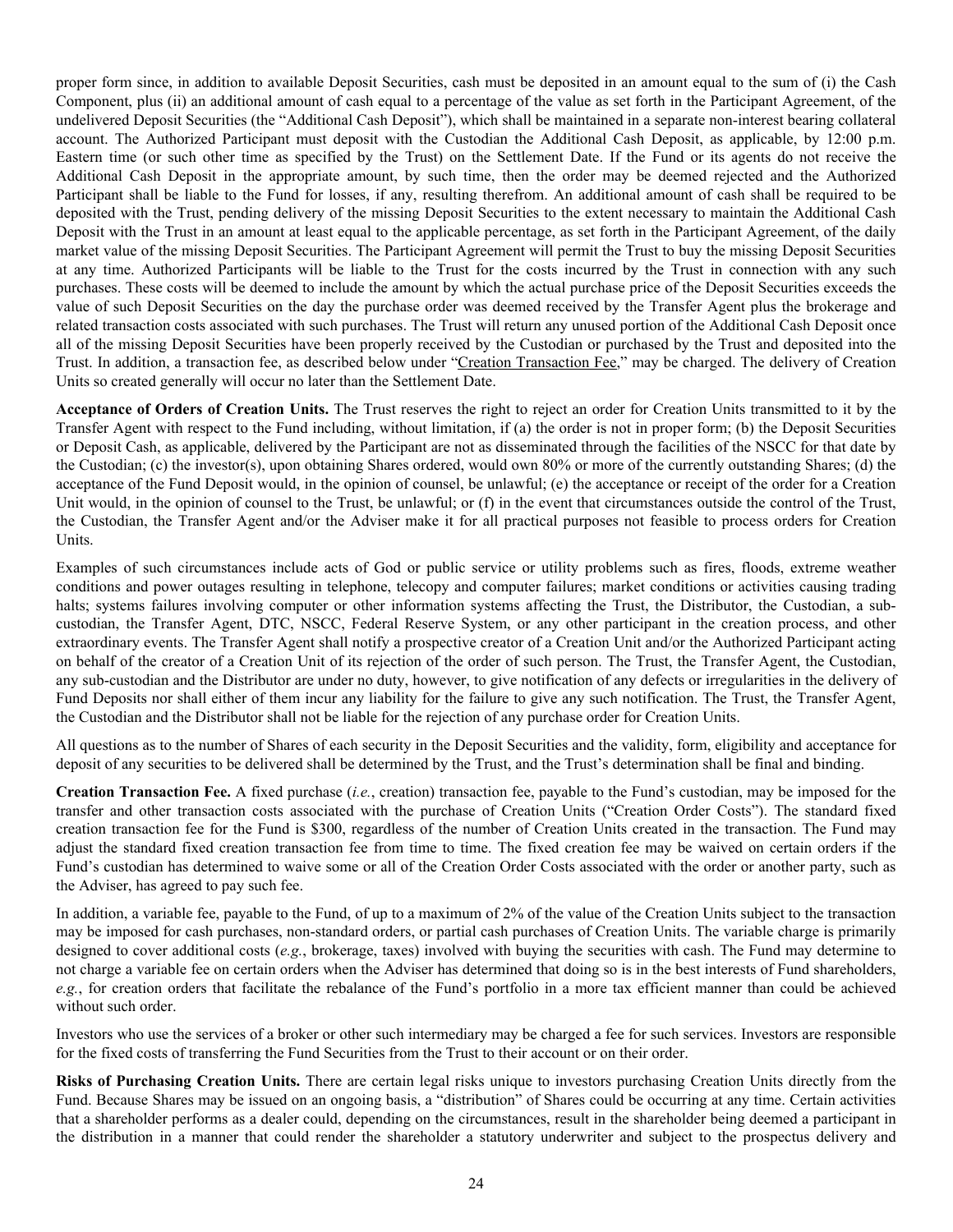liability provisions of the Securities Act. For example, a shareholder could be deemed a statutory underwriter if it purchases Creation Units from the Fund, breaks them down into the constituent shares, and sells those shares directly to customers, or if a shareholder chooses to couple the creation of a supply of new Shares with an active selling effort involving solicitation of secondary-market demand for Shares. Whether a person is an underwriter depends upon all of the facts and circumstances pertaining to that person's activities, and the examples mentioned here should not be considered a complete description of all the activities that could cause you to be deemed an underwriter.

Dealers who are not "underwriters" but are participating in a distribution (as opposed to engaging in ordinary secondary-market transactions), and thus dealing with Shares as part of an "unsold allotment" within the meaning of Section 4(a)(3)(C) of the Securities Act, will be unable to take advantage of the prospectus delivery exemption provided by Section  $4(a)(3)$  of the Securities Act.

**Redemption.** Shares may be redeemed only in Creation Units at their NAV next determined after receipt of a redemption request in proper form by the Fund through the Transfer Agent and only on a Business Day. EXCEPT UPON LIQUIDATION OF THE FUND, THE TRUST WILL NOT REDEEM SHARES IN AMOUNTS LESS THAN CREATION UNITS. Investors must accumulate enough Shares in the secondary market to constitute a Creation Unit to have such Shares redeemed by the Trust. There can be no assurance, however, that there will be sufficient liquidity in the public trading market at any time to permit assembly of a Creation Unit. Investors should expect to incur brokerage and other costs in connection with assembling a sufficient number of Shares to constitute a redeemable Creation Unit.

With respect to the Fund, the Custodian, through the NSCC, makes available prior to the opening of business on the Exchange (currently 9:30 a.m., Eastern time) on each Business Day, the list of the names and Share quantities of the Fund's portfolio securities that will be applicable (subject to possible amendment or correction) to redemption requests received in proper form (as defined below) on that day ("Fund Securities"). Fund Securities received on redemption may not be identical to Deposit Securities.

Redemption proceeds for a Creation Unit are paid either in-kind or in cash, or combination thereof, as determined by the Trust. With respect to in-kind redemptions of the Fund, redemption proceeds for a Creation Unit will consist of Fund Securities - as announced by the Custodian on the Business Day of the request for redemption received in proper form plus cash in an amount equal to the difference between the NAV of Shares being redeemed, as next determined after a receipt of a request in proper form, and the value of the Fund Securities (the "Cash Redemption Amount"), less a fixed redemption transaction fee, as applicable, as set forth below. In the event that the Fund Securities have a value greater than the NAV of Shares, a compensating cash payment equal to the differential is required to be made by or through an Authorized Participant by the redeeming shareholder. Notwithstanding the foregoing, at the Trust's discretion, an Authorized Participant may receive the corresponding cash value of the securities in lieu of the in-kind securities value representing one or more Fund Securities.

**Redemption Transaction Fee.** A fixed redemption transaction fee, payable to the Fund's custodian, may be imposed for the transfer and other transaction costs associated with the redemption of Creation Units ("Redemption Order Costs"). The standard fixed redemption transaction fee for the Fund is \$300, regardless of the number of Creation Units redeemed in the transaction. The Fund may adjust the redemption transaction fee from time to time. The fixed redemption fee may be waived on certain orders if the Fund's custodian has determined to waive some or all of the Redemption Order Costs associated with the order or another party, such as the Adviser, has agreed to pay such fee.

In addition, a variable fee, payable to the Fund, of up to a maximum of 2% of the value of the Creation Units subject to the transaction may be imposed for cash redemptions, non-standard orders, or partial cash redemptions (when cash redemptions are available) of Creation Units. The variable charge is primarily designed to cover additional costs (*e.g.*, brokerage, taxes) involved with selling portfolio securities to satisfy a cash redemption. The Fund may determine to not charge a variable fee on certain orders when the Adviser has determined that doing so is in the best interests of Fund shareholders, *e.g.*, for redemption orders that facilitate the rebalance of the Fund's portfolio in a more tax efficient manner than could be achieved without such order.

Investors who use the services of a broker or other such intermediary may be charged a fee for such services. Investors are responsible for the fixed costs of transferring the Fund Securities from the Trust to their account or on their order.

**Procedures for Redemption of Creation Units**. Orders to redeem Creation Units must be submitted in proper form to the Transfer Agent prior to 4:00 p.m. Eastern time. A redemption request is considered to be in "proper form" if (i) an Authorized Participant has transferred or caused to be transferred to the Trust's Transfer Agent the Creation Unit(s) being redeemed through the book-entry system of DTC so as to be effective by the time as set forth in the Participant Agreement and (ii) a request in form satisfactory to the Trust is received by the Transfer Agent from the Authorized Participant on behalf of itself or another redeeming investor within the time periods specified in the Participant Agreement. If the Transfer Agent does not receive the investor's Shares through DTC's facilities by the times and pursuant to the other terms and conditions set forth in the Participant Agreement, the redemption request shall be rejected.

The Authorized Participant must transmit the request for redemption, in the form required by the Trust, to the Transfer Agent in accordance with procedures set forth in the Participant Agreement. Investors should be aware that their particular broker may not have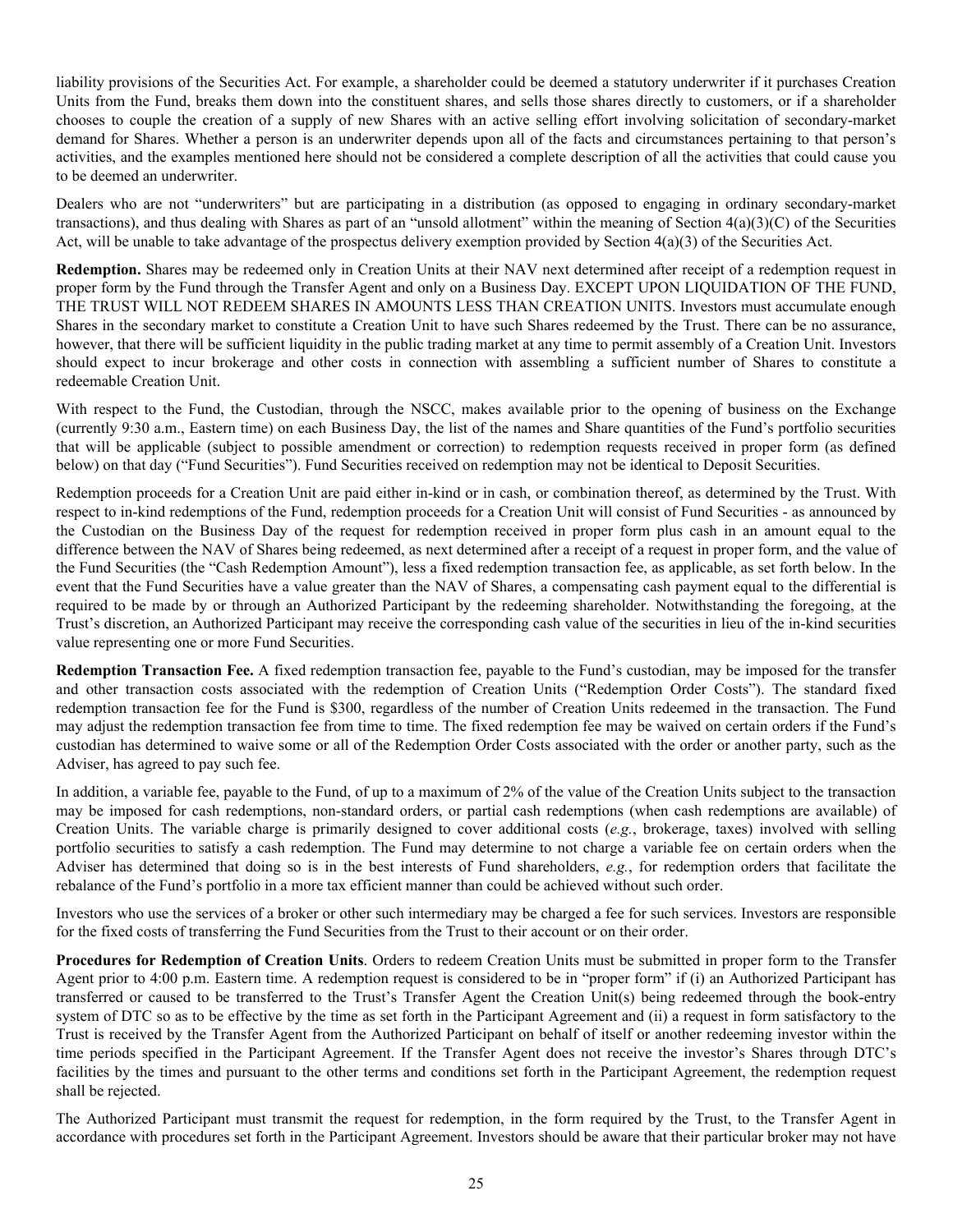<span id="page-26-0"></span>executed a Participant Agreement, and that, therefore, requests to redeem Creation Units may have to be placed by the investor's broker through an Authorized Participant who has executed a Participant Agreement. Investors making a redemption request should be aware that such request must be in the form specified by such Authorized Participant. Investors making a request to redeem Creation Units should allow sufficient time to permit proper submission of the request by an Authorized Participant and transfer of Shares to the Trust's Transfer Agent; such investors should allow for the additional time that may be required to effect redemptions through their banks, brokers or other financial intermediaries if such intermediaries are not Authorized Participants.

**Additional Redemption Procedures.** In connection with taking delivery of Shares of Fund Securities upon redemption of Creation Units, a redeeming shareholder or Authorized Participant acting on behalf of such shareholder must maintain appropriate custody arrangements with a qualified broker-dealer, bank or other custody providers in each jurisdiction in which any of the Fund Securities are customarily traded, to which account such Fund Securities will be delivered. Deliveries of redemption proceeds generally will be made within two business days of the trade date.

The Trust may in its discretion exercise its option to redeem such Shares in cash, and the redeeming investor will be required to receive its redemption proceeds in cash. In addition, an investor may request a redemption in cash that the Fund may, in its sole discretion, permit. In either case, the investor will receive a cash payment equal to the NAV of its Shares based on the NAV of Shares next determined after the redemption request is received in proper form (minus a redemption transaction fee, if applicable, and additional charge for requested cash redemptions specified above, to offset the Trust's brokerage and other transaction costs associated with the disposition of Fund Securities). The Fund may also, in its sole discretion, upon request of a shareholder, provide such redeemer a portfolio of securities that differs from the exact composition of the Fund Securities but does not differ in NAV.

Redemptions of Shares for Fund Securities will be subject to compliance with applicable federal and state securities laws and the Fund (whether or not it otherwise permits cash redemptions) reserves the right to redeem Creation Units for cash to the extent that the Trust could not lawfully deliver specific Fund Securities upon redemptions or could not do so without first registering the Fund Securities under such laws. An Authorized Participant or an investor for which it is acting subject to a legal restriction with respect to a particular security included in the Fund Securities applicable to the redemption of Creation Units may be paid an equivalent amount of cash. The Authorized Participant may request the redeeming investor of Shares to complete an order form or to enter into agreements with respect to such matters as compensating cash payment. Further, an Authorized Participant that is not a "qualified institutional buyer," ("QIB"), as such term is defined under Rule 144A of the Securities Act, will not be able to receive Fund Securities that are restricted securities eligible for resale under Rule 144A. An Authorized Participant may be required by the Trust to provide a written confirmation with respect to QIB status to receive Fund Securities.

Because the portfolio securities of the Fund may trade on other exchanges on days that the Exchange is closed or are otherwise not Business Days for the Fund, shareholders may not be able to redeem their Shares, or to purchase or sell Shares on the Exchange, on days when the NAV of the Fund could be significantly affected by events in the relevant foreign markets.

The right of redemption may be suspended or the date of payment postponed with respect to the Fund (1) for any period during which the Exchange is closed (other than customary weekend and holiday closings); (2) for any period during which trading on the Exchange is suspended or restricted; (3) for any period during which an emergency exists as a result of which disposal of Shares or determination of the NAV of Shares is not reasonably practicable; or (4) in such other circumstance as is permitted by the SEC.

# **DETERMINATION OF NAV**

NAV per Share for the Fund is computed by dividing the value of the net assets of the Fund (*i.e.*, the value of its total assets less total liabilities) by the total number of Shares outstanding, rounded to the nearest cent. Expenses and fees, including the management fees, are accrued daily and taken into account for purposes of determining NAV. The NAV is calculated by Fund Services and determined at the scheduled close of the regular trading session on the NYSE (ordinarily 4:00 p.m., Eastern time) on each day that the NYSE is open, provided that fixed income assets may be valued as of the announced closing time for trading in fixed income instruments on any day that the Securities Industry and Financial Markets Association ("SIFMA") announces an early closing time.

In calculating the Fund's NAV per Share, the Fund's investments are generally valued using market valuations. A market valuation generally means a valuation (i) obtained from an exchange, a pricing service, or a major market maker (or dealer), (ii) based on a price quotation or other equivalent indication of value supplied by an exchange, a pricing service, or a major market maker (or dealer) or (iii) based on amortized cost. In the case of shares of other funds that are not traded on an exchange, a market valuation means such fund's published NAV per share. The Fund may use various pricing services, or discontinue the use of any pricing service, as approved by the Board from time to time. A price obtained from a pricing service based on such pricing service's valuation matrix may be considered a market valuation. Any assets or liabilities denominated in currencies other than the U.S. dollar are converted into U.S. dollars at the current market rates on the date of valuation as quoted by one or more sources.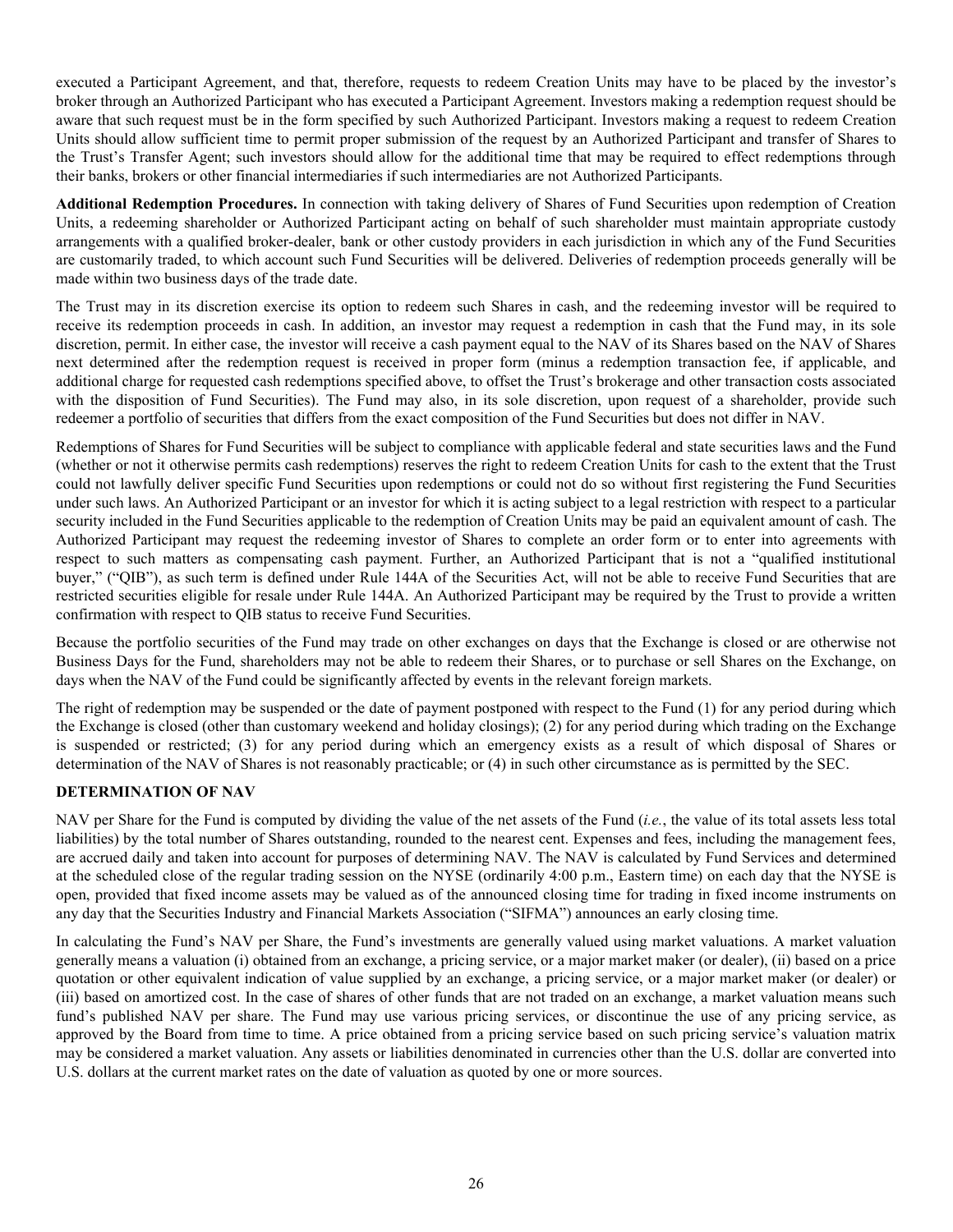# <span id="page-27-0"></span>**DIVIDENDS AND DISTRIBUTIONS**

The following information supplements and should be read in conjunction with the section in the Prospectus entitled "Dividends, Distributions and Taxes."

General Policies. Dividends from net investment income, if any, are declared and paid at least quarterly by the Fund. Distributions of net realized securities gains, if any, generally are declared and paid once a year, but the Fund may make distributions on a more frequent basis to improve index tracking for the Fund or to comply with the distribution requirements of the Code to preserve the Fund's eligibility for treatment as a RIC, in all events in a manner consistent with the provisions of the 1940 Act.

Dividends and other distributions on Shares are distributed, as described below, on a pro rata basis to Beneficial Owners of such Shares. Dividend payments are made through DTC Participants and Indirect Participants to Beneficial Owners then of record with proceeds received from the Trust.

The Fund makes additional distributions to the extent necessary (i) to distribute the entire annual taxable income of the Fund, plus any net capital gains and (ii) to avoid imposition of the excise tax imposed by Section 4982 of the Code. Management of the Trust reserves the right to declare special dividends if, in its reasonable discretion, such action is necessary or advisable to preserve the Fund's eligibility for treatment as a RIC or to avoid imposition of income or excise taxes on undistributed income.

Dividend Reinvestment Service. The Trust will not make the DTC book-entry dividend reinvestment service available for use by Beneficial Owners for reinvestment of their cash proceeds, but certain individual broker-dealers may make available the DTC bookentry Dividend Reinvestment Service for use by Beneficial Owners of the Fund through DTC Participants for reinvestment of their dividend distributions. Investors should contact their brokers to ascertain the availability and description of these services. Beneficial Owners should be aware that each broker may require investors to adhere to specific procedures and timetables to participate in the dividend reinvestment service and investors should ascertain from their brokers such necessary details. If this service is available and used, dividend distributions of both income and realized gains will be automatically reinvested in additional whole Shares issued by the Trust of the Fund at NAV per Share. Distributions reinvested in additional Shares will nevertheless be taxable to Beneficial Owners acquiring such additional Shares to the same extent as if such distributions had been received in cash.

# **FEDERAL INCOME TAXES**

The following is only a summary of certain U.S. federal income tax considerations generally affecting the Fund and its shareholders that supplements the discussion in the Prospectus. No attempt is made to present a comprehensive explanation of the federal, state, local or foreign tax treatment of the Fund or its shareholders, and the discussion here and in the Prospectus is not intended to be a substitute for careful tax planning.

The following general discussion of certain U.S. federal income tax consequences is based on provisions of the Code and the regulations issued thereunder as in effect on the date of this SAI. New legislation, as well as administrative changes or court decisions, may significantly change the conclusions expressed herein, and may have a retroactive effect with respect to the transactions contemplated herein.

Shareholders are urged to consult their own tax advisers regarding the application of the provisions of tax law described in this SAI in light of the particular tax situations of the shareholders and regarding specific questions as to federal, state, local or foreign taxes.

Taxation of the Fund. The Fund has elected and intends to continue to qualify each year to be treated as a separate RIC under the Code. As such, the Fund should not be subject to federal income taxes on its net investment income and capital gains, if any, to the extent that it timely distributes such income and capital gains to its shareholders. To qualify for treatment as a RIC, the Fund must distribute annually to its shareholders at least the sum of 90% of its net investment income (generally including the excess of net shortterm capital gains over net long-term capital losses) and 90% of its net tax-exempt interest income, if any (the "Distribution Requirement") and also must meet several additional requirements. Among these requirements are the following: (i) at least 90% of the Fund's gross income each taxable year must be derived from dividends, interest, payments with respect to certain securities loans, gains from the sale or other disposition of stock, securities or foreign currencies, or other income derived with respect to its business of investing in such stock, securities or foreign currencies and net income derived from interests in qualified publicly traded partnerships (the "Qualifying Income Requirement"); and (ii) at the end of each quarter of the Fund's taxable year, the Fund's assets must be diversified so that (a) at least 50% of the value of the Fund's total assets is represented by cash and cash items, U.S. government securities, securities of other RICs, and other securities, with such other securities limited, in respect to any one issuer, to an amount not greater in value than 5% of the value of the Fund's total assets and to not more than 10% of the outstanding voting securities of such issuer, including the equity securities of a qualified publicly traded partnership, and (b) not more than 25% of the value of its total assets is invested, including through corporations in which the Fund owns a 20% or more voting stock interest, in the securities (other than U.S. government securities or securities of other RICs) of any one issuer, the securities (other than securities of other RICs) of two or more issuers which the Fund controls and which are engaged in the same, similar, or related trades or businesses, or the securities of one or more qualified publicly traded partnerships (the "Diversification Requirement").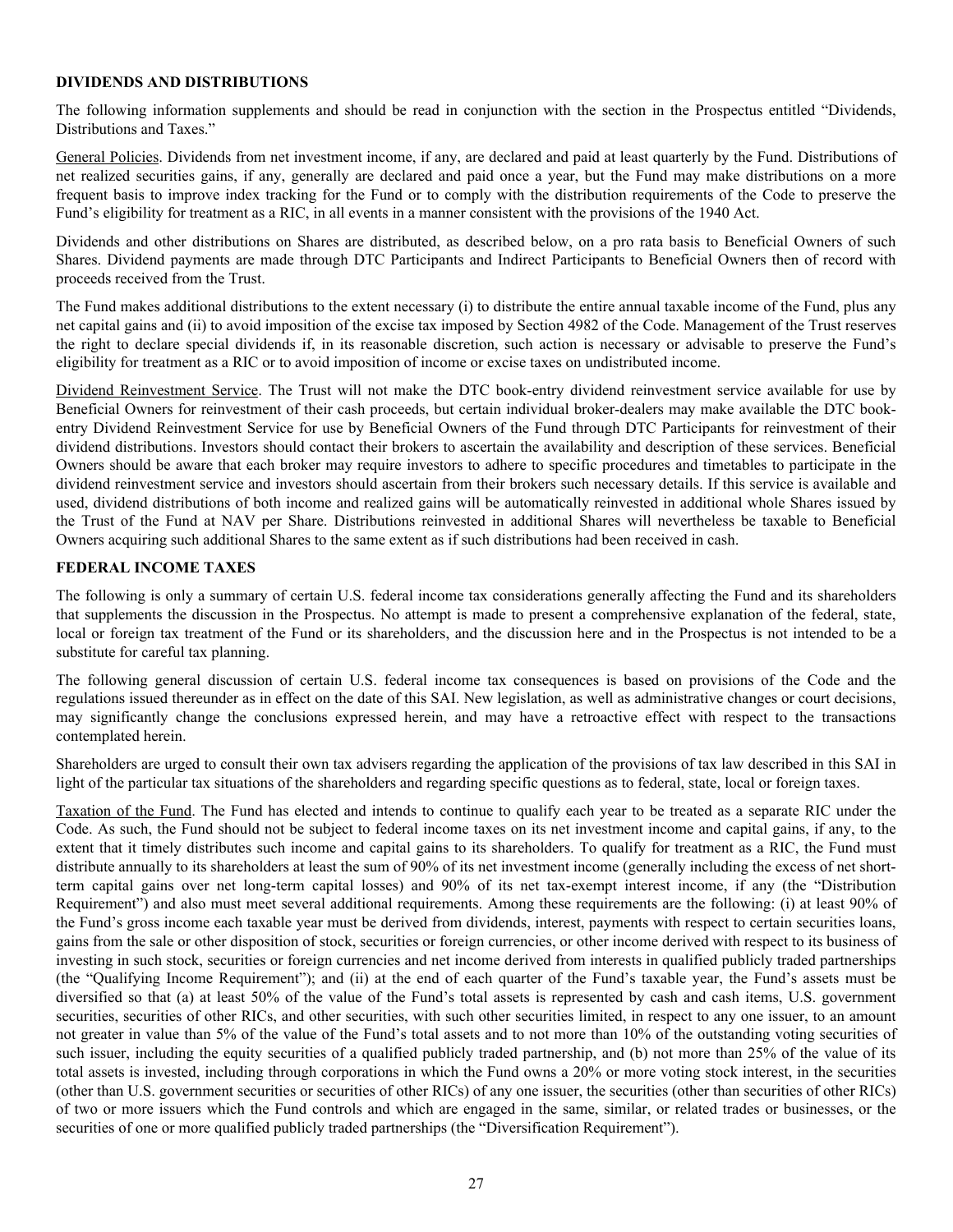Although the Fund intends to distribute substantially all of its net investment income and may distribute its capital gains for any taxable year, the Fund will be subject to federal income taxation to the extent any such income or gains are not distributed. The Fund is treated as a separate corporation for federal income tax purposes. The Fund therefore is considered to be a separate entity in determining its treatment under the rules for RICs described herein. The requirements (other than certain organizational requirements) for qualifying RIC status are determined at the Fund level rather than at the Trust level.

If the Fund fails to satisfy the Qualifying Income Requirement or the Diversification Requirement in any taxable year, the Fund may be eligible for relief provisions if the failures are due to reasonable cause and not willful neglect, and if a penalty tax is paid with respect to each failure to satisfy the applicable requirements. Additionally, relief is provided for certain *de minimis* failures of the Diversification Requirement where the Fund corrects the failure within a specified period of time. To be eligible for the relief provisions with respect to a failure to meet the Diversification Requirement, the Fund may be required to dispose of certain assets. If these relief provisions were not available to the Fund and it were to fail to qualify for treatment as a RIC for a taxable year, all of its taxable income would be subject to tax at the regular 21% corporate rate without any deduction for distributions to shareholders, and its distributions (including capital gains distributions) generally would be taxable to the shareholders of the Fund as ordinary income dividends, subject to the dividends received deduction for corporate shareholders and the lower tax rates on qualified dividend income received by non-corporate shareholders, subject to certain limitations. To requalify for treatment as a RIC in a subsequent taxable year, the Fund would be required to satisfy the RIC qualification requirements for that year and to distribute any earnings and profits from any year in which the Fund failed to qualify for tax treatment as a RIC. If the Fund failed to qualify as a RIC for a period greater than two taxable years, it would generally be required to pay a Fund-level tax on certain net built in gains recognized with respect to certain of its assets upon disposition of such assets within five years of qualifying as a RIC in a subsequent year. The Board reserves the right not to maintain the qualification of the Fund for treatment as a RIC if it determines such course of action to be beneficial to shareholders. If the Fund determines that it will not qualify as a RIC, the Fund will establish procedures to reflect the anticipated tax liability in the Fund's NAV.

The Fund may elect to treat part or all of any "qualified late year loss" as if it had been incurred in the succeeding taxable year in determining the Fund's taxable income, net capital gain, net short-term capital gain, and earnings and profits. The effect of this election is to treat any such "qualified late year loss" as if it had been incurred in the succeeding taxable year in characterizing Fund distributions for any calendar year. A "qualified late year loss" generally includes net capital loss, net long-term capital loss, or net short-term capital loss incurred after October 31 of the current taxable year (commonly referred to as "post-October losses") and certain other late-year losses.

Capital losses in excess of capital gains ("net capital losses") are not permitted to be deducted against a RIC's net investment income. Instead, for U.S. federal income tax purposes, potentially subject to certain limitations, the Fund may carry a net capital loss from any taxable year forward indefinitely to offset its capital gains, if any, in years following the year of the loss. To the extent subsequent capital gains are offset by such losses, they will not result in U.S. federal income tax liability to the Fund and may not be distributed as capital gains to its shareholders. Generally, the Fund may not carry forward any losses other than net capital losses. The carryover of capital losses may be limited under the general loss limitation rules if the Fund experiences an ownership change as defined in the Code.

As of February 28, 2022, the Fund had accumulated short-term capital loss carryforwards in the amount of \$2,572,615 and long-term capital loss carryforwards of \$1,541,624. These amounts do not expire.

The Fund will be subject to a nondeductible 4% federal excise tax on certain undistributed income if it does not distribute to its shareholders in each calendar year an amount at least equal to 98% of its ordinary income for the calendar year plus 98.2% of its capital gain net income for the one-year period ending on October 31 of that year, subject to an increase for any shortfall in the prior year's distribution. For this purpose, any ordinary income or capital gain net income retained by the Fund and subject to corporate income tax will be considered to have been distributed. The Fund intends to declare and distribute dividends and distributions in the amounts and at the times necessary to avoid the application of the excise tax, but can make no assurances that all such tax liability will be eliminated. The Fund may in certain circumstances be required to liquidate Fund investments in order to make sufficient distributions to avoid federal excise tax liability at a time when the investment adviser might not otherwise have chosen to do so, and liquidation of investments in such circumstances may affect the ability of the Fund to satisfy the requirement for qualification as a RIC.

If the Fund meets the Distribution Requirement but retains some or all of its income or gains, it will be subject to federal income tax to the extent any such income or gains are not distributed. The Fund may designate certain amounts retained as undistributed net capital gain in a notice to its shareholders, who (i) will be required to include in income for U.S. federal income tax purposes, as long-term capital gain, their proportionate shares of the undistributed amount so designated, (ii) will be entitled to credit their proportionate shares of the income tax paid by the Fund on that undistributed amount against their federal income tax liabilities and to claim refunds to the extent such credits exceed their tax liabilities, and (iii) will be entitled to increase their tax basis, for federal income tax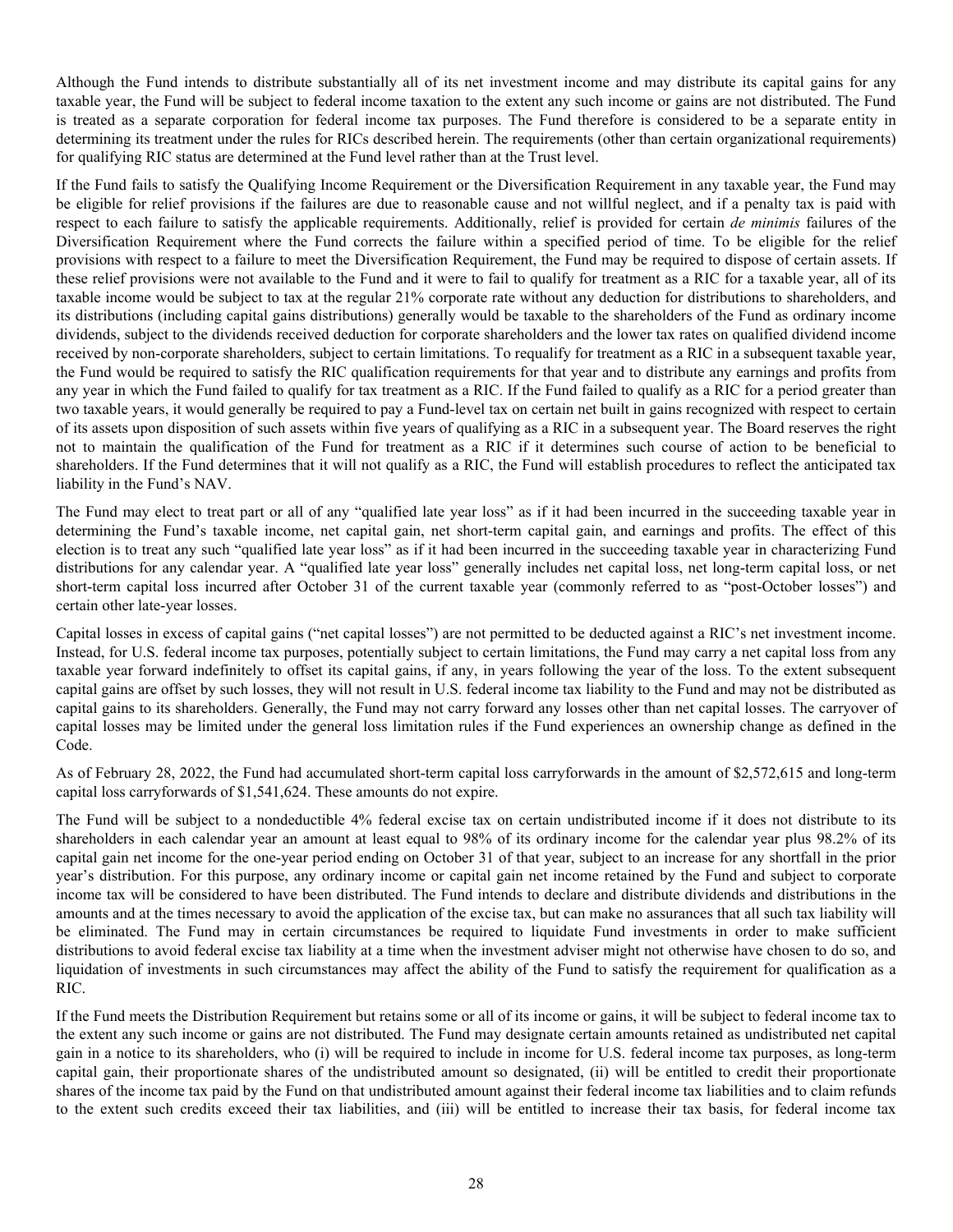purposes, in their Shares by an amount equal to the excess of the amount of undistributed net capital gain included in their respective income over their respective income tax credits.

Taxation of Shareholders – Distributions. The Fund intends to distribute annually to its shareholders substantially all of its investment company taxable income (computed without regard to the deduction for dividends paid), its net tax-exempt income, if any, and any net capital gain (net recognized long-term capital gains in excess of net recognized short-term capital losses, taking into account any capital loss carryforwards). The distribution of investment company taxable income (as so computed) and net realized capital gain will be taxable to Fund shareholders regardless of whether the shareholder receives these distributions in cash or reinvests them in additional Shares.

The Fund (or your broker) will report to shareholders annually the amounts of dividends paid from ordinary income, the amount of distributions of net capital gain, the portion of dividends which may qualify for the dividends received deduction for corporations, and the portion of dividends which may qualify for treatment as qualified dividend income, which, subject to certain limitations and requirements, is taxable to non-corporate shareholders at rates of up to 20%.

Certain capital gain dividends attributable to dividends the Fund receives from REITs (*i.e.*, "unrecaptured section 1250 gain") may be taxable to non-corporate shareholders at a rate of 25%.

Qualified dividend income includes, in general and, subject to certain holding period and other requirements, dividend income from taxable domestic corporations and certain foreign corporations. Subject to certain limitations, eligible foreign corporations include those incorporated in possessions of the United States, those incorporated in certain countries with comprehensive tax treaties with the United States, and other foreign corporations if the stock with respect to which the dividends are paid is readily tradable on an established securities market in the United States. Dividends received by the Fund from an ETF, an underlying fund taxable as a RIC, or a from REIT may be treated as qualified dividend income generally only to the extent so reported by such ETF, underlying fund, or REIT. Due to the Fund's investments in REITs it is expected that some of the Fund's distributions will not qualify to be treated as qualified dividend income.

Fund dividends will not be treated as qualified dividend income if the Fund does not meet holding period and other requirements with respect to dividend paying stocks in its portfolio, and the shareholder does not meet holding period and other requirements with respect to the Shares on which the dividends were paid. Distributions by the Fund of its net short-term capital gains will be taxable as ordinary income. Distributions from the Fund's net capital gain will be taxable to shareholders at long-term capital gains rates, regardless of how long shareholders have held their Shares. Distributions may be subject to state and local taxes.

In the case of corporate shareholders, certain dividends received by the Fund from U.S. corporations (generally, dividends received by the Fund in respect of any share of stock (1) with a tax holding period of at least 46 days during the 91-day period beginning on the date that is 45 days before the date on which the stock becomes ex-dividend as to that dividend and (2) that is held in an unleveraged position) and distributed and appropriately so reported by the Fund may be eligible for the 50% dividends received deduction. Certain preferred stock must have a holding period of at least 91 days during the 181-day period beginning on the date that is 90 days before the date on which the stock becomes ex-dividend as to that dividend to be eligible. Capital gain dividends distributed to the Fund from REITs and other RICs are generally not eligible for the dividends received deduction. To qualify for the deduction, corporate shareholders must meet the minimum holding period requirement stated above with respect to their Shares, taking into account any holding period reductions from certain hedging or other transactions or positions that diminish their risk of loss with respect to their Shares, and, if they borrow to acquire or otherwise incur debt attributable to Shares, they may be denied a portion of the dividends received deduction with respect to those Shares. Due to the Fund's investments in REITs it is expected that some of the Fund's distributions will not qualify for the dividends-received deduction for corporate shareholders.

Although dividends generally will be treated as distributed when paid, any dividend declared by the Fund in October, November or December and payable to shareholders of record in such a month that is paid during the following January will be treated for U.S. federal income tax purposes as received by shareholders on December 31 of the calendar year in which it was declared.

U.S. individuals with adjusted gross income (subject to certain adjustments) exceeding certain threshold amounts (\$250,000 if married filing jointly or if considered a "surviving spouse" for federal income tax purposes, \$125,000 if married filing separately, and \$200,000 in other cases) are subject to a 3.8% tax on all or a portion of their "net investment income," which includes taxable interest, dividends, and certain capital gains (generally including capital gain distributions and capital gains realized on the sale of Shares). This 3.8% tax also applies to all or a portion of the undistributed net investment income of certain shareholders that are estates and trusts.

Shareholders who have not held Shares for a full year should be aware that the Fund may report and distribute, as ordinary dividends or capital gain dividends, a percentage of income that is not equal to the percentage of the Fund's ordinary income or net capital gain, respectively, actually earned during the applicable shareholder's period of investment in the Fund. A taxable shareholder may wish to avoid investing in the Fund shortly before a dividend or other distribution, because the distribution will generally be taxable even though it may economically represent a return of a portion of the shareholder's investment.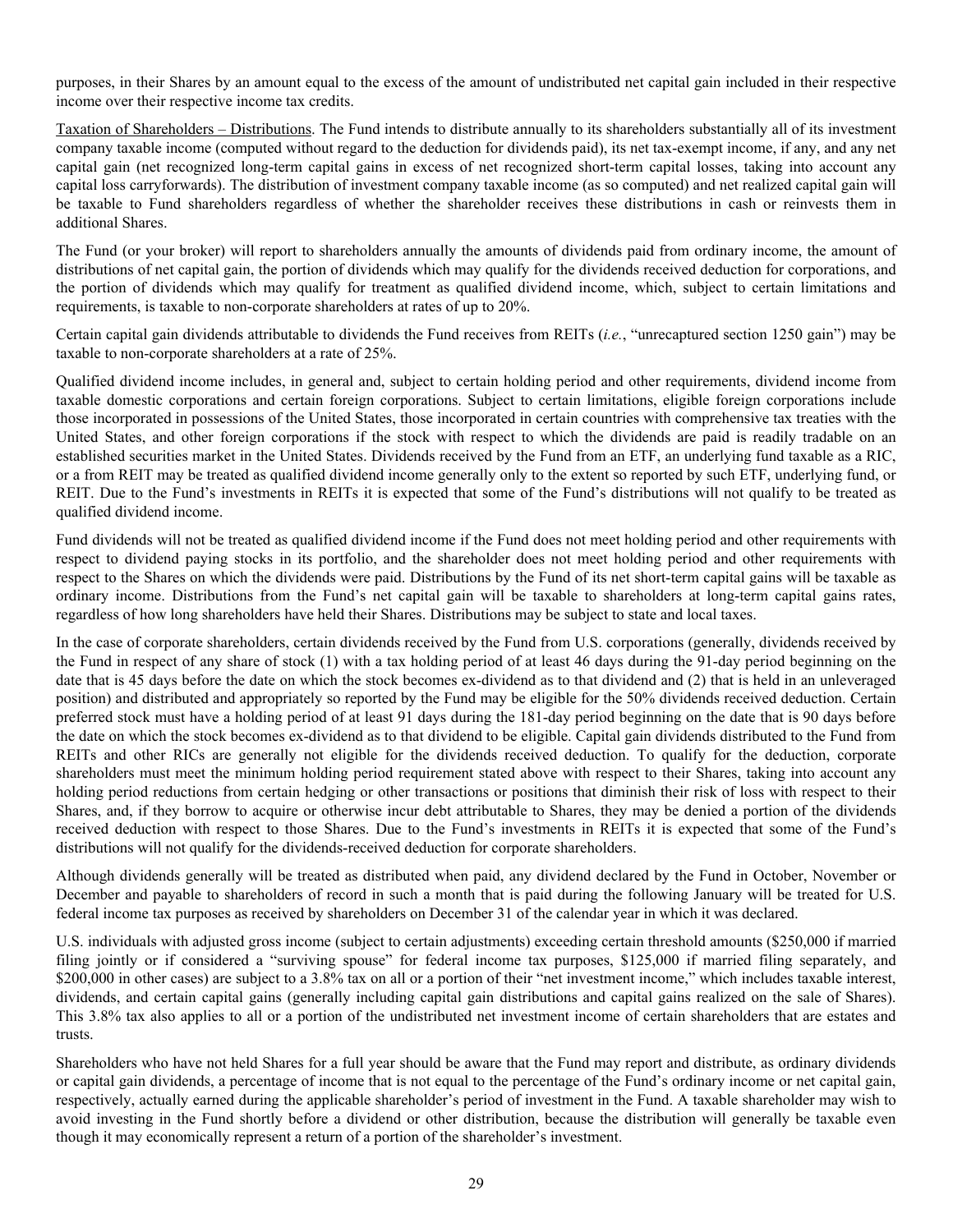To the extent that the Fund makes a distribution of income received by the Fund in lieu of dividends (a "substitute payment") with respect to securities on loan pursuant to a securities lending transaction, such income will not constitute qualified dividend income to individual shareholders and will not be eligible for the dividends received deduction for corporate shareholders.

If the Fund's distributions exceed its current and accumulated earnings and profits, all or a portion of the distributions made for a taxable year may be recharacterized as a return of capital to shareholders. A return of capital distribution will generally not be taxable, but will reduce each shareholder's cost basis in the Fund and result in a higher capital gain or lower capital loss when Shares on which the distribution was received are sold. After a shareholder's basis in Shares has been reduced to zero, distributions in excess of earnings and profits will be treated as gain from the sale of the shareholder's Shares.

Taxation of Shareholders – Sale, Redemption, or Exchange of Shares. A sale, redemption, or exchange of Shares may give rise to a gain or loss. For tax purposes, an exchange of your Fund Shares for shares of a different fund is the same as a sale. In general, any gain or loss realized upon a taxable disposition of Shares will be treated as long-term capital gain or loss if Shares have been held for more than 12 months. Otherwise, the gain or loss on the taxable disposition of Shares will generally be treated as short-term capital gain or loss. Any loss realized upon a taxable disposition of Shares held for six months or less will be treated as long-term capital loss, rather than short-term capital loss, to the extent of any amounts treated as distributions to the shareholder of long-term capital gain (including any amounts credited to the shareholder as undistributed capital gains). All or a portion of any loss realized upon a taxable disposition of Shares may be disallowed if substantially identical Shares are acquired (through the reinvestment of dividends or otherwise) within a 61-day period beginning 30 days before and ending 30 days after the disposition. In such a case, the basis of the newly acquired Shares will be adjusted to reflect the disallowed loss.

The cost basis of Shares acquired by purchase will generally be based on the amount paid for Shares and then may be subsequently adjusted for other applicable transactions as required by the Code. The difference between the selling price and the cost basis of Shares generally determines the amount of the capital gain or loss realized on the sale or exchange of Shares. Contact the broker through whom you purchased your Shares to obtain information with respect to the available cost basis reporting methods and elections for your account.

An Authorized Participant who exchanges securities for Creation Units generally will recognize a gain or a loss. The gain or loss will be equal to the difference between the market value of the Creation Units at the time and the sum of the exchanger's aggregate basis in the securities surrendered plus the amount of cash paid for such Creation Units. A person who redeems Creation Units will generally recognize a gain or loss equal to the difference between the exchanger's basis in the Creation Units and the sum of the aggregate market value of any securities received plus the amount of any cash received for such Creation Units. The ability of Authorized Participants to receive a full or partial cash redemption of Creation Units of the Fund may limit the tax efficiency of the Fund. The Internal Revenue Service ("IRS"), however, may assert that a loss realized upon an exchange of securities for Creation Units cannot currently be deducted under the rules governing "wash sales" (for a person who does not mark-to-market its portfolio) or on the basis that there has been no significant change in economic position.

Any gain or loss realized upon a creation or redemption of Creation Units will be treated as capital or ordinary gain or loss, depending on the holder's circumstances. Any capital gain or loss realized upon the creation of Creation Units will generally be treated as longterm capital gain or loss if the securities exchanged for such Creation Units have been held for more than one year. Any capital gain or loss realized upon the redemption of Creation Units will generally be treated as long-term capital gain or loss if Shares comprising the Creation Units have been held for more than one year. Otherwise, such capital gains or losses will generally be treated as short-term capital gains or losses. Any loss upon a redemption of Creation Units held for six months or less may be treated as long-term capital loss to the extent of any amounts treated as distributions to the applicable Authorized Participant of long-term capital gain with respect to the Creation Units (including any amounts credited to the Authorized Participant as undistributed capital gains).

The Trust, on behalf of the Fund, has the right to reject an order for Creation Units if the purchaser (or a group of purchasers) would, upon obtaining the Creation Units so ordered, own 80% or more of the outstanding Shares and if, pursuant to Section 351 of the Code, the Fund would have a basis in the deposit securities different from the market value of such securities on the date of deposit. The Trust also has the right to require the provision of information necessary to determine beneficial Share ownership for purposes of the 80% determination. If the Fund does issue Creation Units to a purchaser (or a group of purchasers) that would, upon obtaining the Creation Units so ordered, own 80% or more of the outstanding Shares, the purchaser (or a group of purchasers) will not recognize gain or loss upon the exchange of securities for Creation Units.

Authorized Participants purchasing or redeeming Creation Units should consult their own tax advisers with respect to the tax treatment of any creation or redemption transaction and whether the wash sales rule applies and when a loss may be deductible.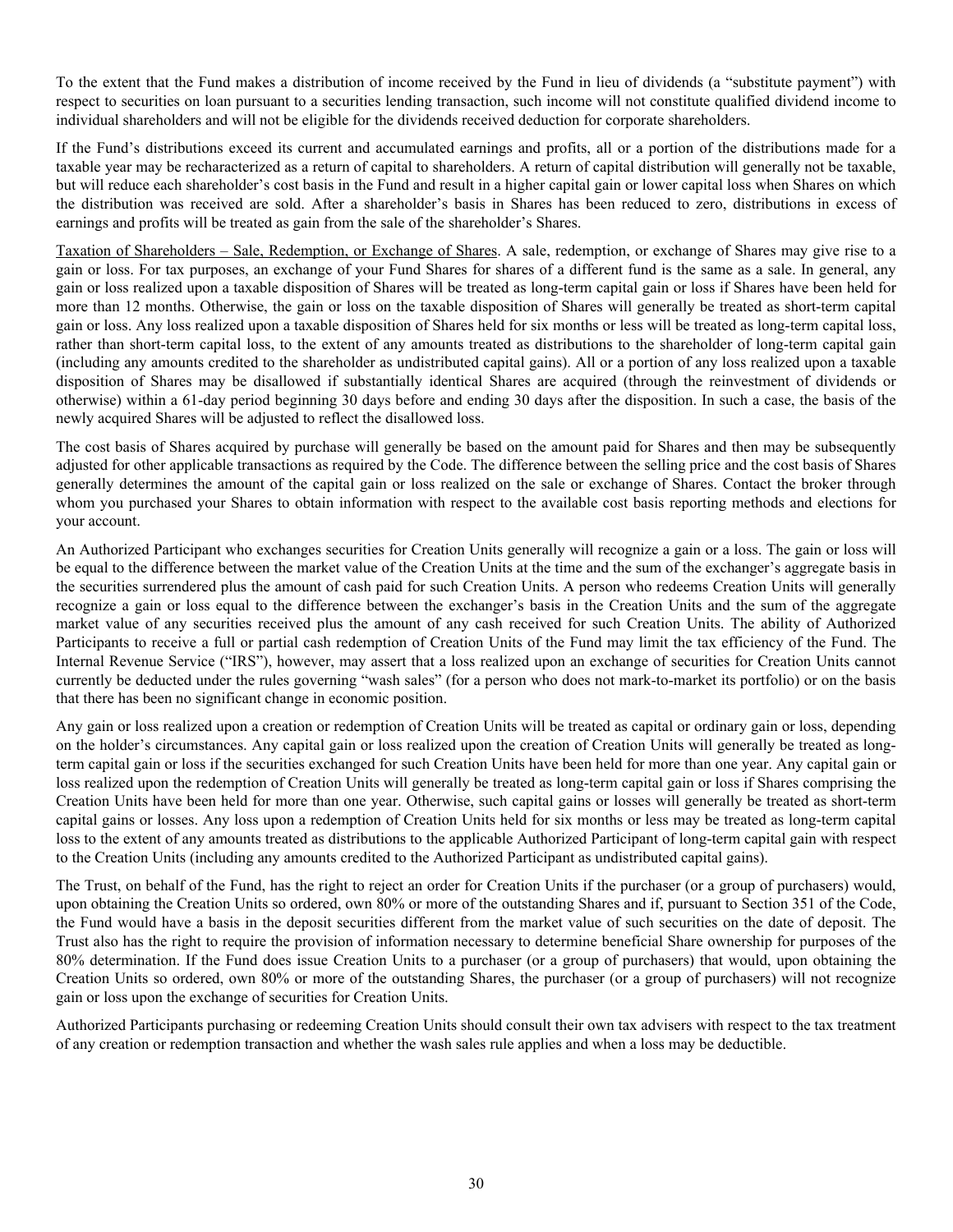Taxation of Fund Investments. Certain of the Fund's investments may be subject to complex provisions of the Code (including provisions relating to hedging transactions, straddles, integrated transactions, foreign currency contracts, forward foreign currency contracts, and notional principal contracts) that, among other things, may affect the Fund's ability to qualify as a RIC, may affect the character of gains and losses realized by the Fund (*e.g.*, may affect whether gains or losses are ordinary or capital), accelerate recognition of income to the Fund and defer losses. These rules could therefore affect the character, amount and timing of distributions to shareholders. These provisions also may require the Fund to mark to market certain types of positions in its portfolio (*i.e*., treat them as if they were closed out) which may cause the Fund to recognize income without the Fund receiving cash with which to make distributions in amounts sufficient to enable the Fund to satisfy the RIC distribution requirements for avoiding income and excise taxes. The Fund intends to monitor its transactions, intends to make appropriate tax elections, and intends to make appropriate entries in its books and records to mitigate the effect of these rules and preserve the Fund's qualification for treatment as a RIC. To the extent the Fund invests in an underlying fund that is taxable as a RIC, the rules applicable to the tax treatment of complex securities will also apply to the underlying funds that also invest in such complex securities and investments.

Additional Tax Information Concerning U.S. REITs. The Fund may invest in entities treated as REITs for U.S. federal income tax purposes.

Investments in REIT equity securities may require the Fund to accrue and distribute income not yet received. To generate sufficient cash to make the requisite distributions, the Fund may be required to sell securities in its portfolio (including when it is not advantageous to do so) that it otherwise would have continued to hold. The Fund's investments in REIT equity securities may at other times result in the Fund's receipt of cash in excess of the REIT's earnings; if the Fund distributes these amounts, these distributions could constitute a return of capital to the Fund's shareholders for federal income tax purposes. Dividends paid by a REIT, other than capital gain distributions, will be taxable as ordinary income up to the amount of the REIT's current and accumulated earnings and profits. Capital gain dividends paid by a REIT to the Fund will be treated as long-term capital gains by the Fund and, in turn, may be distributed by the Fund to its shareholders as a capital gain distribution. Dividends received by the Fund from a REIT generally will not constitute qualified dividend income or qualify for the dividends received deduction. If a REIT is operated in a manner such that it fails to qualify as a REIT, an investment in the REIT would become subject to double taxation, meaning the taxable income of the REIT would be subject to federal income tax at the regular corporate rate without any deduction for dividends paid to shareholders and the dividends would be taxable to shareholders as ordinary income (or possibly as qualified dividend income) to the extent of the REIT's current and accumulated earnings and profits.

REITs in which the Fund invests often do not provide complete and final tax information to the Fund until after the time that the Fund issues a tax reporting statement. As a result, the Fund may at times find it necessary to reclassify the amount and character of its distributions to you after it issues your tax reporting statement. When such reclassification is necessary, you will be sent a corrected, final Form 1099-DIV to reflect the reclassified information. If you receive a corrected Form 1099-DIV, use the information on this corrected form, and not the information on the previously issued tax reporting statement, in completing your tax returns.

"Qualified REIT dividends" (*i.e.*, ordinary REIT dividends other than capital gain dividends and portions of REIT dividends designated are qualified dividend income eligible for capital gain tax rates) as eligible for a 20% deduction by non-corporate taxpayers. This deduction, if allowed in full, equates to a maximum effective tax rate of 29.6% (37% top rate applied to income after 20% deduction). Distributions by the Fund to its shareholders that are attributable to qualified REIT dividends received by the Fund and which the Fund properly reports as "section 199A dividends," are treated as "qualified REIT dividends" in the hands of noncorporate shareholders. A section 199A dividend is treated as a qualified REIT dividend only if the shareholder receiving such dividend holds the dividend-paying RIC shares for at least 46 days of the 91-day period beginning 45 days before the shares become ex-dividend, and is not under an obligation to make related payments with respect to a position in substantially similar or related property. The Fund is permitted to report such part of its dividends as section 199A dividends as are eligible, but is not required to do so.

Backup Withholding. The Fund will be required in certain cases to withhold (as "backup withholding") on amounts payable to any shareholder who (1) fails to provide a correct taxpayer identification number certified under penalty of perjury; (2) is subject to backup withholding by the IRS for failure to properly report all payments of interest or dividends; (3) fails to provide a certified statement that he or she is not subject to "backup withholding;" or (4) fails to provide a certified statement that he or she is a U.S. person (including a U.S. resident alien). The backup withholding rate is currently 24%. Backup withholding is not an additional tax and any amounts withheld may be credited against the shareholder's ultimate U.S. tax liability. Backup withholding will not be applied to payments that have been subject to the 30% withholding tax on shareholders who are neither citizens nor permanent residents of the United States.

Non-U.S. Shareholders. Any non-U.S. investors in the Fund may be subject to U.S. withholding and estate tax and are encouraged to consult their tax advisors prior to investing in the Fund. Foreign shareholders (*i.e.*, nonresident alien individuals and foreign corporations, partnerships, trusts and estates) are generally subject to U.S. withholding tax at the rate of 30% (or a lower tax treaty rate) on distributions derived from taxable ordinary income. The Fund may, under certain circumstances, report all or a portion of a dividend as an "interest-related dividend" or a "short-term capital gain dividend," which would generally be exempt from this 30%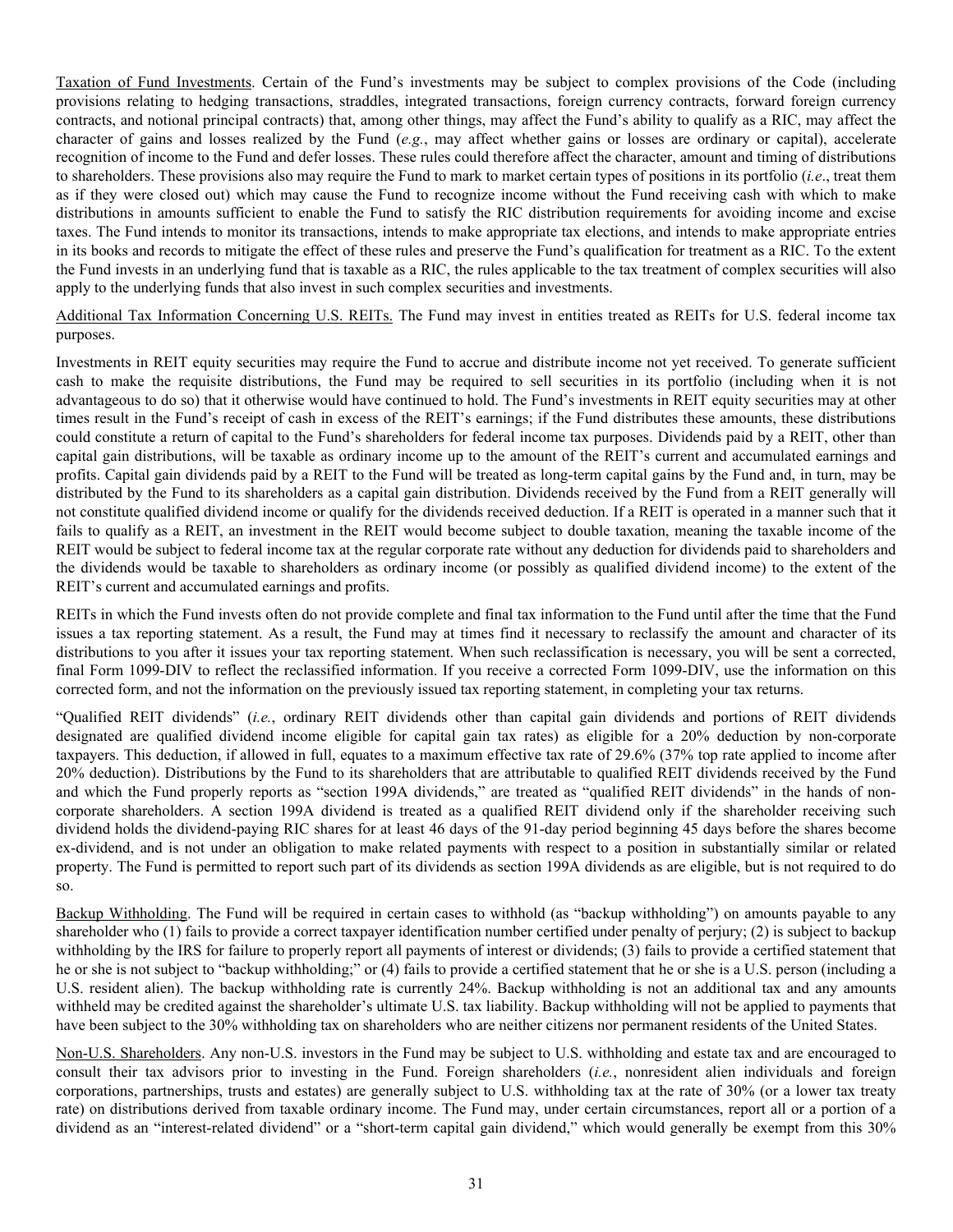U.S. withholding tax, provided certain other requirements are met. Short-term capital gain dividends received by a nonresident alien individual who is present in the U.S. for a period or periods aggregating 183 days or more during the taxable year are not exempt from this 30% withholding tax. Gains realized by foreign shareholders from the sale or other disposition of Shares generally are not subject to U.S. taxation, unless the recipient is an individual who is physically present in the U.S. for 183 days or more per year. Foreign shareholders who fail to provide an applicable IRS form may be subject to backup withholding on certain payments from the Fund. Backup withholding will not be applied to payments that are subject to the 30% (or lower applicable treaty rate) withholding tax described in this paragraph. Different tax consequences may result if the foreign shareholder is engaged in a trade or business within the United States. In addition, the tax consequences to a foreign shareholder entitled to claim the benefits of a tax treaty may be different than those described above.

Unless certain non-U.S. entities that hold Shares comply with IRS requirements that will generally require them to report information regarding U.S. persons investing in, or holding accounts with, such entities, a 30% withholding tax may apply to Fund distributions payable to such entities. A non-U.S. shareholder may be exempt from the withholding described in this paragraph under an applicable intergovernmental agreement between the U.S. and a foreign government, provided that the shareholder and the applicable foreign government comply with the terms of the agreement.

Under legislation generally known as "FATCA" (the Foreign Account Tax Compliance Act), the Fund is required to withhold 30% of certain ordinary dividends it pays to shareholders that fail to meet prescribed information reporting or certification requirements. In general, no such withholding will be required with respect to a U.S. person or non-U.S. person that timely provides the certifications required by the Fund or its agent on a valid IRS Form W-9 or applicable series of IRS Form W-8, respectively. Shareholders potentially subject to withholding include foreign financial institutions ("FFIs"), such as non-U.S. investment funds, and non-financial foreign entities ("NFFEs"). To avoid withholding under FATCA, an FFI generally must enter into an information sharing agreement with the IRS in which it agrees to report certain identifying information (including name, address, and taxpayer identification number) with respect to its U.S. account holders (which, in the case of an entity shareholder, may include its direct and indirect U.S. owners), and an NFFE generally must identify and provide other required information to the Fund or other withholding agent regarding its U.S. owners, if any. Such non-U.S. shareholders also may fall into certain exempt, excepted or deemed compliant categories as established by regulations and other guidance. A non-U.S. shareholder resident or doing business in a country that has entered into an intergovernmental agreement with the United States to implement FATCA will be exempt from FATCA withholding provided that the shareholder and the applicable foreign government comply with the terms of the agreement. A non-U.S. entity that invests in the Fund will need to provide the Fund with documentation properly certifying the entity's status under FATCA in order to avoid FATCA withholding.

Non-U.S. persons are generally subject to U.S. tax on a disposition of a "United States real property interest" (a "USRPI"). Gain on such a disposition is generally referred to as "FIRPTA gain." The Code provides a look-through rule for distributions of so-called FIRPTA gain by the Fund if certain requirements are met. If the look-through rule applies, certain distributions attributable to income received by the Fund, from a REIT, may be treated as gain from the disposition of a USRPI, causing distributions to be subject to U.S. withholding tax at rates of up to 21%, and requiring non-U.S. investors to file nonresident U.S. income tax returns. Also, gain may be subject to a 30% branch profits tax in the hands of a foreign stockholder that is treated as a corporation for federal income tax purposes. Under certain circumstances, Fund shares may qualify as USRPIs, which could result in 15% withholding on certain distributions and gross redemption proceeds paid to certain non-U.S. shareholders.

For foreign shareholders to qualify for an exemption from backup withholding, described above, the foreign shareholder must comply with special certification and filing requirements. Foreign shareholders in the Fund should consult their tax advisors in this regard.

Tax-Exempt Shareholders. Certain tax-exempt shareholders, including qualified pension plans, individual retirement accounts, salary deferral arrangements, 401(k) plans, and other tax-exempt entities, generally are exempt from federal income taxation except with respect to their unrelated business taxable income ("UBTI"). Tax-exempt entities are not permitted to offset losses from one unrelated trade or business against the income or gain of another unrelated trade or business. Certain net losses incurred prior to January 1, 2018 are permitted to offset gain and income created by an unrelated trade or business, if otherwise available. Under current law, the Fund generally serves to block UBTI from being realized by its tax-exempt shareholders with respect to their shares of Fund income. However, notwithstanding the foregoing, tax-exempt shareholders could realize UBTI by virtue of their investment in the Fund if, for example, (i) the Fund invests in residual interests of Real Estate Mortgage Investment Conduits ("REMICs"), (ii) the Fund invests in a REIT that is a taxable mortgage pool ("TMP") or that has a subsidiary that is a TMP or that invests in the residual interest of a REMIC, or (iii) Shares constitute debt-financed property in the hands of the tax-exempt shareholders within the meaning of section 514(b) of the Code. Charitable remainder trusts are subject to special rules and should consult their tax advisers. The IRS has issued guidance with respect to these issues and prospective shareholders, especially charitable remainder trusts, are strongly encouraged to consult with their tax advisers regarding these issues.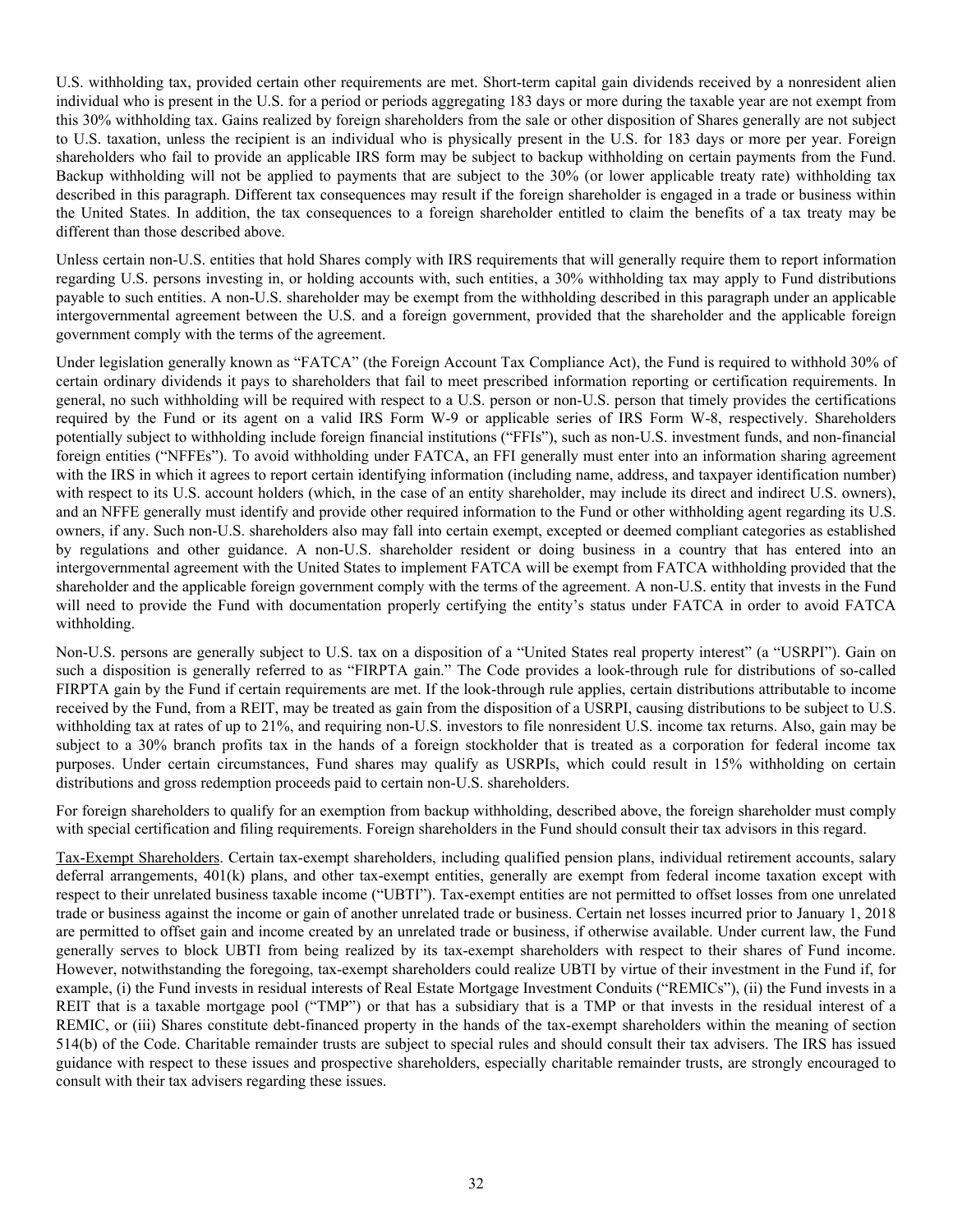<span id="page-33-0"></span>Certain Potential Tax Reporting Requirements. Under U.S. Treasury regulations, if a shareholder recognizes a loss on disposition of Shares of \$2 million or more for an individual shareholder or \$10 million or more for a corporate shareholder (or certain greater amounts over a combination of years), the shareholder must file with the IRS a disclosure statement on IRS Form 8886. Direct shareholders of portfolio securities are in many cases excepted from this reporting requirement, but under current guidance, shareholders of a RIC are not excepted. Significant penalties may be imposed for the failure to comply with the reporting requirements. The fact that a loss is reportable under these regulations does not affect the legal determination of whether the taxpayer's treatment of the loss is proper. Shareholders should consult their tax advisers to determine the applicability of these regulations in light of their individual circumstances.

Other Issues. In those states which have income tax laws, the tax treatment of the Fund and of Fund shareholders with respect to distributions by the Fund may differ from federal tax treatment.

#### **FINANCIAL STATEMENTS**

The [Annual Report](http://www.sec.gov/Archives/edgar/data/1540305/000089853122000188/usdreetf-ncsra.htm) for the Fund for the fiscal year ended February 28, 2022 is a separate document, and the respective financial statements and accompanying notes appearing therein are incorporated by reference into this SAI. You may request a copy of the Fund's Annual Report at no charge by calling 1-800-617-0004 or through the Fund's website at www.videntfunds.com/funds/ppty.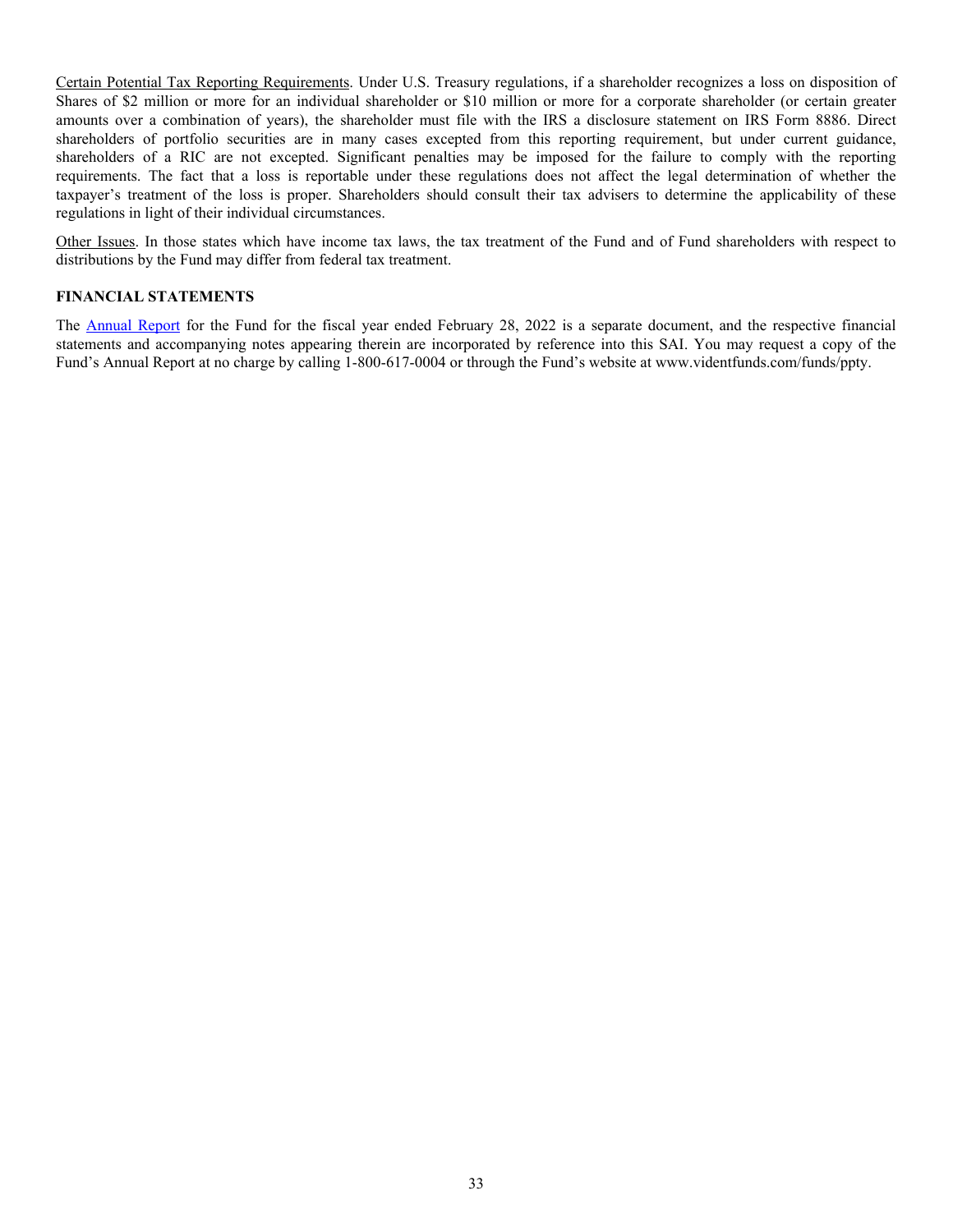# **VIDENT ADVISORY, LLC PROXY VOTING POLICIES AND PROCEDURES**

#### *Background*

<span id="page-34-0"></span>In Proxy Voting by Investment Advisers, Investment Advisers Act Release No. 2106 (January 31, 2003), the SEC noted that, "The federal securities laws do not specifically address how an adviser must exercise its proxy voting authority for its clients. Under the Advisers Act, however, an adviser is a fiduciary that owes each of its clients a duty of care and loyalty with respect to all services undertaken on the client's behalf, including proxy voting. The duty of care requires an adviser with proxy voting authority to monitor corporate events and to vote the proxies."

Rule 206(4)-6 under the Advisers Act requires each registered investment adviser that exercises proxy voting authority with respect to client securities to:

- Adopt and implement written policies and procedures reasonably designed to ensure that the adviser votes client securities in the clients' best interests. Such policies and procedures must address the manner in which the adviser will resolve material conflicts of interest that can arise during the proxy voting process;
- Disclose to clients how they may obtain information from the adviser about how the adviser voted with respect to their securities; and
- Describe to clients the adviser's proxy voting policies and procedures and, upon request, furnish a copy of the policies and procedures.

Rule 206(4)-6 is supplemented by:

- Investment Advisers Act Release No. 5325 (September 10, 2019) ("Release No. 5325"), which contains guidance regarding the proxy voting responsibilities of investment advisers under the Advisers Act. Among other subjects, Release No. 5325 addresses the oversight of proxy advisory firms by investment advisers; and
- Investment Advisers Act Release No. 5547 (July 22, 2020), which contains supplementary guidance addressing: the risk of voting a proxy before an issuer files additional soliciting materials with the SEC; and associated client disclosures in this regard.

Additionally, paragraph (c)(2) of Rule 204-2 imposes additional recordkeeping requirements on investment advisers that execute proxy voting authority, as described in the *Maintenance of Books and Records* section of this Manual.

The Advisers Act lacks specific guidance regarding an adviser's duty to direct clients' participation in class actions. However, many investment advisers adopt policies and procedures regarding class actions.

# *Policies and Procedures*

VA has adopted these policies and procedures to determine how to vote proxies relating to portfolio securities held by Clients which have delegated responsibility for voting proxies to the Firm. The policies and procedures are designed to ensure that proxies are voted in the best interests of Clients, including Fund shareholders, without regard to any relationship that any Client or affiliated person of a Fund (or an affiliated person of such affiliated person) may have with the issuer of the security and with the goal of maximizing value to Clients and Fund shareholders consistent with governing laws and the investment policies of each Client. While securities are not purchased to exercise control or to seek to effect corporate change through share ownership activism, VA supports sound corporate governance practices within companies in which Clients invest.

VA has established a Proxy Voting Committee ("Proxy Committee") that is responsible for overseeing the proxy voting process and ensuring that the voting process is implemented in conformance with these policies and procedures. The following outlines certain key aspects of the policies and procedures relating to the administration of the proxy voting process and how proxies are voted.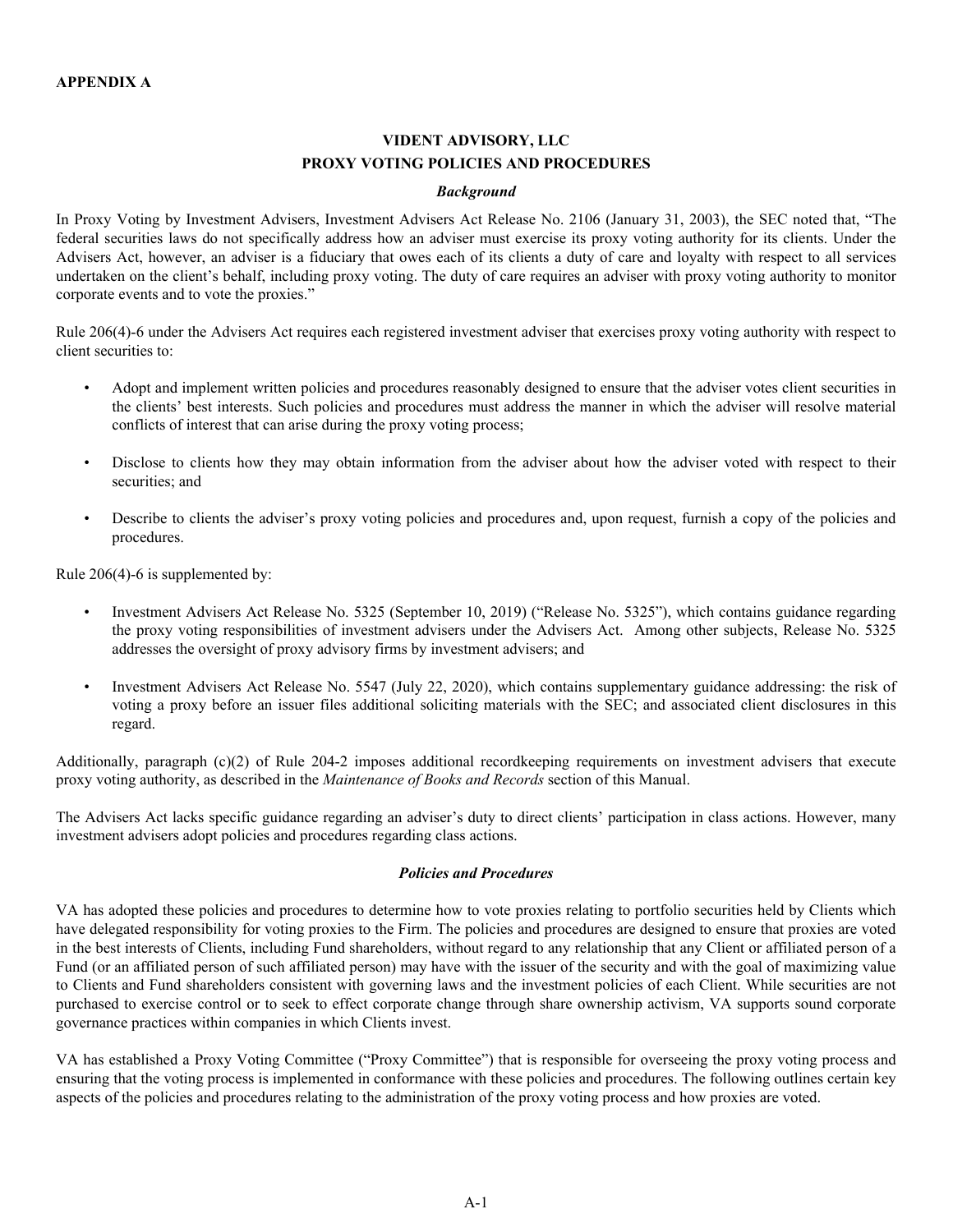### **Third-Party Proxy Voting Administrator**

VA has retained a third-party proxy voting service ("Proxy Voting Administrator") to assist in the implementation of certain proxy voting-related functions including: providing research on proxy matters; providing technology to facilitate the sharing of research and discussions related to proxy votes; voting proxies in accordance with the VA Proxy Voting Guidelines; handling certain administrative and reporting items; maintaining records of proxy statements received in connection with proxy votes and provide copies/analyses upon request.

# **Proxy Committee**

The Proxy Committee shall be responsible for overseeing the proxy voting process to ensure its implementation in conformance with these policies and procedures. The Proxy Committee shall also be responsible for overseeing the Proxy Voting Administrator to determine that it accurately applies these policies and procedures and operates as an independent proxy voting agent. The Proxy Committee's oversight process of the Proxy Voting Administrator includes an assessment of its policies and procedures, including conflict controls and monitoring, receipt and review of routine performance-related reporting, and periodic due diligence meetings. Due diligence meetings typically include: meetings with key staff, policies and procedures related presentations and discussions, technology-related demonstrations and assessments, and some sample testing, if appropriate. The Proxy Committee shall review the continuing appropriateness of these policies and procedures. VA requires the Proxy Voting Administrator to notify the Firm if the Proxy Voting Administrator experiences a material conflict of interest in the voting of Clients' proxies.

#### **Proxy Voting Procedures and Guidelines**

Unless otherwise required by applicable law, proxies will be voted by the Proxy Committee in accordance with the Principles Based Proxy Voting Guidelines, which is a separate stand-alone document incorporated by reference into these policies and procedures and are reviewed at least annually by the Proxy Committee.

#### **Voting Discretion**

In all cases, the Proxy Committee will exercise its voting discretion in accordance with the voting philosophy of the VA Proxy Voting Guidelines. In cases where a proxy item is forwarded by the Proxy Voting Administrator to the Proxy Committee, the Proxy Committee may be assisted in its voting decision through receipt of: (i) independent research and voting recommendations provided by the Proxy Voting Administrator or other independent sources; (ii) input from the sub-adviser responsible for purchasing the Security; (iii) information provided by company management and shareholder groups; and/or (iv) input from account owners and/or their third-party managers which own the Security.

# **Index Provider and Sub-Adviser Input**

The Proxy Committee may consult with VF's Investment Policy Committee or VIA's portfolio management team on specific proxy voting issues, as it deems appropriate, with regard to voting proxies for the Funds. In addition, VF's Investment Policy Committee or VIA's portfolio management team may proactively make recommendations to the Proxy Committee regarding any proxy voting issue with regard to the Funds. In this regard, the process takes into consideration expressed views of VF's Investment Policy Committee and VIA's portfolio management team given their deep knowledge of investee companies.

#### **Consistent Voting**

Proxies will be voted consistently on the same matter when Securities of an issuer are held by multiple Funds. VA does not believe the different investment goals of the various Funds would require VA to vote in different ways for different Funds. Any exception to this process would be determined and reviewed by the Proxy Committee.

# **Voting Reporting Coordination**

Voting decisions made by the Proxy Committee will be reported to the Proxy Voting Administrator to ensure that votes are registered in a timely manner. VA will also ensure proxy voting information is provided to the Funds' administrator for proper reconciliation and inclusion in Form N- PX. Form N-PX is available on the SEC's Web site at sec.gov.